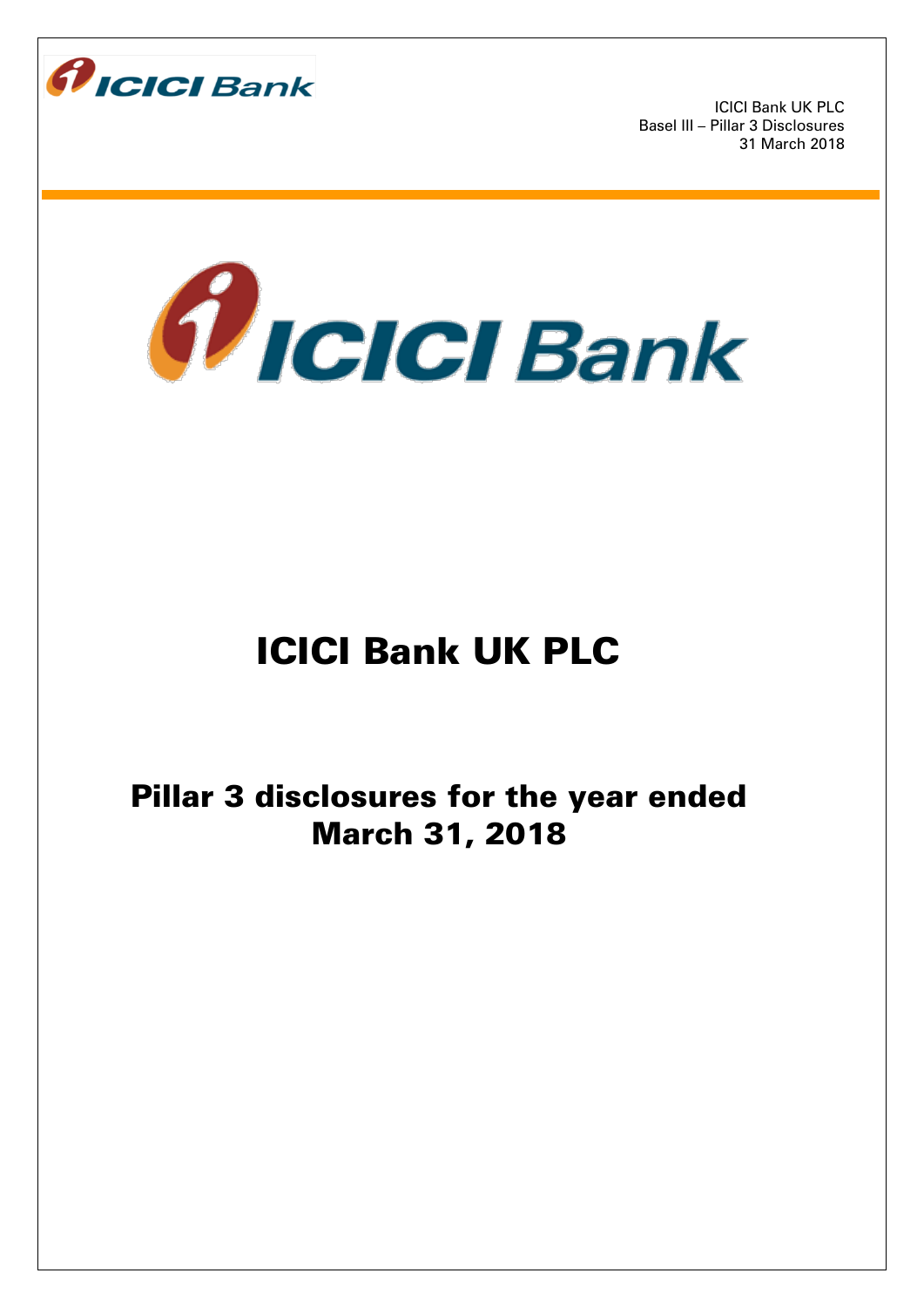

# Table of Contents

| 1                   | <b>Overview</b>                                                                                                     | 3  |
|---------------------|---------------------------------------------------------------------------------------------------------------------|----|
| 2                   | <b>Capital adequacy</b>                                                                                             | 5  |
| 3                   | <b>Capital Resources</b>                                                                                            | 6  |
| 4                   | <b>Minimum Capital Requirement: Pillar 1</b>                                                                        | 7  |
| 5                   | <b>Credit Risk</b>                                                                                                  | 8  |
| 6                   | <b>Market Risk</b>                                                                                                  | 16 |
| 7                   | <b>Operational risk</b>                                                                                             | 18 |
| 8                   | <b>Liquidity risk</b>                                                                                               | 19 |
| 9                   | <b>Risk Management and Governance framework</b>                                                                     | 20 |
| 10                  | Leverage ratio                                                                                                      | 22 |
| 11                  | <b>Asset encumbrance</b>                                                                                            | 25 |
| 12                  | <b>Exposures in equities not included in the trading book</b>                                                       | 25 |
| 13                  | <b>Remuneration disclosure</b>                                                                                      | 25 |
| <b>Annexure I</b>   | <b>Transitional own funds disclosure template</b>                                                                   | 29 |
| <b>Annexure II</b>  | <b>Main features of the capital instruments</b>                                                                     | 36 |
| <b>Annexure III</b> | Geographical distribution of credit exposures relevant for the<br>calculation of the countercyclical capital buffer | 38 |
| <b>Annexure IV</b>  | <b>Disclosure on Asset encumbrance</b>                                                                              | 41 |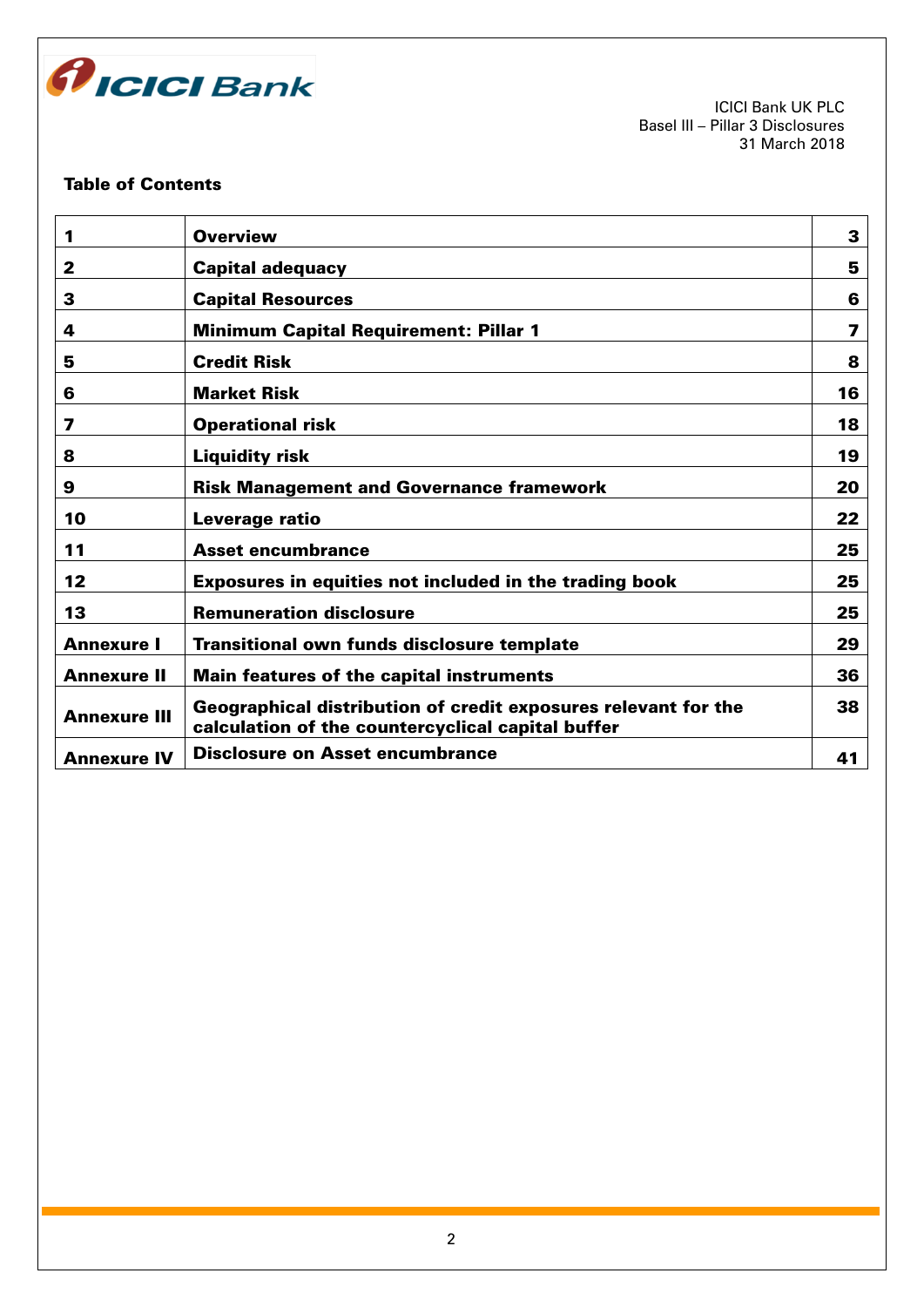

# 1. Overview

ICICI Bank UK PLC Basel III – Pillar 3 Disclosures 31 March 2018

# 1.1 Background

ICICI Bank UK PLC ("the Bank") is authorised by the Prudential Regulation Authority (PRA) and regulated by the Financial Conduct Authority (FCA). The Bank is a wholly owned subsidiary of ICICI Bank Limited, India.

Capital Requirements Regulation (CRR) and Capital Requirements Directive (together referred to as CRD IV) came into force on 1st January 2014 and enforced in the UK, together with local implementing rules and guidance, by the Prudential Regulatory Authority (PRA). The rules include disclosure requirements known as "Pillar 3" which apply to banks and building societies.

This document details the Pillar 3 disclosure requirements and is in addition to the consolidated Basel III – Pillar 3 Disclosures made by ICICI Bank Limited ("the Parent Bank").

# 1.2 Basis of disclosures

The disclosures have been prepared for ICICI Bank UK PLC on an individual basis. The disclosures may differ from similar information in the Annual Report prepared in accordance with UK GAAP; therefore, the information in these disclosures may not be directly comparable with that information. The Pillar 3 Disclosures have been prepared purely for explaining the basis on which the Bank has prepared and disclosed certain capital requirements and information about the management of certain risks and for no other purpose.

# 1.3 Scope of application of Directive requirements

The Pillar 3 disclosures have been prepared for ICICI Bank UK PLC in accordance with the rules laid out in the CRD IV guidelines as adopted by the PRA. These disclosures should be read in conjunction with those made by the Parent Bank as part of their Basel III – Pillar 3 Disclosures. The disclosures provide information on the Bank's exposures, associated risk weights for different categories of assets and approach to calculating the capital requirements for Pillar 1.

# 1.4 Frequency

This disclosure is made on an annual basis on the website of the Bank. The disclosures will be as at the Accounting Reference Date (ARD), i.e. as at March 31st, and will be published along with the publication of the Annual Report & Accounts.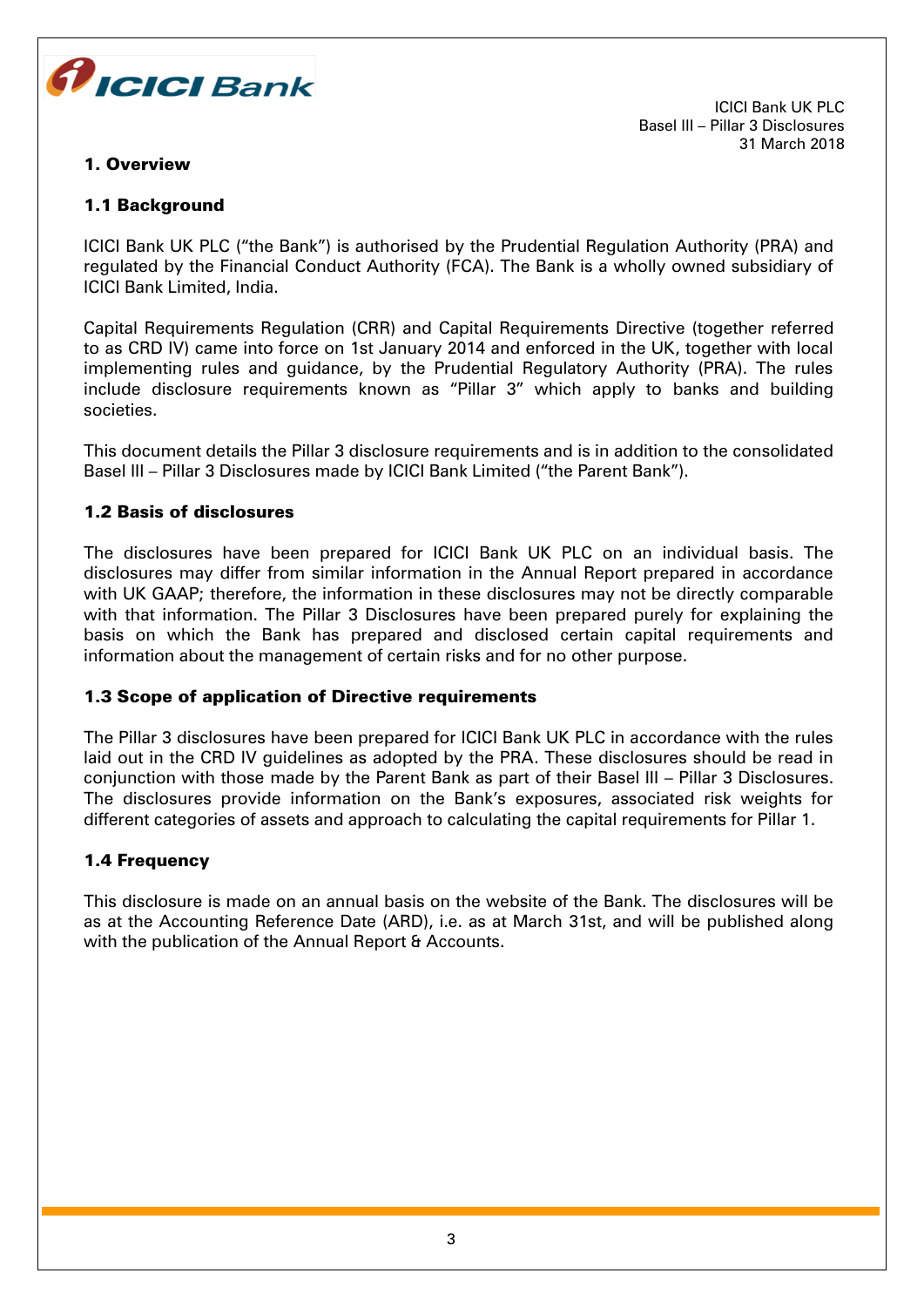

# 1.5 Media and Location

The Annual Report will be published on the Bank's website (http://www.icicibank.co.uk/personal/about-us.page). The Pillar 3 disclosures will also be published on the Bank's website (http://www.icicibank.co.uk/personal/basel-disclosures.page). The Parent Bank's consolidated disclosures for FY2018 are available at [http://www.icicibank.com/regulatory-disclosure.page.](http://www.icicibank.com/regulatory-disclosure.page)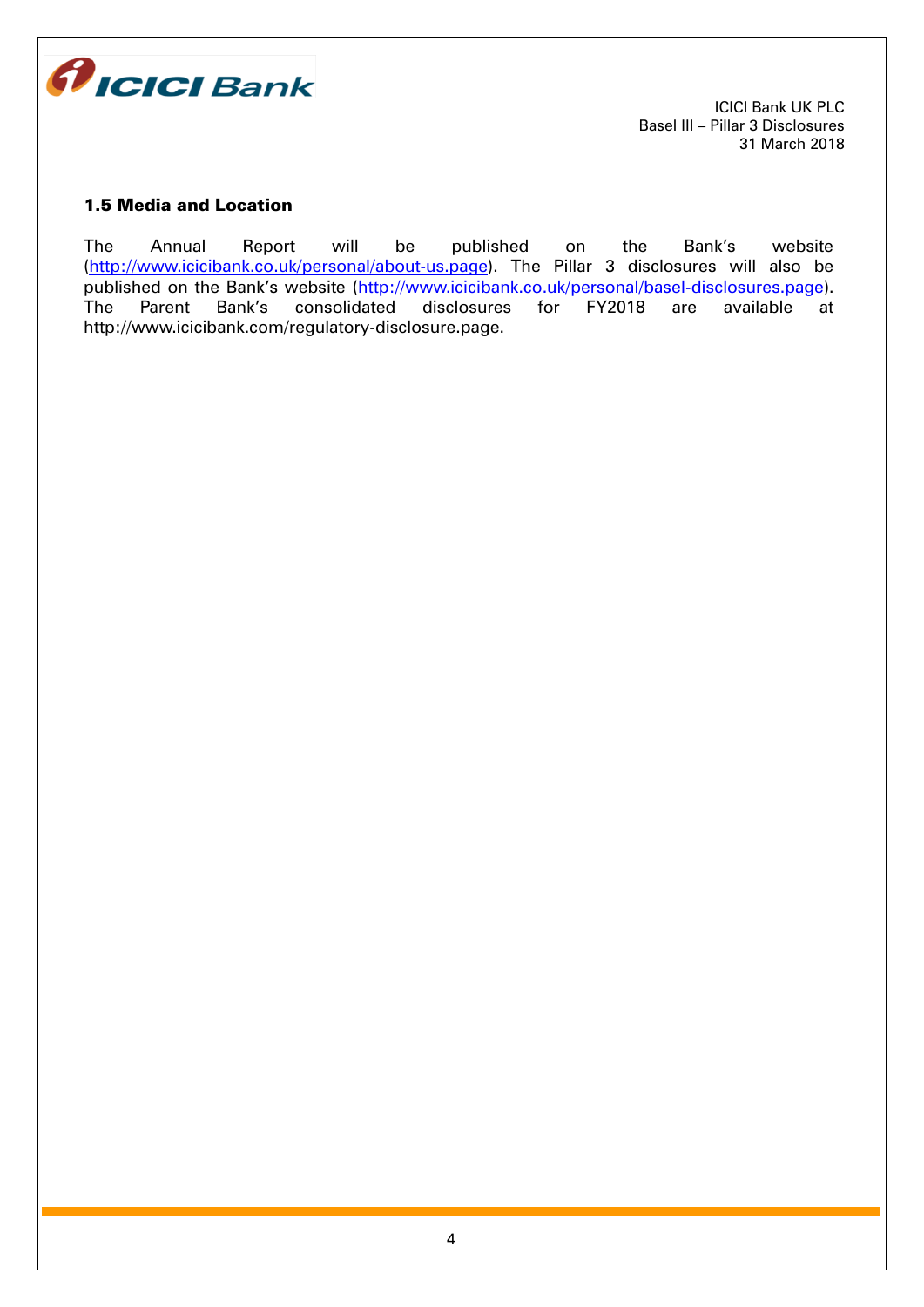

# 2. Capital adequacy

The Bank's policy is to maintain a strong capital base so as to maintain investor, creditor and market confidence and to sustain future development of the business. The Bank's approach to managing capital is designed to ensure that current and expected regulatory capital is met. The Bank's capital position remained healthy throughout FY2018.

The Bank's regulatory capital requirements are set and monitored by the PRA (Prudential Regulation Authority). The Bank implemented the CRD IV (Basel III) framework for calculating minimum capital requirements, with effect from January 1, 2014. The Bank complied with the applicable capital related regulatory requirements at all times.

The Bank's regulatory capital is categorized into two tiers:

- Tier 1 capital, which includes ordinary share capital, retained earnings and regulatory adjustments to Tier 1 capital.
- Tier 2 capital, which includes qualifying subordinated liabilities, collective provision and regulatory adjustments to Tier 2 capital.

Various limits are applied to the elements of the capital base. Qualifying Tier 2 capital cannot exceed Tier 1 capital. There are also restrictions on the amount of collective provision that may be included in Tier 2 capital. There are regulatory adjustments applied to the computation of regulatory capital under the CRD IV guidelines.

The amount and composition of the Bank's capital requirement is determined by assessing the minimum capital requirements under Pillar 1 based upon the Capital Requirements Directive, the impact of stress and scenario tests and the Bank's Individual Capital Guidance.

The Bank uses regulatory capital ratios in order to monitor its capital base and these capital ratios remain the international standards for measuring capital adequacy. The PRA's approach to such measurement is now primarily based on monitoring the Capital Resource Requirement to available capital resources. The Bank continues to comply with the regulatory capital requirements.

In line with the regulatory requirements of PRA and the Parent Bank's regulator Reserve Bank of India (RBI), the Bank has instituted an Internal Capital Adequacy Assessment Process (ICAAP) which is used to estimate the capital requirements in line with the risk appetite of the Bank. The ICAAP is approved by the Board of the Bank at the start of each financial year.

Capital is provided for the purposes of unforeseen and unexpected events based on the risk assessment for each of the underlying asset classes in the Bank's portfolio. Further, in line with industry practice, the Bank acknowledges that capital is not the only mitigating factor for all unforeseen events and contingencies. Therefore, appropriate risk management and governance practices are in place to actively monitor the risks the Bank is exposed to in the course of executing its business. Further information on the Bank's risk management and governance is provided in subsequent sections and details are available in the Bank's Annual Report for the year ended March 31, 2018.

# 3. Capital resources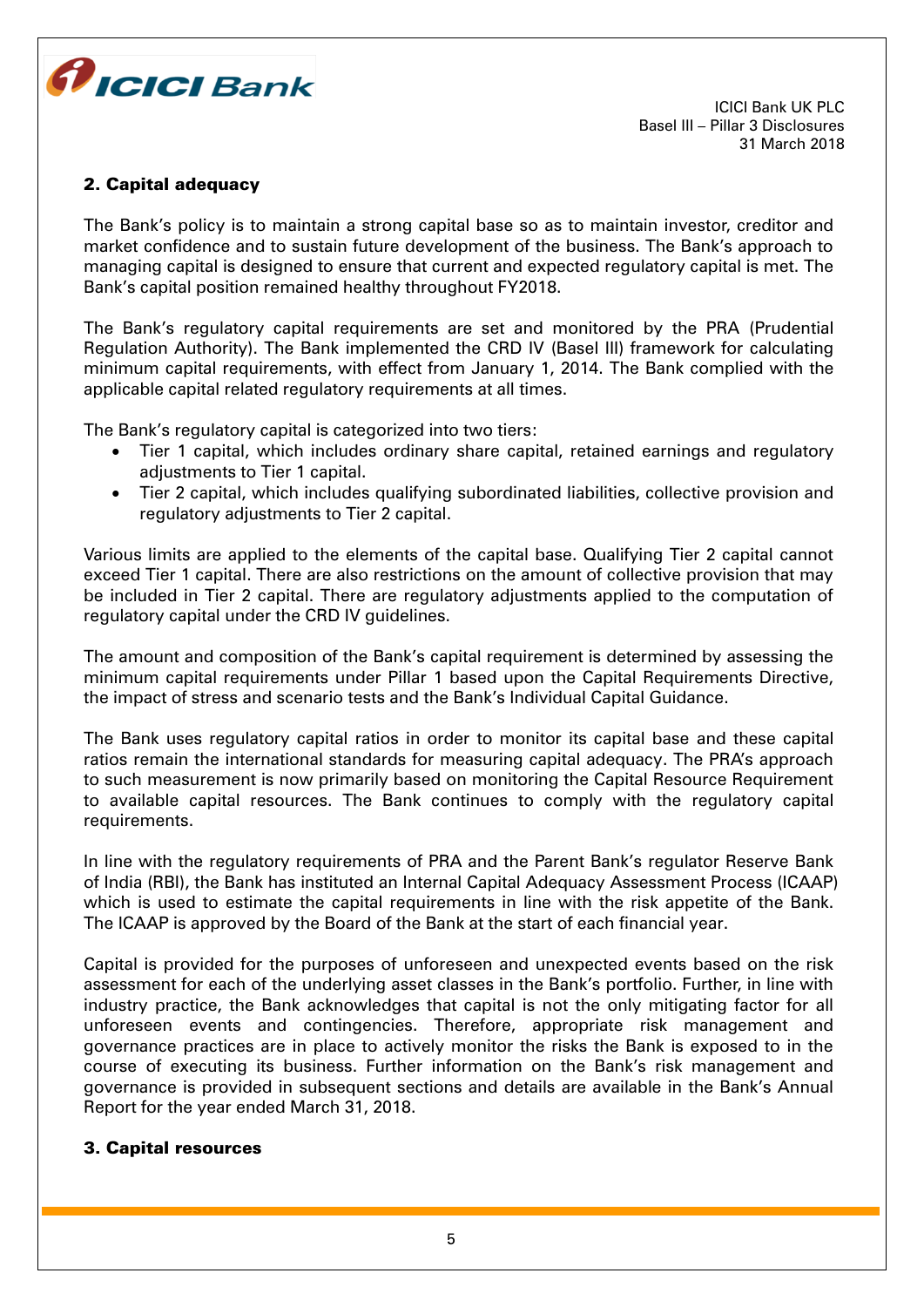

At March 31, 2018, the capital ratio remained strong at 16.54%, with a Tier 1 capital ratio of 13.97% which is above the regulatory requirements. The following tables summarises the capital position and detail the capital resources of the Bank as at March 31, 2018.

# 3.1 Capital ratios

| <b>Particulars</b>   | <b>Ratio</b> |
|----------------------|--------------|
| Core Tier 1          | $13.97\%$    |
| Tier 1               | $2.57\%$     |
| <b>Total capital</b> | 16.54%       |

# 3.2 Available capital

| <b>Particulars</b>             | <b>USD million</b> |
|--------------------------------|--------------------|
| <b>Tier I Capital</b>          | 488.8              |
| <b>Tier II Capital</b>         | 89.8               |
| <b>Total available Capital</b> | 578.6              |

## 3.3 Composition of Tier 1 capital

| <b>Particulars</b>                               | USD million |
|--------------------------------------------------|-------------|
| Permanent share capital                          | 420.1       |
| <b>Retained earnings</b>                         | 87.0        |
| Available for Sale security reserve <sup>1</sup> | (10.5)      |
| Other adjustments <sup>2</sup>                   | (7.7)       |
| <b>Total Tier I capital</b>                      | 488.8       |

The Bank's regulatory capital excludes capital contribution of the employees in respect of share awards granted by the Parent Company $^3\!$ .

# 3.4 Composition of Tier 2 capital

| <b>Particulars</b>                                  | <b>USD million</b> |
|-----------------------------------------------------|--------------------|
| Subordinated notes and perpetual subordinated bonds | 77.5               |
| Collective impairment allowance                     | 12.3               |
| <b>Total Tier II Capital</b>                        | 89.8               |

The value of the subordinated notes eligible as capital are determined in accordance with the CRD IV.

The details of the subordinated notes in issue before regulatory adjustments are given below:

1

 $^1$  The capital impact is net of tax

 $2$  Other adjustments include deduction on account of Article 33 (debit value adjustments) and Article 34 (additional value adjustments) of CRR, Article 36 (deduction on account of intangible assets, and deduction for deferred tax assets).

 $3$  Under the requirements of UITF Abstract 44, a subsidiary should recognise an expense in its profit and loss account to reflect the effective remuneration paid to employees in respect of share awards granted by the Parent Company. The corresponding entry is to equity as the amounts are considered to be capital contributions by the Parent Company.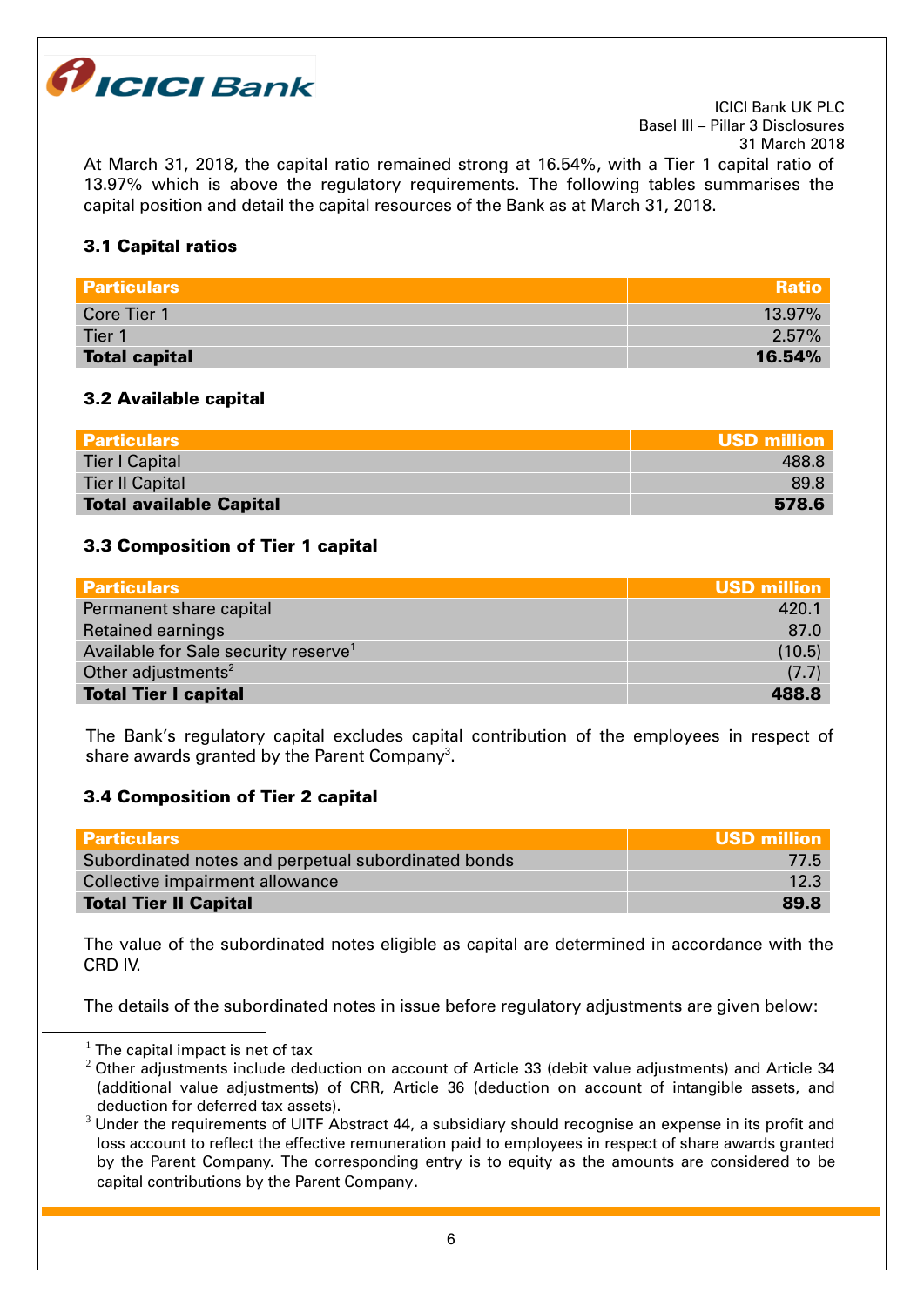

| <b>Issue</b> | Nature of Issue                                        | <b>Interest</b><br>Rate | Interest<br>frequency | <b>Maturity</b>                    | <b>USD</b><br>million |
|--------------|--------------------------------------------------------|-------------------------|-----------------------|------------------------------------|-----------------------|
| 23-Nov-10    | Unsecured<br>subordinated fixed<br>rate notes due 2020 | 7.00%                   | Semi<br>annually      | Bullet payment in<br>November 2020 | 150.0                 |

# 3.5 Reconciliation with Balance Sheet

| <b>Particulars</b>                                                           | <b>USD million</b> |
|------------------------------------------------------------------------------|--------------------|
| Shareholders' equity as per the balance sheet                                | 506.8              |
| Less: Capital contribution                                                   | 10.2               |
| Less: Additional value adjustments                                           | 0.6                |
| Less: Gains or losses on liabilities at fair value resulting from own credit | 0.0                |
| Less: Deferred tax assets                                                    | 6.9                |
| Less: Intangible assets                                                      | 0.2                |
| <b>Common Equity Tier 1 capital</b>                                          | 488.8              |
| <b>Additional Tier 1 capital</b>                                             |                    |
| <b>Total Tier 1 capital</b>                                                  | 488.8              |
| Eligible amount of Tier 2 instruments                                        | 77.5               |
| General credit risk adjustments (Collective provisions)                      | 12.3               |
| <b>Total Tier 2 capital</b>                                                  | 89.8               |
| <b>Total regulatory capital</b>                                              | 578.6              |

# 3.6 Transitional own funds disclosure and Capital instruments' main features template

Transitional own funds disclosure template is provided in Annexure I. Disclosure on main features of the capital instruments is given in Annexure II.

# 4. Minimum Capital Requirement

# 4.1 Pillar 1

Banking operations are categorized as either trading or banking book, and risk-weighted assets are determined according to specified requirements that seek to reflect the varying levels of risk attached to assets and exposures not recognized in the balance sheet.

The Bank determines its Pillar 1 regulatory capital requirement based on the following approaches:

- Credit risk standardized approach
- Operational risk basic indicator approach
- Market risk standardized approach adopting the following methodologies:
	- Interest rate risk Maturity Ladder approach
	- Foreign exchange risk Standardized approach
	- Options risk Standardized approach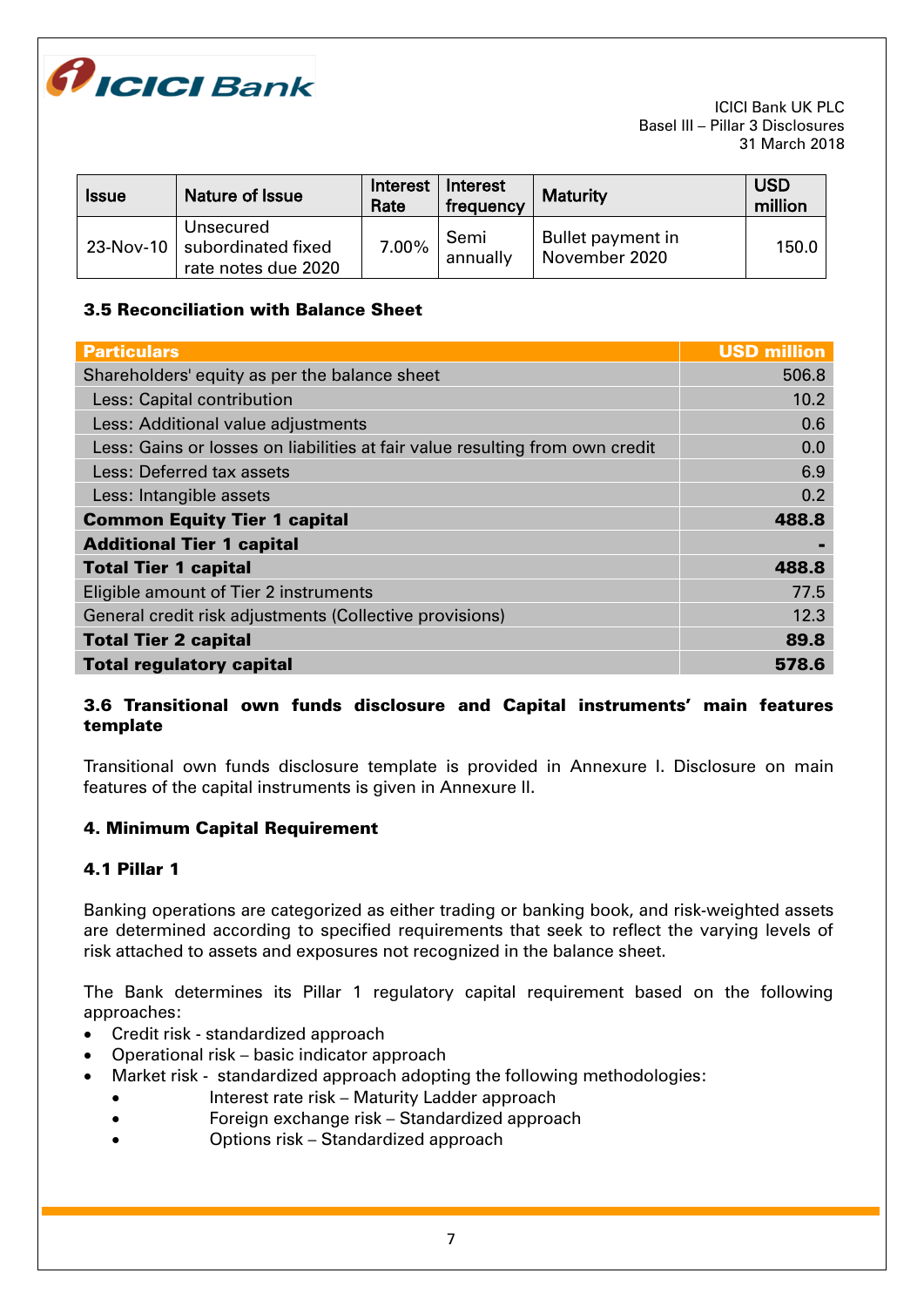

The following table summarises the Bank's Pillar 1 capital requirement for various risk types:

| <b>Capital requirement for</b>                           | <b>USD million</b> |
|----------------------------------------------------------|--------------------|
| Credit Risk <sup>4</sup>                                 | 267.6              |
| Market Risk <sup>5</sup>                                 | 0.0                |
| <b>Operational Risk</b>                                  | 12.3               |
| <b>Total Capital Resource requirement under Pillar 1</b> | 279.9              |

# 4.2 Pillar 2A

The Bank's Pillar 2A requirement as per the PRA's Individual Capital Guidance, (to be known as Total Capital Requirement – from January 1, 2018) applicable as at March 31, 2018 was 3.12% of Total Risk Exposure Amount.

# 4.3 Countercyclical capital buffer

The countercyclical capital buffer (CCyB) aims to ensure that banking sector capital requirements take account of the macro-financial environment in which banks operate. Its primary objective is to use a buffer of capital to achieve the broader macroprudential goal of protecting the banking sector from periods of excess aggregate credit growth that have often been associated with the build-up of system-wide risk.

In United Kingdom, Financial Policy Committee is responsible for recognizing or setting up of CCyB rates in respect of foreign exposures.

During June 2017, the Financial Policy Committee (FPC) raised UK countercyclical buffer rate from 0% to 0.5%, to apply from June 2018 and during November 2017, FPC further increased it to 1% with binding effect from November 2018.

A geographical CCyB disclosure has been included in Annexure III.

# 5. Credit Risk

<u>.</u>

# 5.1 Credit risk overview

Credit risk is the risk that losses may arise as a result of the Bank's borrowers or market counterparties failing to meet obligations under a contract. The Bank's largest regulatory capital requirements arise from credit risk in its lending operations.

The Bank has developed a risk appetite framework articulated within the broader context of the nature, scope, scale and complexity of the Bank's activities. The risk appetite framework and related limits are approved by the Board of Directors. All credit risk related aspects are governed by the Credit Risk Management Policy (CRMP) of the Bank, which is approved and

 $^4$ This includes the impact of Credit Value Adjustment (CVA) to recognise the adjustment on account of change in fair value of Derivative assets that are due to changes in Counterparty's credit risk

 $<sup>5</sup>$  As per Article 355 of CRR, the institutions are required to calculate own funds requirement for Market</sup> Risk if the overall open position exceeds 2% of the total own funds. ICICI Bank UK Plc had an open position of USD 3.7 million USD which is less than 2% of the total own funds.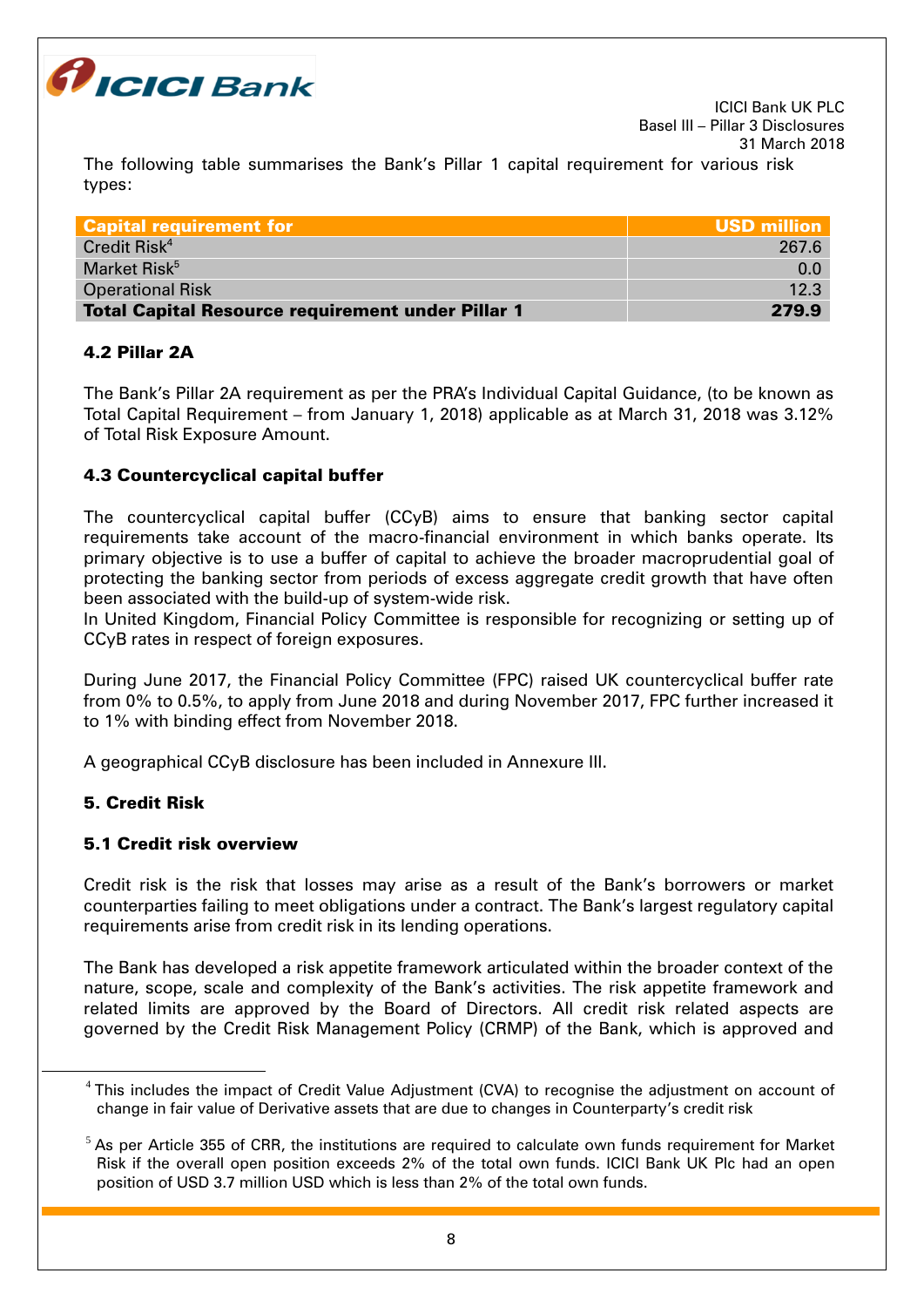

reviewed annually by the Bank's Board Credit Committee. The CRMP describes the principles which underpin and drive the Bank's approach to credit risk management together with the systems and processes through which they are implemented and administered. It lays down a structured credit approval process and covers the credit rating framework, collateral management framework and provisioning policy.

The Credit Risk team is also responsible for the following with respect to managing the Bank's credit risk- developing credit policies, establishing the delegation of sanctioning powers, limiting and monitoring concentrations of exposure and performing periodic credit stress tests on the Bank's portfolio. The delegation structure for approval of credit limits is approved by the Board Credit Committee. Credit proposals are approved by the Executive Credit and Risk Committee (ECRC) or the Board Credit Committee (BCC) based on, inter alia, the amount and internal risk rating of the facility. All credit proposals put up to the BCC have to be evaluated by the ECRC. Concentration risk arises from significant exposures to groups of counterparties where likelihood of default is driven by common underlying factors, e.g. sector, economy, geographical location, instrument type. The key parameters of risk concentrations measured in the Bank include sectoral, country, rating category based, product specific exposures, counterparty and large exposures. To manage these risks, limits have been stipulated in the risk appetite framework.

Credit quality is monitored on an ongoing basis but can also be triggered by any material credit event coming to the Bank's notice through either primary or secondary sources. The Bank has established a Credit Forum, which is comprised of Heads of Businesses and the Head of Risk. The Credit Forum focuses on management & monitoring of impaired and watch list assets/investments and also monitors developments in the Bank's portfolio through the Early Warning Indicators (EWI) framework to identify potential vulnerabilities. Credit risk is also managed at the portfolio level by monitoring and reporting risk dashboards to the BCC at specified intervals.

# 5.2 Minimum capital requirement

The following table shows the Bank's Pillar 1 capital requirement as at March 31, 2018 by each of the standardised credit risk exposure classes:

| <b>Standardised approach - asset classes</b>     | <b>USD million</b> |
|--------------------------------------------------|--------------------|
| Central government or central banks              | 0.1                |
| Institutions                                     | 17.7               |
| Corporate                                        | 180.4              |
| Secured by mortgages on immovable property       | 28.1               |
| Retail                                           |                    |
| <b>Exposures in Default</b>                      | 20.9               |
| <b>Securitised investments</b>                   | 2.4                |
| Short term claims on institutions and corporates | 13.7               |
| Equity                                           | 0.6                |
| Other items (including CVA adjustment)           | 3.7                |
| <b>Total</b>                                     | 267.6              |

# 5.3 Analysis of credit risk exposures

The following tables detail the Bank's regulatory credit risk exposures as at March 31, 2018. All exposures are stated after specific impairment provisions and post application of credit risk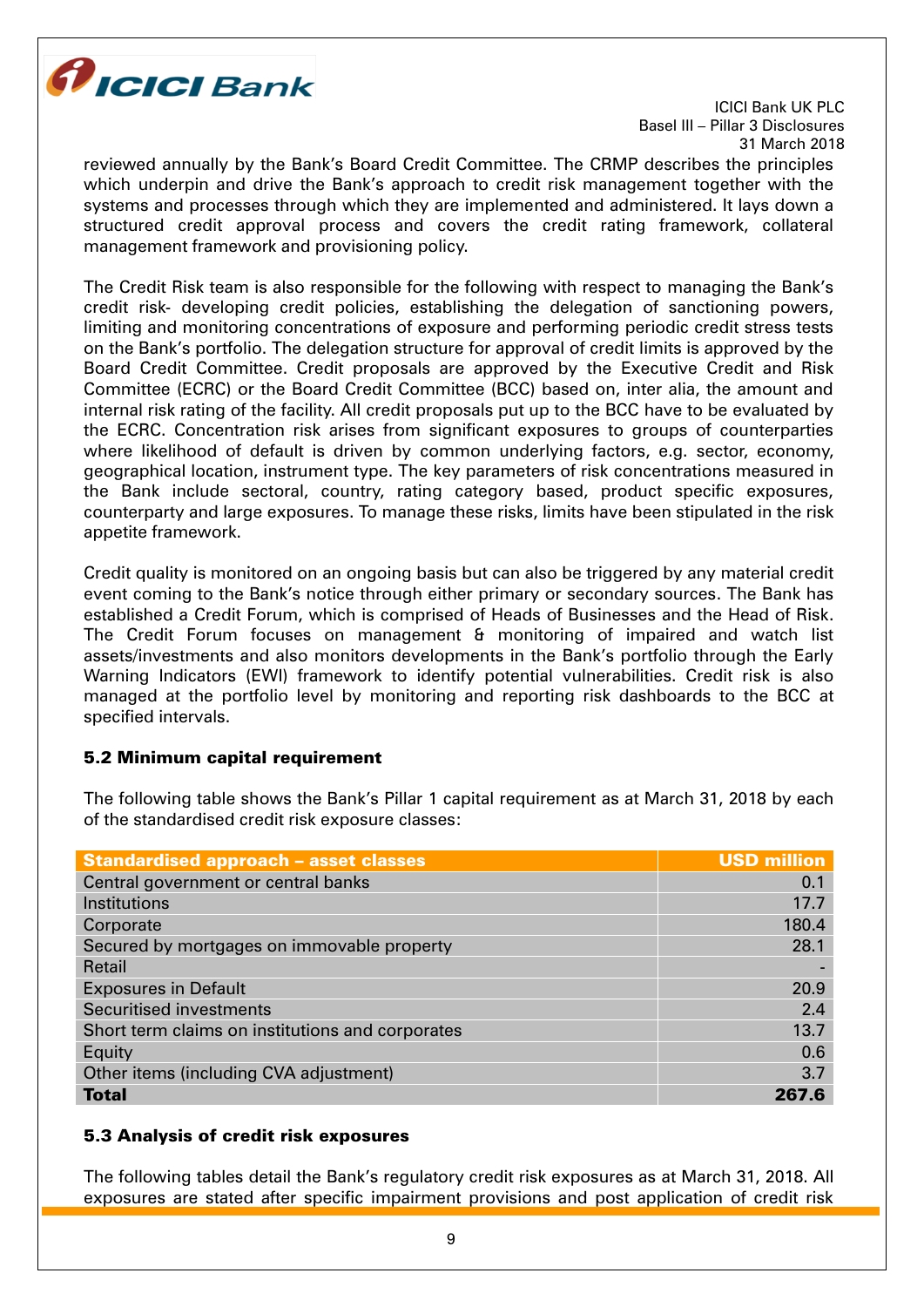

mitigation (CRM) techniques with substitution effects on the exposure and before application of any conversion factors (CCF).

# (i) Analysis of exposure by asset class as at March 31, 2018

| <b>Asset class</b>                                             | <b>USD million</b> |
|----------------------------------------------------------------|--------------------|
| Central government or central banks                            | 657.2              |
| Institutions                                                   | 464.1              |
| Corporate                                                      | 3,003.6            |
| Secured by mortgages on immovable property                     | 360.8              |
| Retail                                                         |                    |
| <b>Exposures in Default</b>                                    | 341.2              |
| Securitised investments                                        | 49.0               |
| Claims on Institutions and Corporates with a short-term credit |                    |
| assessment                                                     | 232.1              |
| Equity                                                         | 7.1                |
| Other items                                                    | 45.1               |
| <b>Total</b>                                                   | 5,160.2            |

# (ii) Geographic distribution of exposures (based on country of residence or domicile) by significant asset class as at March 31, 2018

| <b>Asset class</b>                         | <b>Europe and</b> | <b>India</b>             | <b>Rest of the</b> | <b>Total</b>        |
|--------------------------------------------|-------------------|--------------------------|--------------------|---------------------|
|                                            | <b>North</b>      |                          |                    | world (USD million) |
|                                            | <b>America</b>    |                          |                    |                     |
| Central government or central banks        | 650.0             |                          | 7.2                | 657.2               |
| Institutions                               | 88.1              | 358.8                    | 17.2               | 464.1               |
| Corporate                                  | 2,555.2           | 239.4                    | 209.0              | 3,003.6             |
| <b>Secured</b><br>by<br>mortgages<br>on.   |                   |                          |                    |                     |
| immovable property                         | 343.7             | $\overline{\phantom{a}}$ | 17.1               | 360.8               |
| Retail                                     |                   |                          |                    |                     |
| <b>Exposures in Default</b>                | 130.7             | 30.9                     | 179.6              | 341.2               |
| Securitised investments                    | 49.0              | $\overline{\phantom{0}}$ |                    | 49.0                |
| Claims<br>Institutions<br>and<br><b>on</b> |                   |                          |                    |                     |
| Corporates with a short-term credit        |                   |                          |                    |                     |
| assessment                                 | 145.2             | 84.8                     | 2.1                | 232.1               |
| Equity                                     | 5.6               | 1.5                      |                    | 7.1                 |
| Other items                                | 45.1              | $\overline{\phantom{0}}$ |                    | 45.1                |
| <b>Total</b>                               | 4,012.6           | 715.4                    | 432.2              | 5,160.2             |

# (iii) Residual maturity breakdown of exposures by significant asset class as at March 31, 2018

| <b>Asset class</b>            | Upto $3$<br>months | upto $1$<br>vear | Over 3 Over 1 Over 5<br>months year upto<br>5 years | <b>vears</b> | <b>No</b><br>stated<br>maturity | <b>Total</b><br>(USD<br>million) |
|-------------------------------|--------------------|------------------|-----------------------------------------------------|--------------|---------------------------------|----------------------------------|
| Central government or central |                    |                  |                                                     |              |                                 |                                  |
| banks                         | 492.2              | 128.7            | 22.6                                                | 13.2         | 0.5                             | 657.2                            |
| Institutions                  | 32.9               | 136.6            | 262.0                                               | 32.6         |                                 | 464.1                            |
| Corporate                     | 384.9              | 989.1            | 1,092.0                                             | 537.6        |                                 | 3,003.6                          |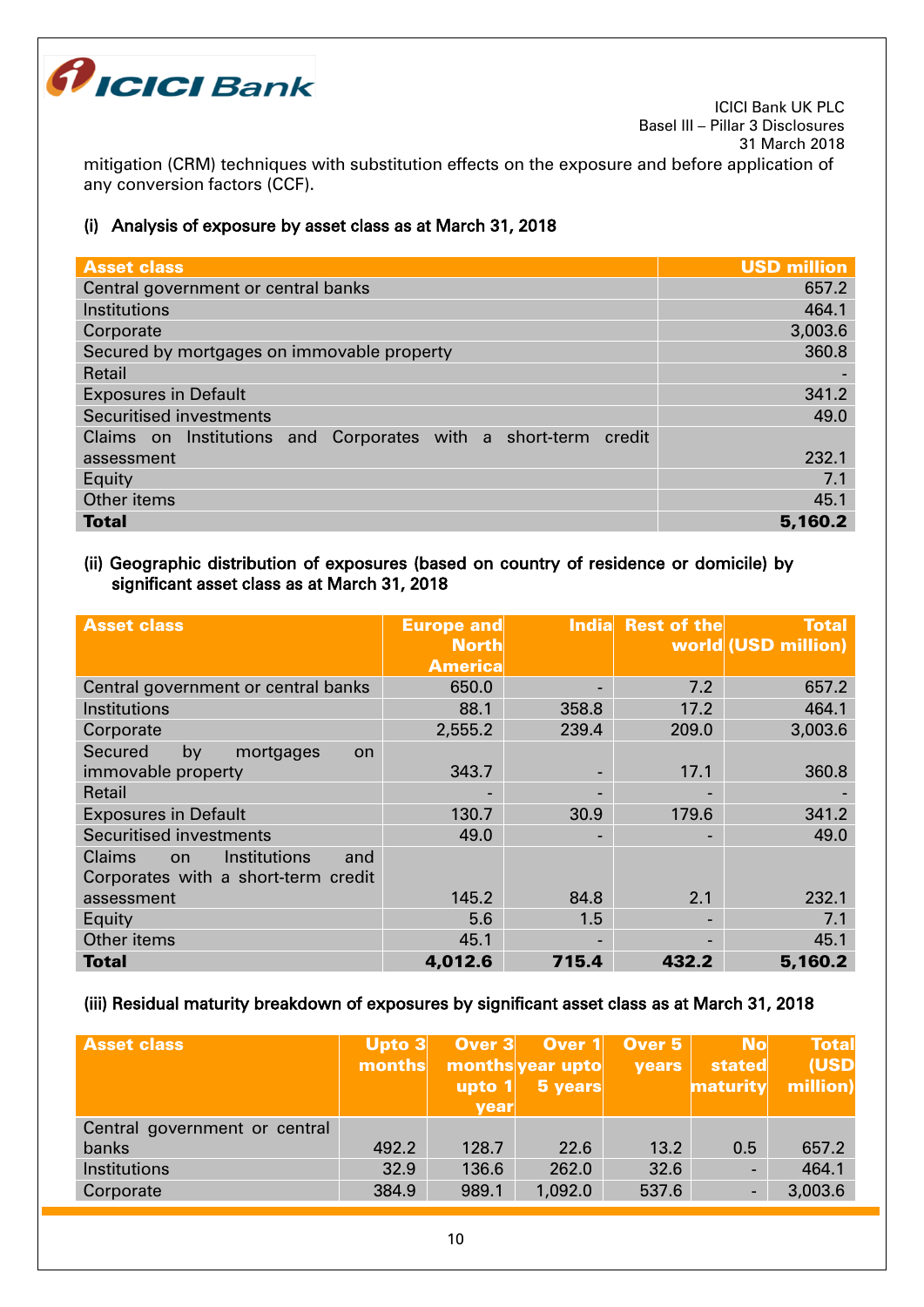

|                                            |         |                          |                  |              |                  | <b>JI IVIAIUIL ZU IO</b> |
|--------------------------------------------|---------|--------------------------|------------------|--------------|------------------|--------------------------|
| <b>Asset class</b>                         | Upto 3  | Over <sub>3</sub>        | Over 1           | Over 5       | <b>No</b>        | <b>Total</b>             |
|                                            | months  |                          | months year upto | <b>vears</b> | stated           | (USD                     |
|                                            |         | upto $1$                 | 5 years          |              | maturi <u>ty</u> | million)                 |
|                                            |         | year                     |                  |              |                  |                          |
| <b>Secured</b><br>mortgages<br>by<br>on    |         |                          |                  |              |                  |                          |
| immovable property                         |         | 118.6                    | 237.0            | 5.2          |                  | 360.8                    |
| Retail                                     |         |                          |                  |              |                  |                          |
| <b>Exposures in Default</b>                | 229.4   | 33.7                     | 67.7             | 10.4         |                  | 341.2                    |
| Securitised investments                    |         | $\overline{\phantom{a}}$ |                  | 49.0         |                  | 49.0                     |
| Institutions<br><b>Claims</b><br>and<br>on |         |                          |                  |              |                  |                          |
| Corporates with a short-term               |         |                          |                  |              |                  |                          |
| credit assessment                          | 232.1   |                          |                  |              |                  | 232.1                    |
| Equity                                     |         | -                        |                  |              | 7.1              | 7.1                      |
| Other items                                |         |                          |                  |              | 45.1             | 45.1                     |
| <b>Total</b>                               | 1,371.5 | 1,406.7                  | 1,681.3          | 648.0        | 52.7             | 5,160.2                  |

The maturity of exposures is shown on a contractual basis and does not take into account any instalments receivable over the life of the exposure. Hence the actual maturity may be different.

# 5.4 Analysis of credit risk exposures as per Credit Quality Step (CQS)

The Bank uses external credit assessments provided by Moody's, Standard & Poor's and Fitch. These are all recognised as eligible external credit assessment institutions (ECAI) under CRR for the purpose of calculating credit risk requirements under the standardised approach.

The following table details the ECAIs used for the standardised credit risk exposure classes.

| <b>Asset class</b>                                  | <b>ECAI</b>                       |
|-----------------------------------------------------|-----------------------------------|
| Central government or central banks                 | Standard & Poor's, Moody's, Fitch |
| Institutions                                        | Standard & Poor's, Moody's, Fitch |
| Corporate                                           | Standard & Poor's, Moody's, Fitch |
| Securitised investments                             | Standard & Poor's, Moody's, Fitch |
| Claims on Institutions and Corporates with a short- |                                   |
| term credit assessment                              | Standard & Poor's, Moody's, Fitch |

The bank assigns each of its exposures to one of the CQS with reference to relevant issuer and issue credit assessments. Risk weight percentage are then determined with reference to exposure class, CQS, and maturity of the exposure. The mapping of the CQS to the ratings of eligible ECAIs is available at:

#### <http://eur-lex.europa.eu/legal-content/EN/TXT/PDF/?uri=CELEX:32016R1799&from=EN>

The following tables detail the standardised credit risk exposures by CQS for significant asset classes. All exposures are stated after specific impairment provisions and post application of credit risk mitigation (CRM) techniques with substitution effects on the exposure and before application of any conversion factors (CCF).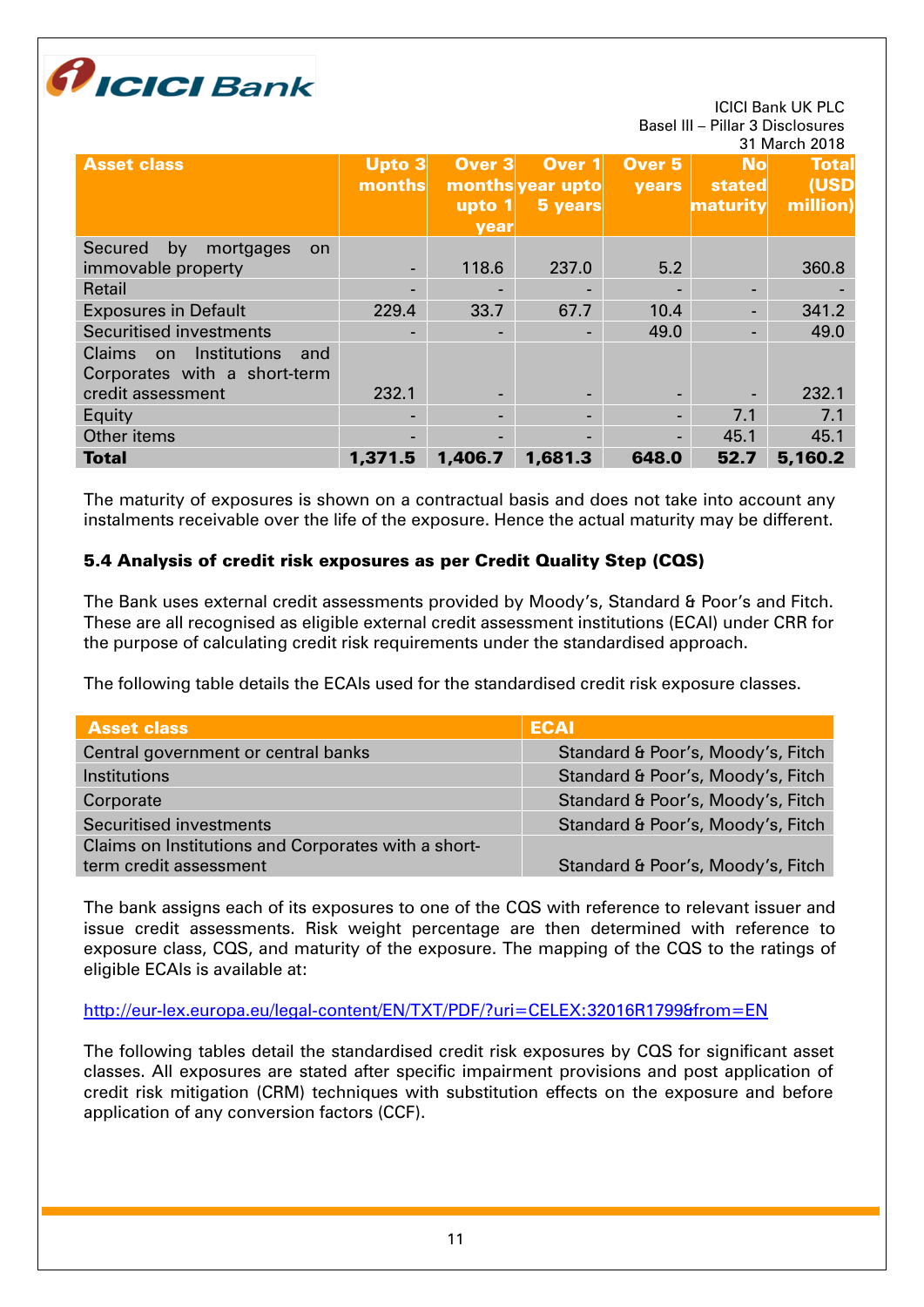

#### ICICI Bank UK PLC Basel III – Pillar 3 Disclosures 31555.<br>reh 2018.

|                                   |                      | 31 March 201       |
|-----------------------------------|----------------------|--------------------|
| <b>CQS</b> for corporate exposure | <b>Risk weight %</b> | <b>USD million</b> |
|                                   | 20%                  | 44.4               |
| $\overline{2}$                    | 50%                  | 371.0              |
| 3                                 | 100%                 | 366.9              |
| 4                                 | 100%                 | 605.1              |
| 5                                 | 150%                 | 281.5              |
| 6                                 | 150%                 | 7.9                |
| Unrated                           | 100%                 | 1,326.8            |
| Unrated - Past due                | 100%                 | 204.3              |
| Unrated - Past due                | 150%                 | 136.8              |
| <b>Total</b>                      |                      | 3,344.7            |

| CQS for exposures secured by mortgages<br>on immovable property | <b>Risk weight %</b> | <b>USD million</b> |
|-----------------------------------------------------------------|----------------------|--------------------|
| Unrated                                                         | 35%                  | 15.5               |
| Unrated                                                         | 100%                 | 345.3              |
| <b>Total</b>                                                    |                      | 360.8              |

|                                       |     | <b>Risk weight %</b> |       |      | <b>USD million</b> |
|---------------------------------------|-----|----------------------|-------|------|--------------------|
| <b>CQS</b> for institutional exposure | 2%  | 20%                  | 50%   | 100% | <b>Total</b>       |
|                                       |     | 3.3                  |       |      | 3.3                |
|                                       | 9.6 | 1.3                  | 79.4  |      | 90.3               |
| 3                                     |     | 7.2                  | 324.3 |      | 331.5              |
| 4                                     |     | $\blacksquare$       | 7.1   | 13.2 | 20.3               |
| 5                                     |     |                      |       |      |                    |
| 6                                     |     |                      | -     | -    |                    |
| <b>Unrated</b>                        |     | 10.8                 |       | 7.9  | 18.7               |
| <b>Total</b>                          | 9.6 | 22.6                 | 410.8 | 21.1 | 464.1              |

The above table includes institutional exposures with residual maturities of less than three months, greater than three months and exposures to unrated institutions.

| <b>CQS</b> for institutional and corporate<br>exposure with short term credit<br>assessment | <b>Risk weight %</b> | <b>USD million</b> |
|---------------------------------------------------------------------------------------------|----------------------|--------------------|
|                                                                                             | 20%                  | 22.6               |
|                                                                                             | 50%                  | 59.3               |
| າ                                                                                           | 100%                 | 111.2              |
|                                                                                             | 150%                 | 29.1               |
| <b>Total</b>                                                                                |                      | 232.2              |

| <b>CQS</b> for securitised investments | <b>Risk weight %</b> | <b>USD million</b> |
|----------------------------------------|----------------------|--------------------|
|                                        | 20%                  | 19.6               |
|                                        | 50%                  | 6.4                |
| ີ                                      | 100%                 | 23.0               |
| <b>Total</b>                           |                      | 49.0               |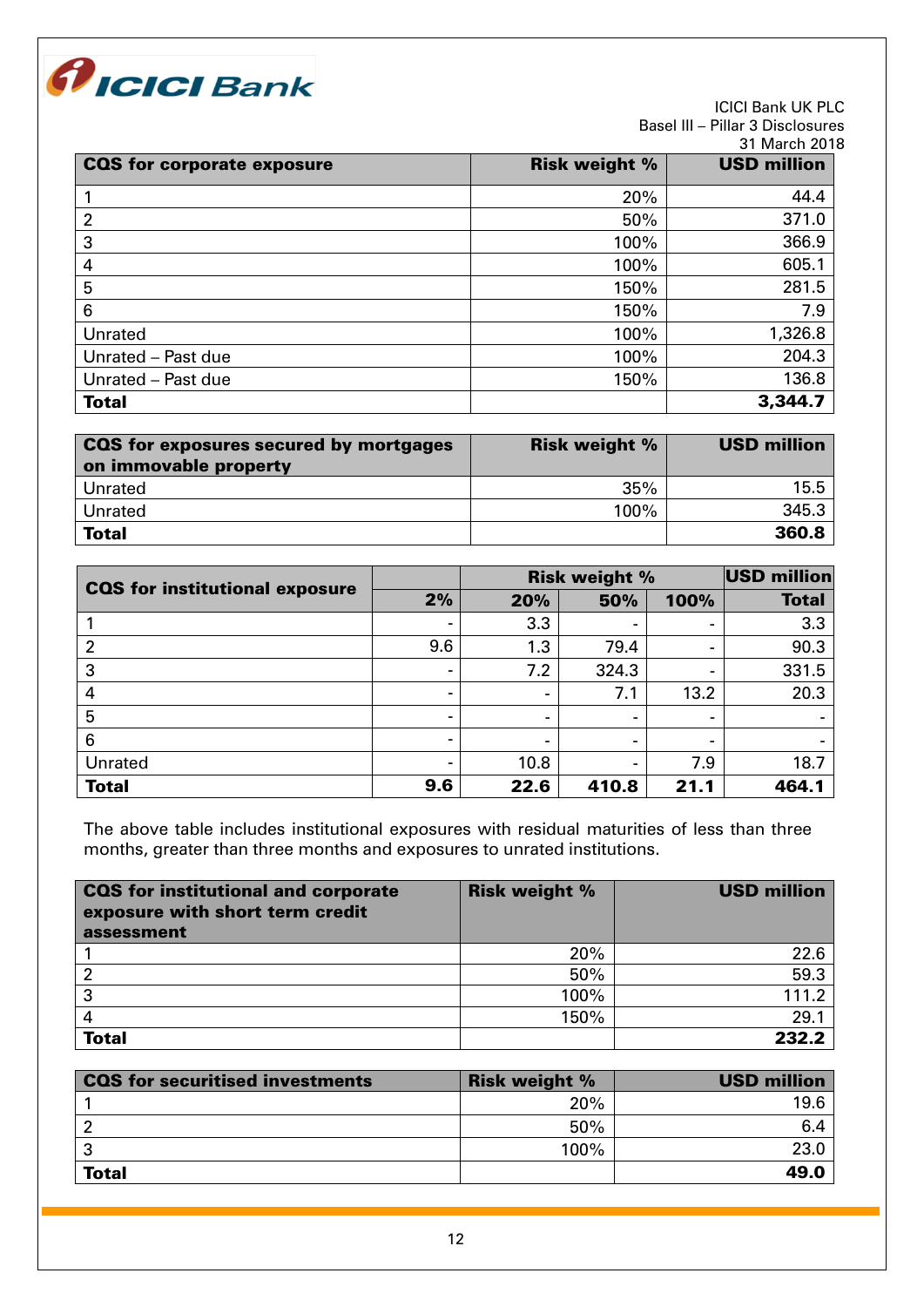

|                                              |                      | <b>JI MALUIZUR</b> |
|----------------------------------------------|----------------------|--------------------|
| <b>CQS</b> for central government or central | <b>Risk weight %</b> | <b>USD million</b> |
| <b>banks</b>                                 |                      |                    |
|                                              | $0\%$                | 650.0              |
|                                              | 20%                  |                    |
| <b>Total</b>                                 |                      | 657.2              |

| <b>CQS for Equity</b> | <b>Risk weight %</b> | <b>USD million</b> |
|-----------------------|----------------------|--------------------|
| Unrated               | 100%                 |                    |
| <b>Total</b>          |                      |                    |

| <b>Other Assets</b> | <b>Risk weight %</b> | <b>USD million</b> |
|---------------------|----------------------|--------------------|
| <b>Other Assets</b> | $0\%$                | 7.3                |
| <b>Other Assets</b> | 2%                   | 0.4                |
| <b>Other Assets</b> | 20%                  | 0.2                |
| <b>Other Assets</b> | 50%                  | 2.7                |
| <b>Other Assets</b> | 100%                 | 34.5               |
| <b>Total</b>        |                      | 45.1               |

# 5.5 Counterparty credit risk

The Bank deals in derivatives as part of its balance sheet risk management and as part of risk management solutions offered to its clients. All derivative offered to the clients are covered by the Bank on a back to back basis. The primary derivatives transactions include foreign exchange forwards, cross currency swaps and interest rate swaps.

The derivative transactions expose the Bank to counterparty credit risk (CCR). CCR is the risk that the counterparty to a derivative transaction could default before the final settlement of the transaction's cash flows.

The Bank computes counterparty exposure value for derivative transactions using the mark to market method as specified in Article 274 of CRR guidelines. For this exposure calculation, the current replacement cost is based on sum of market values of only those contracts where the market value is positive for the Bank.

As part of compliance to European Market Infrastructure Regulation (EMIR), the Bank has started central clearing of interest rate swaps through LCH Clearnet (London Clearing House), thereby mitigating the counterparty credit risk. Also, the Bank has entered into credit support annexe (CSA) agreement with its interbank counterparties, which mandate exchange of daily variation margin based on the movement in MTM.

As at March 31, 2018, the notional principal values of the derivative instruments along with the gross positive and gross negative fair value were:

|                         |                                                           |                                                       |                                                      | <b>USD million</b>                            |
|-------------------------|-----------------------------------------------------------|-------------------------------------------------------|------------------------------------------------------|-----------------------------------------------|
| <b>Instrument</b>       | <b>Non-Trading</b><br><b>Notional</b><br><b>Principal</b> | <b>Trading</b><br><b>Notional</b><br><b>Principal</b> | <b>Gross</b><br><b>Positive</b><br><b>Fair value</b> | <b>Gross</b><br><b>Negative Fair</b><br>value |
| Exchange rate contracts | $\blacksquare$                                            | 1,014.6                                               | 13.4                                                 | 10.9                                          |
| Interest rate contracts | 433.1                                                     | 402.1                                                 | 10.9                                                 | 6.7                                           |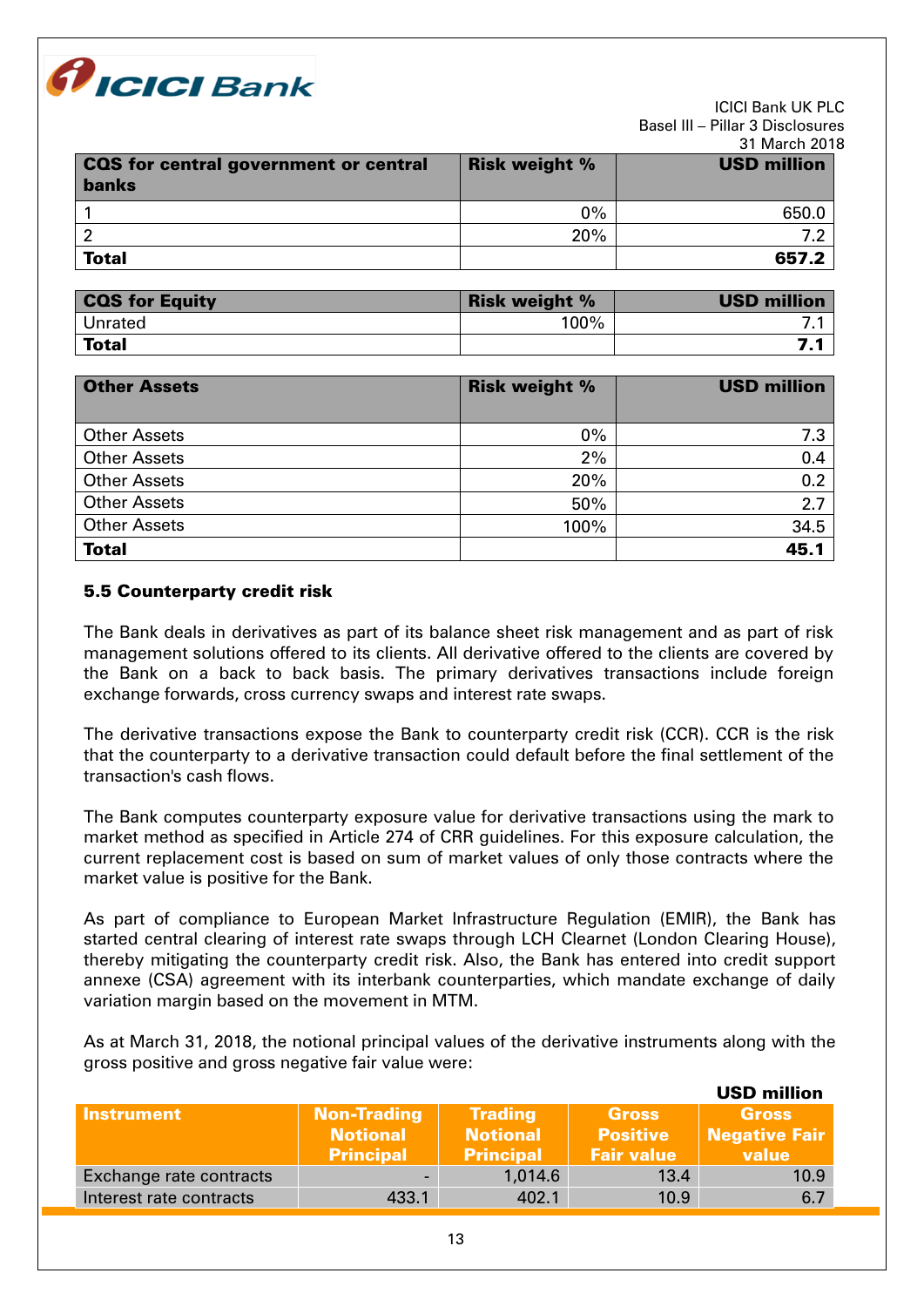

The following table details the counterparty credit risk exposure calculation:

|                                                | USD million |
|------------------------------------------------|-------------|
| Gross positive fair value of contracts         | 24.2        |
| Potential credit exposure                      | 16.6        |
| <b>Counterparty credit risk exposures</b>      | 40.8        |
| of which, Exposure to interbank counterparties | 28.3        |

The Bank also provides counterparty credit risk on its Securities Financing Transactions (SFT) with interbank counterparties. The exposure on account of such SFTs was USD 47.7 million. The exposure values is computed as the difference between the market value of the securities lent and the amount borrowed. Further, the SFT transactions are governed by Global Master Repurchase Agreement (GMRA) which requires margin exchange, in the event of a significant movement in the market value of the security lent.

# 5.6 Credit Value Adjustment (CVA)

The Bank has computed the Credit Value Adjustment (CVA) and Debit Value Adjustment (DVA) on the outstanding MTM of the derivative portfolio, which amounted to USD 79 thousand (post tax USD 63 thousand) and USD 27 thousand (post tax USD 22 thousand) respectively. The CVA and DVA have been computed based on internal guidelines approved by Asset and Liability Management Committee (ALCO), as follows:

CVA/DVA= Exposure x Probability of Default (PD) x Loss Given Default (LGD)

The PD is based on internal assessment for India linked portfolio & for non-India linked portfolio PD published by external rating agency is considered and a LGD of 45% has been used for computation of CVA/DVA computation. In addition to this, the Bank calculates the capital requirement for CVA risk as per the CRR guidelines.

The Pillar 1 capital requirement for CVA as at March 31, 2018 was USD 0.9 million.

# 5.7 Additional Valuation Adjustment (AVA)

To ensure that the valuation of the Bank's fair valued assets and liabilities achieves an appropriate degree of certainty, AVA has been calculated on the sum of the absolute value of its total fair valued assets and liabilities except the position held in Global Market Group (GMG). The calculation of AVA is as per the final draft regulatory technical standards (RTS) on prudent valuation adjustment published by EBA on January 23, 2015.

# 5.8 Credit risk and dilution risk

# Loan impairment provisions

The Bank regularly reviews its loan portfolio to assess for impairment. Provisions are established to recognise incurred losses in the loan portfolio carried at amortised cost. In determining whether an impairment has occurred at the balance sheet date, the Bank assesses if there is objective evidence of impairment as a result of one or more events that occurred after the initial recognition of the asset (a 'loss event') and that loss event (or events) has an impact on the estimated future cash flows of the financial asset or group of financial assets that can be reliably estimated. It may not be possible to identify a single, discrete event that caused the impairment rather the combined effect of several events may have caused the impairment.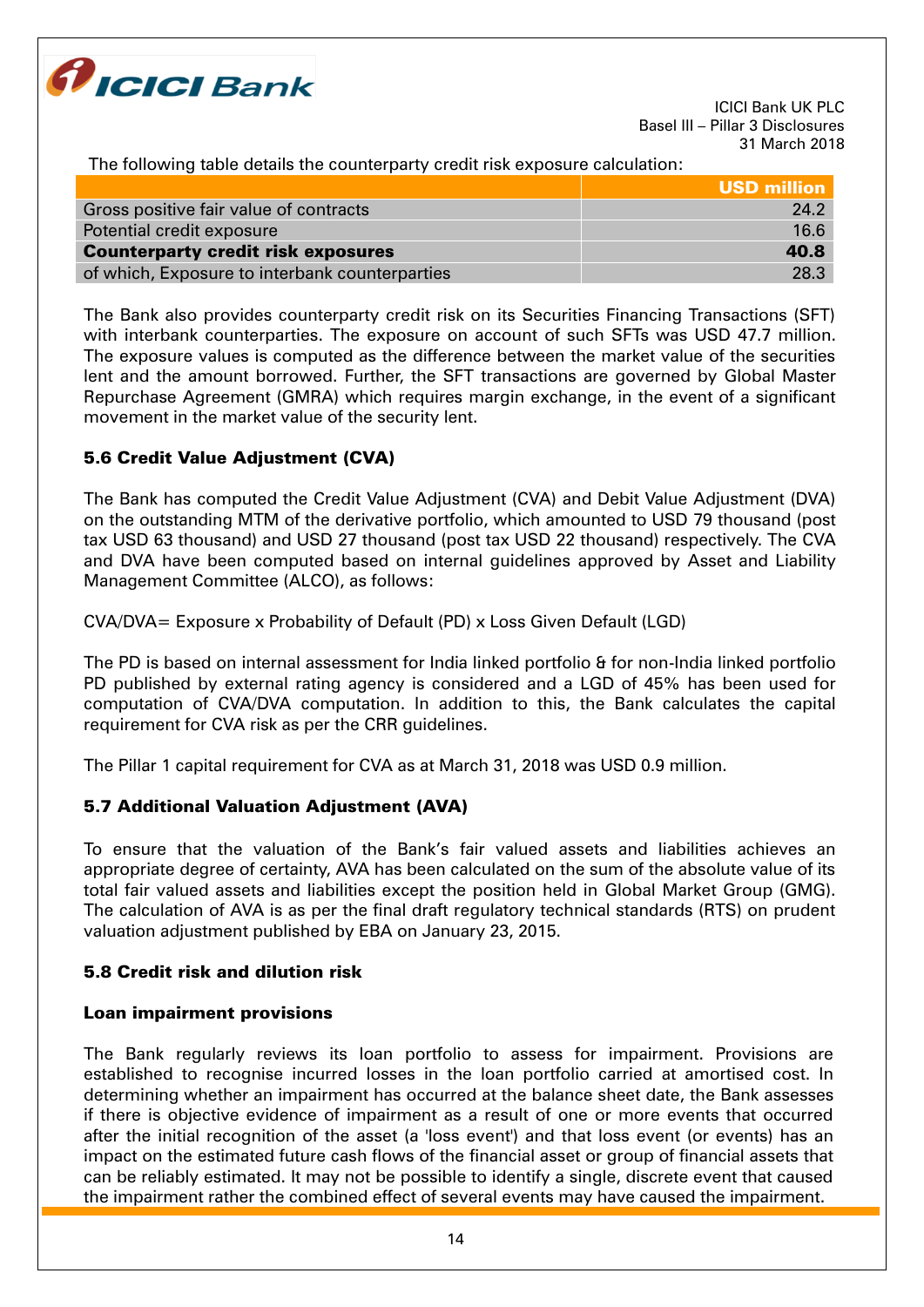

In accordance with the guidelines of FRS 102, an impairment loss for financial assets measured at amortized cost is the difference between the asset's carrying amount and the present value of the estimated future cash flows discounted at the asset's original effective interest rate. The estimated future cash flows take into account only the credit losses that have been incurred at the time of the impairment loss calculation. In case the expected cash flows are not available, the breakup value of security/collateral for respective facilities under watch is calculated in accordance with the Bank's collateral valuation policy. In line with accounting guidelines, the Bank recognises an impairment loss equal to the best estimate within the range of reasonably possibly outcomes, taking into account all relevant information available about conditions existing at the end of the reporting period.

Collectively assessed impairment allowances cover credit losses inherent in portfolios with similar economic characteristics, when there is objective evidence to suggest that they contain impaired claims, but, the individual impaired items cannot yet be identified. In assessing the need for collective impairment allowances, management considers factors such as historical loss trends, credit quality of the portfolio, portfolio size, concentrations, and economic factors. The aggregate amount of specific and collective provisions is intended to be sufficient to absorb estimated credit losses generated in the loan portfolio. The collective impairment policy as defined in the CRMP stipulates that collective provision, based on the credit rating of the exposures, needs to be provided in respect of the entire performing loan and receivables portfolio The Bank has followed FRS 102 guidelines for defining its collective impairment policy wherein the provisioning is determined by the extent of the underlying credit risk in the portfolio of the Bank. This is also the direction provided by the Basel Accord. The exposures that are individually assessed for impairment and for which an impairment loss is or continues to be recognised, are not included in the collective assessment of impairment. In line with market practice, the Bank has been using a representative set of Probability of Default (PD)/Loss Given Default (LGD) data to determine the extent of provisioning required to be made by the Bank in respect of its performing loan portfolio on a collective basis. The aggregate provisioning requirement is arrived at by multiplying the outstanding amounts under each portfolio type (internally rated and externally rated exposures) on the relevant date with the corresponding PD and LGD.

Further disclosure on past due and impaired assets, allowance for credit losses, and a reconciliation of changes in the specific and general credit adjustments is provided in the Annual report for the year ended March 31, 2018.

#### Impairment of available for sale financial assets

The Bank regularly reviews its available for sale securities portfolio to assess for impairment. The Bank considers all available evidence, including observable market data or information about events specifically relating to the securities which may result in a shortfall in recovery of future cash flows. These events may include a significant financial difficulty of the issuer, a breach of contract such as a default, bankruptcy or other financial reorganisation, or the disappearance of an active market for the debt security because of financial difficulties relating to the issuer, information about the issuer's liquidity, business and financial risk exposures, level of and trends in default for similar financial assets and national and local economic conditions. While assessing ABS for objective evidence of impairment, the Bank considers the performance of the underlying collateral, changes in credit rating, credit enhancements, default events etc. Once impairment has been identified, the amount of impairment is measured based on the difference between the acquisition cost (net of any principal repayment and amortisation)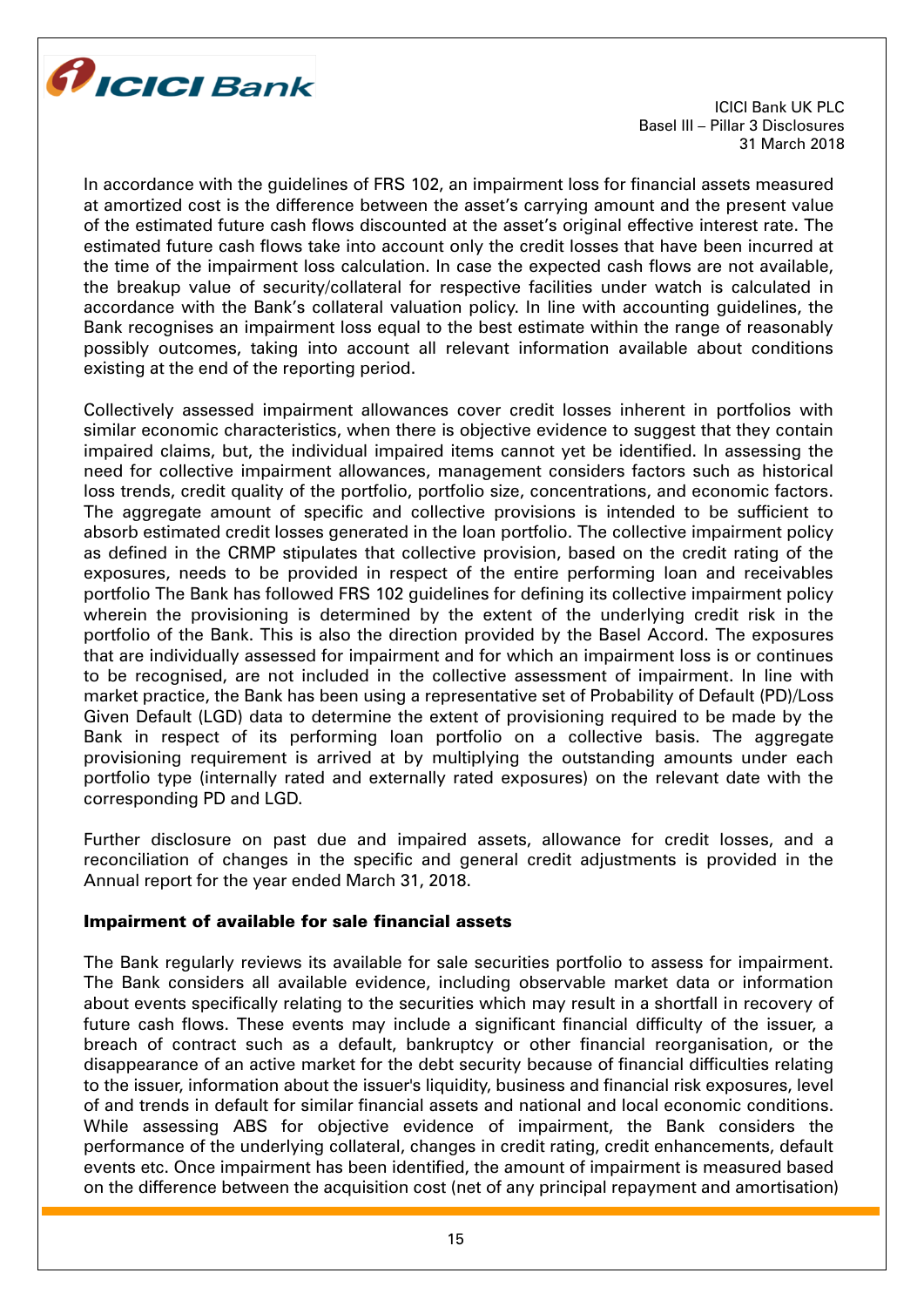

and current fair value, less any impairment loss previously recognised in profit or loss. In determining whether an impairment event has occurred at the balance sheet date, the Bank considers whether there is any observable data which comprises evidence of the occurrence of a loss event, and evidence that the loss event results in a decrease in estimated future cash flows or their timings. Such observable data includes any adverse change in the payment status of borrowers or changes in economic conditions that correlate with defaults on loan repayment obligations. For equity investments a significant or prolonged decline in the fair value of an available for sale equity investment below its cost is an objective evidence of impairment considered by the Bank.

During the year the Bank has not made impairment provisions on the investments. The following table shows movement in impairment allowances for impaired AFS securities:

|                                                  | <b>USD million</b>                   |
|--------------------------------------------------|--------------------------------------|
| <b>AFS securities</b>                            | <b>Specific impairment allowance</b> |
| <b>Opening Balance</b>                           | 49.9                                 |
| <b>Charged to P&amp;L Account</b>                |                                      |
| Charged (released) to Other Comprehensive Income | 0.1                                  |
| Reversal on sale                                 |                                      |
| <b>Closing balance</b>                           | 50.0                                 |

The Bank's impaired AFS securities include equity investment only. Additional information on the Bank's accounting policies, analysis of overdue and impaired exposures and valuation methodologies is provided in the Annual Report for the year ended March 31, 2018.

# 6. Market Risk

Market risk is the possibility of loss arising from changes in the value of a financial instrument as a result of changes in market variables such as interest rates, exchange rates, credit spreads and other asset prices. The Bank's key policies for managing market risk as approved by the Board Risk Committee (BRC) are:

- Treasury policy manual and mandate (TPMM) which also includes the trading book policy statement (TBPS)
- Valuation, Model Validation Policy and Independent Price Verification Policy

These policies are designed to ensure that transactions in securities, foreign exchange and derivatives are conducted in accordance with sound and acceptable business practices as well as regulatory guidelines and laws governing such transactions. The policies are reviewed periodically to take into account changed business requirements, the economic environment and revised policy guidelines.

The key market risks to which the Bank is exposed relate to:

 $\bullet$  Interest rate risk – Interest rate risk is defined as the risk of loss which the Bank will incur as a result of an increase or decrease in interest rates. Interest income and expense from interest sensitive assets and liabilities are impacted by changes in interest rates. The overall value of the investment portfolio, the underlying value of the Bank's other assets, its liabilities, and off balance sheet (OBS) instruments are also impacted due to changes in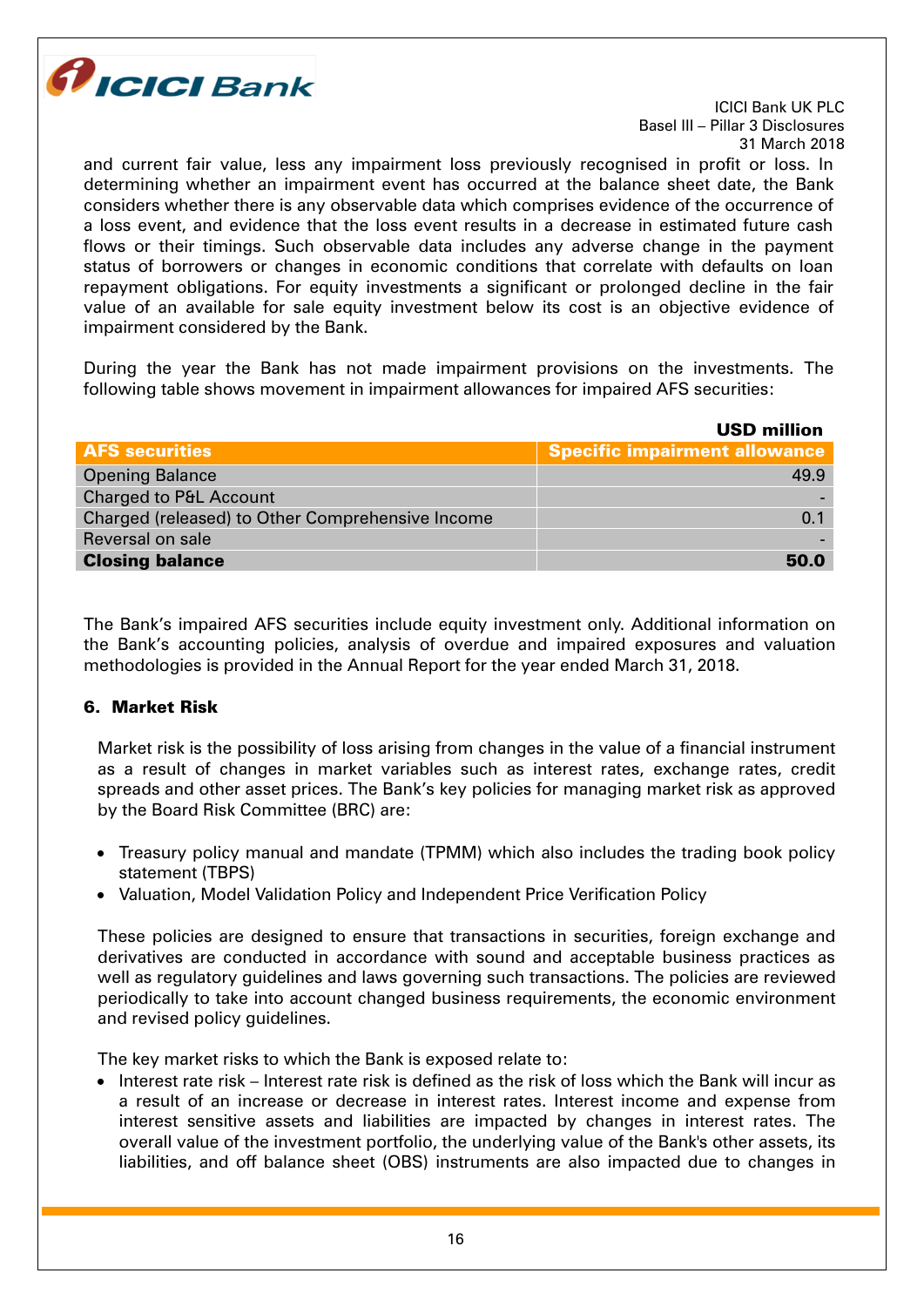

interest rates because the present value of future cash flows changes when interest rates change.

- Forex risk This risk arises due to positions in non-dollar denominated currencies, which in turn arise from assets and liabilities in those currencies. Foreign exchange risk is managed within the Treasury function in accordance with approved position limits. The Net overnight open position (NOOP) of the Bank at March 31, 2018 was USD 3.7 million. The Bank has not provided any capital on its net open exchange exposures as the open position was less than 2% of the total own funds of the Bank (Article 351 of the CRR).
- Equity Risk Equity price risk arises due to the volatility of price movements on the Bank's investment in equity shares and convertibles. Threshold triggers are defined for decline in the values of equity investments and an escalation framework is in place. The value of the Bank's equity investments at March 31, 2018 was USD 7.1 million and the option value of convertibles was Nil at March 31, 2018.

The Bank enters into various financial instruments as principal to manage balance sheet interest rate and foreign exchange rate risk. These mainly include interest rate swaps and exchange rate related contracts. The Bank uses derivatives to mitigate interest rate risk. Hedge accounting is applied to derivatives and hedged items when the criteria under IAS39 for financial instruments as permitted by FRS 102 have been met. For qualifying hedges, the fair value changes of the derivative are substantially matched by corresponding fair value changes of the hedged item, both of which are recognised in profit and loss. As detailed in section 5.5, the Bank currently does not take any position with trading intent, but certain transactions may be classified as trading based on the applicable accounting guidelines.

The Bank has devised various risk metrics for different products and investments. These risk metrics are measured and reported to senior management by the Bank's independent Treasury Control & Services Group (TCSG). Some of the risk metrics adopted by the Bank for monitoring its risks are value-at-risk (VaR), duration of equity (DoE), price value of basis point (PV01) and stop loss amongst others. The risk appetite of the Bank includes limits for these risk metrics.

VaR is calculated using a parametric approach at a 99% confidence level over a one day holding period. The total VAR for the Bank's AFS book portfolio, including investment portfolio, as at March 31, 2018 was USD 1.48 million. The maximum, average and minimum VAR during the year for the AFS book portfolio, including investment portfolio, was USD 3.01 million, USD 1.92 million and USD 1.40 million respectively.

In order to manage its interest rate risk in its banking book, the Bank has sets out various measurement process including use of re-pricing gap reports and estimation of the sensitivity of the NII to a range of interest rate change scenarios including a scenario of 200 basis points parallel movement in the yield curve (defined as - Earnings at Risk (EaR). The re-pricing gap reports do not consider any assumptions for loan prepayments and any non-maturing assets/liabilities are considered in the report based on behavioural assumptions. The impact of an increase in interest rates on the Bank's net interest income as at March 31, 2018, assuming a parallel shift in the yield curve, has been set out in the following table:

| <b>Currency</b> | Impact on net interest income over a one year<br>horizon (Increase in interest rates by 200 bps) |
|-----------------|--------------------------------------------------------------------------------------------------|
| <b>USD</b>      |                                                                                                  |
| <b>GBP</b>      | 5.0                                                                                              |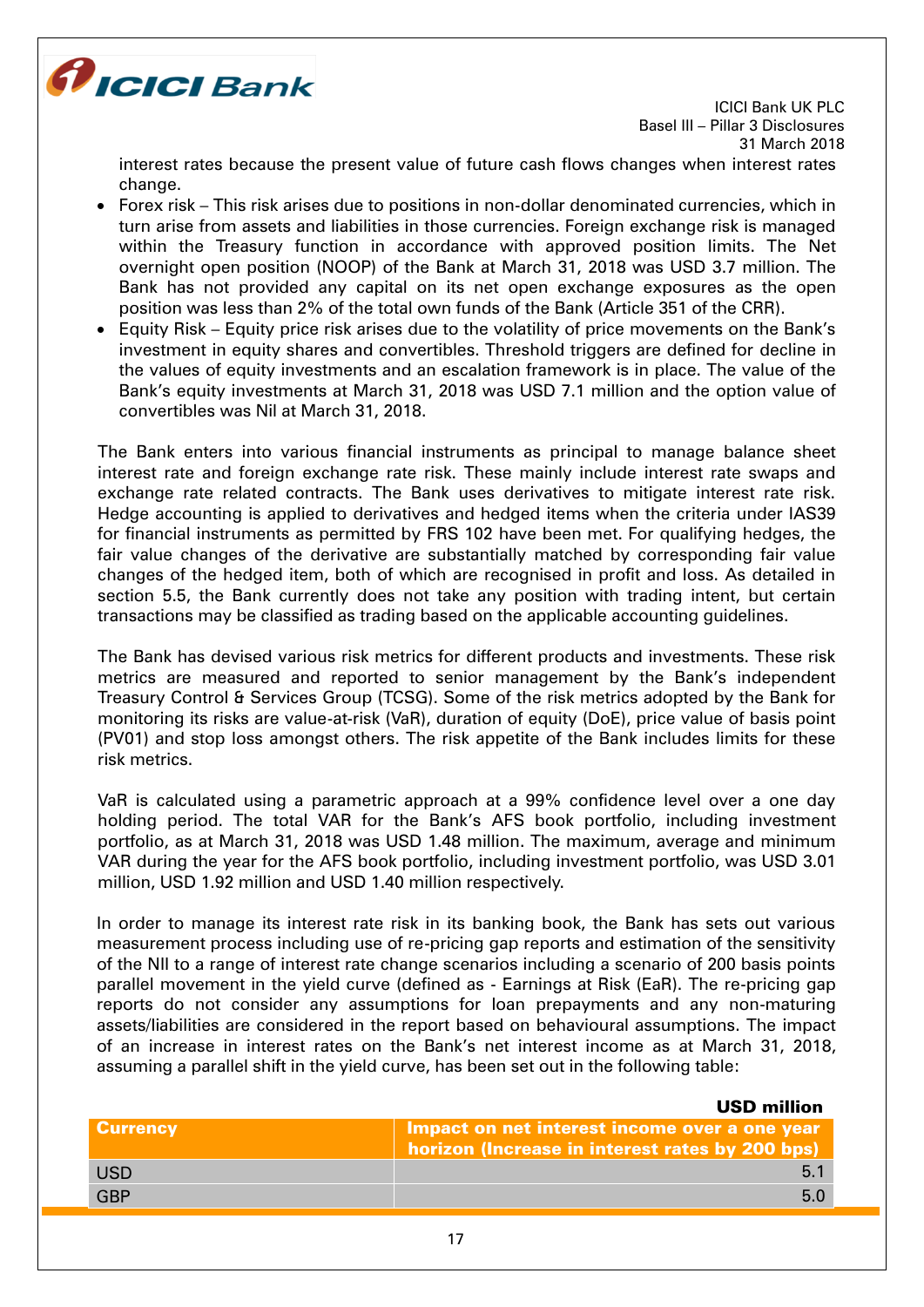

| <b>EUR</b>    |                                         |
|---------------|-----------------------------------------|
| <b>Others</b> | $\sim$<br>$\mathsf{U} \cdot \mathsf{Z}$ |
| <b>Total</b>  | 12.7                                    |

The Bank also uses Duration of Equity ("DoE") as an all-encompassing measure, which takes into consideration duration and value of both assets and liabilities. DoE is a measure of interest rate sensitivity, which indicates how much the market value of equity, would change if interest rates change by 1%. Currently, a limit of  $+/$ - 2.0 has been prescribed for overall DoE of the Bank. The measures for interest rate risk in the banking book are reported to the ALCO on a monthly basis and to the Board Risk Committee on a quarterly basis.

Further, in case of adverse movement of interest rate there may be some unrealised mark to market (MTM) impact on investment portfolio. The impact of a decrease in interest rates on the Bank's net interest income as at 31 March 2018, (broken down by currency) assuming a parallel shift in yield curve, has been set out in the following table: USD million

|                 | יוויווווי שטט                                                                                    |
|-----------------|--------------------------------------------------------------------------------------------------|
| <b>Currency</b> | Impact on net interest income over a one year<br>horizon (Decrease in interest rates by 200 bps) |
| <b>USD</b>      | (4.1)                                                                                            |
| <b>GBP</b>      | (7.8)                                                                                            |
| <b>EUR</b>      | 2.8                                                                                              |
| <b>Others</b>   | 0.4                                                                                              |
| <b>Total</b>    | (8.7)                                                                                            |

# 7. Operational risk

Operational risk is the risk of loss resulting from inadequate or failed internal processes, people, and systems or from external events. 'Compliance and legal' risk which is defined as the risk that arises from a failure or inability to comply with the laws, regulations or voluntary codes applicable to the financial services industry and 'conduct' risk, which includes risks arising from unfair treatment and delivering inappropriate outcomes to its customers, are also considered within the ambit of operational risk. The Bank has also identified outsourcing and information security risks as key operational risks affecting the Bank and has put in place effective controls including policies and procedure to manage and mitigate these risks.

The management of operational risk within the Bank is governed by the Operational Risk Management Policy (ORMP) which is reviewed and approved by the Board Risk Committee (BRC) on an annual basis. The Bank has determined and articulated Operational Risk Appetite (ORA) which has been defined as the acceptable maximum level of Operational Risk (OR) that the Bank is willing to accept in pursuit of its strategic objectives, taking into account of its stakeholders as well as regulatory requirements. It has been expressed both in quantitative and qualitative terms. The Bank has expressed its ORA as a percentage of a financial parameter of the Bank i.e. operating income and operating expenses based on the average level of losses for the previous years and has also taken into account the existing controls and expected future developments/ initiatives. The Bank has implemented its Risk and Control Self-Assessment (RCSA) approach to identify and ensure effective control of its operational risks. The RCSAs along with Key Risk Indicators and collection and analysis of operational risk incidents are the tools implemented for systematic management of operational risk within the Bank.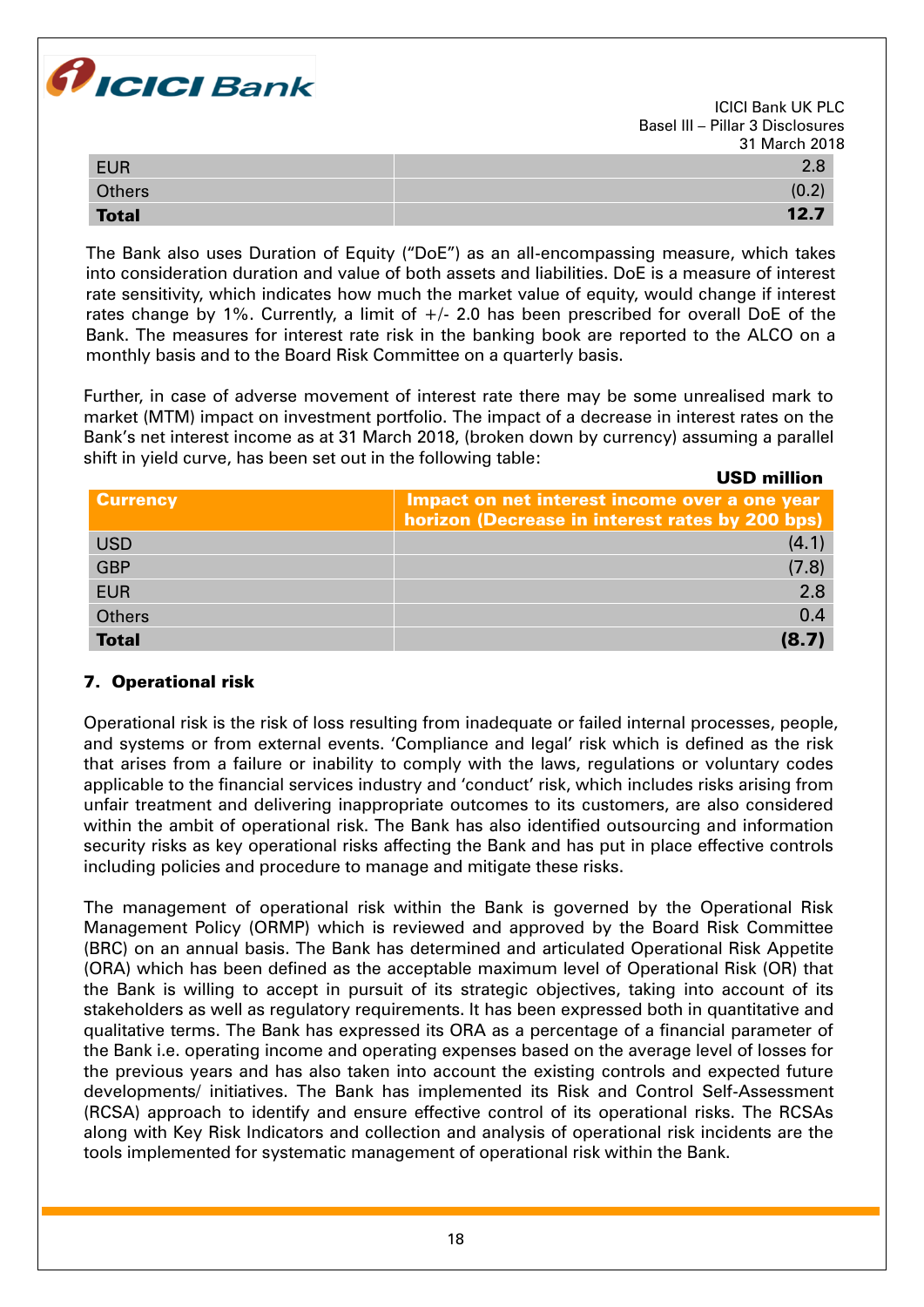

A brief section on Operational Risk Management Framework including governance structure, various management and measurement tools currently implemented within the Bank is covered in the Annual Report of the Bank for the year ended March 31, 2018.

The Bank has adopted the Basic Indicator Approach for the purposes of calculating its operational risk capital charge as per Basel II. The Bank carries out an operational risk scenario analysis and stress testing exercise for assessing the adequacy of the operational risk capital charge. Various operational risk scenarios/events based on existing and external loss data, risks identified in RCSAs and internal audit reports, have been identified and assessed and each of these scenarios are assessed for its probability and financial impact. Some of which have been further amalgamated to create seven high impact operational risk scenarios. For the purpose of stress testing, the adequacy of Pillar 1 capital has been assessed by comparing it to stress operational risk losses using three approaches. The detailed process is mentioned in "quantitative assessment of operational risk drivers" framework which is reviewed and the results are shared with the CORMAC and BRC on an annual basis.

The Bank has provided USD 12.3 million capital towards the operational risk requirements as at March 31, 2018.

# 8. Liquidity Risk

Liquidity risk arises due to insufficient available cash flows including the potential difficulty of resorting to the financial markets in order to meet payment obligations. The Bank's key policies for managing liquidity risk as approved by the Board are:

- Internal Liquidity Adequacy Assessment Process (ILAAP)
- Liquidity contingency plan (LCP)

The Bank differentiates liquidity risk between funding liquidity risk and market liquidity risk. Funding liquidity risk is the risk that the Bank will not be able to efficiently meet cash flow requirements in a timely manner for its payment obligations including liability repayments, even under adverse conditions, and to fund all investment/lending opportunities, even under adverse conditions. Market liquidity refers to a Bank's ability to execute its transactions and to close out its positions at a fair market price. This may become difficult in certain market conditions either because of the underlying product itself or because of the Bank's own creditworthiness.

The Bank's liquidity risk management philosophy is to be able, even under adverse conditions, to meet all liability repayments on time and to fund all investment opportunities by raising sufficient funds either by increasing liabilities or by converting assets into cash expeditiously and at reasonable cost.

The Bank maintains a diversified funding base comprising retail, corporate customer deposits and institutional balances. The Bank also holds unencumbered, high quality liquid assets to protect against stress conditions. The Bank monitors and manages its overall liquidity risk appetite by ensuring that it maintains liquidity coverage ratio above regulatory requirements, by having adequate liquid assets for projected stressed outflows under various scenarios and also ensures that its liquidity gap position is within the approved limit for the various time buckets. This framework is further augmented by defining risk limits for individual liquidity risk drivers. ALCO and BRC review these parameters on monthly and quarterly basis respectively.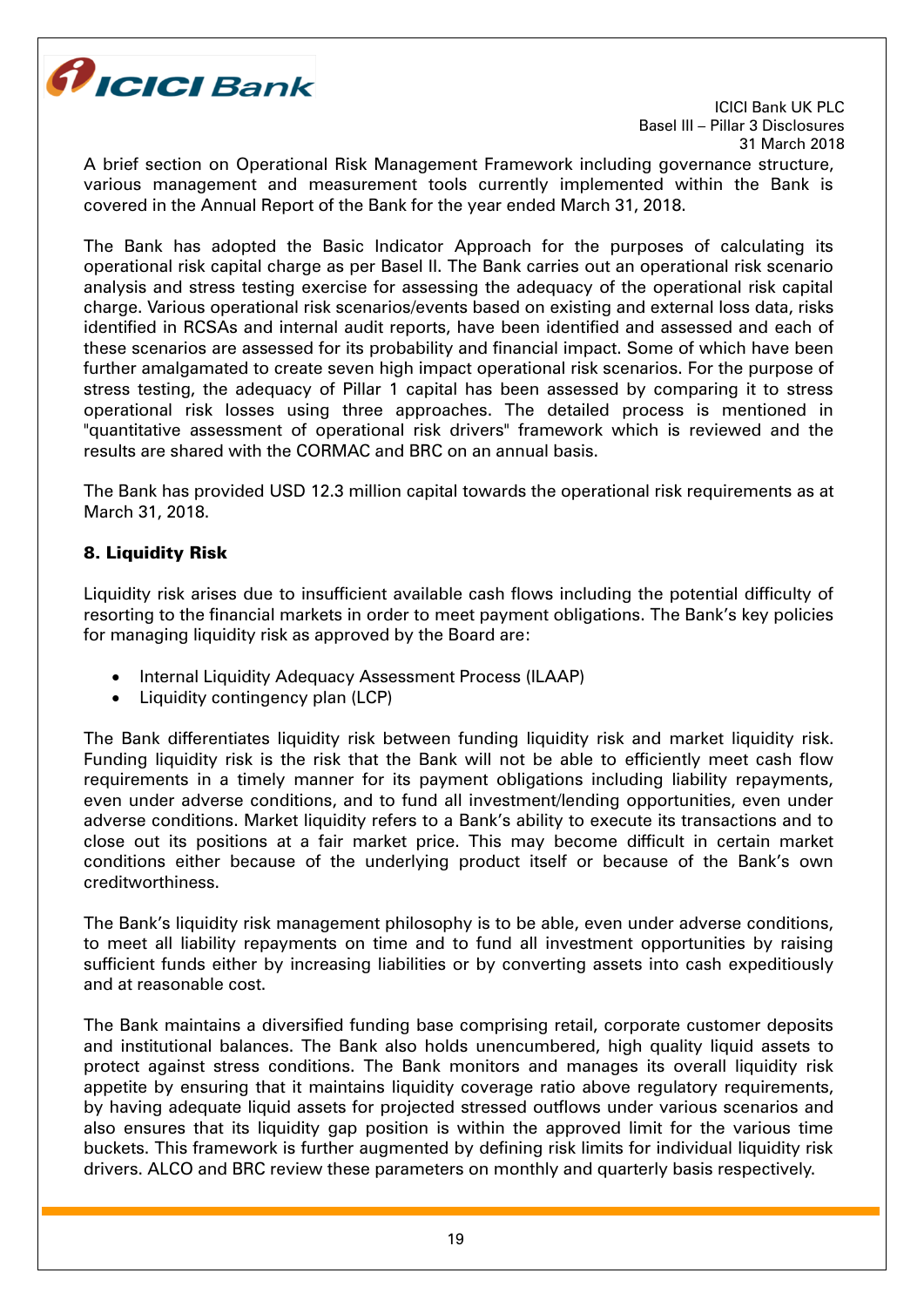

The Bank has implemented the CRD IV liquidity guidelines as specified by PRA. As per the guidelines, the Bank has prepared an Internal Liquidity Adequacy Assessment Process (ILAAP) document outlining the liquidity risk appetite of the Bank. The ILAAP document sets out the framework used to ensure that the Bank maintains sufficient liquidity at all times, including periods of stress. This has been done through the robust liquidity stress testing under various identified scenarios. Under each scenario, the Bank assesses the behavior of each liquidity risk drivers and estimates the amount of liquidity required to mitigate net stress outflows. The stress testing is carried out daily. The results of the stress test are reported to the ALCO and BRC & Board on a monthly and quarterly basis respectively. Further, from October 1, 2015 the Bank maintains Liquidity Coverage Ratio (LCR) as stipulated by the PRA. The Bank also tracks its Net Stable Funding ratio (NSFR), though it is yet to be introduced as a regulatory requirement.

The LCR is intended to ensure that a bank maintains an adequate level of unencumbered HQLA which can be used to offset the net stressed outflows the bank could encounter under a combined stress scenario lasting 30 days. Starting January 1, 2018, the minimum regulatory requirement is 100%. The LCR ratio of the Bank at March 31, 2018 was 203.9%. The Bank holds a adequate level of liquidity in excess of regulatory requirements and requirements as per internal risk appetite defined in ILAAP.

The Bank also has a liquidity contingency plan (LCP) which details the overall approach and actions the Bank would undertake in order to manage the Bank's liquidity position during stressed conditions.

Further information is provided in the Annual Report for the year ended March 31, 2018.

# 9. Risk Management and Governance framework

The Bank's corporate governance framework is based on an effective independent Board, the separation of the Board's supervisory role from the executive management of the Bank and the constitution of Board Committees to oversee critical areas and functions of executive management. The Board is committed to maintaining high standards of corporate governance. The Bank has a total number of four Non-Executive Directors on the Board, one of whom is a representatives of the Bank's Parent, ICICI Bank Limited, and three are independent.

The Bank operates a first, second and third line of defence model including independent control groups such as Compliance, Risk, Internal Audit, Finance and Legal to facilitate independent evaluation, monitoring and reporting of various risks. These support groups function independently of the business groups and are represented at the various Committees.

Effective corporate governance and compliance is a prerequisite to achieving the Bank's strategic objectives. The Bank has maintained its focus on controls, governance, compliance and risk management to provide a sound foundation for the business and it continues to ensure embedding of a controls and compliance culture throughout the organization. This is achieved through appropriate training, maintaining adequate resources within the control groups commensurate with the Bank's operations, continuous strengthening of internal systems and processes and effective deployment of technology. Information technology is used as a strategic tool for the Bank's business operations, to gain a competitive advantage and to improve its overall productivity and efficiency.

The Bank's conduct risk philosophy is to look to develop and maintain long term relationships with its customers, based on openness, trust and fairness. It expects that the behaviour and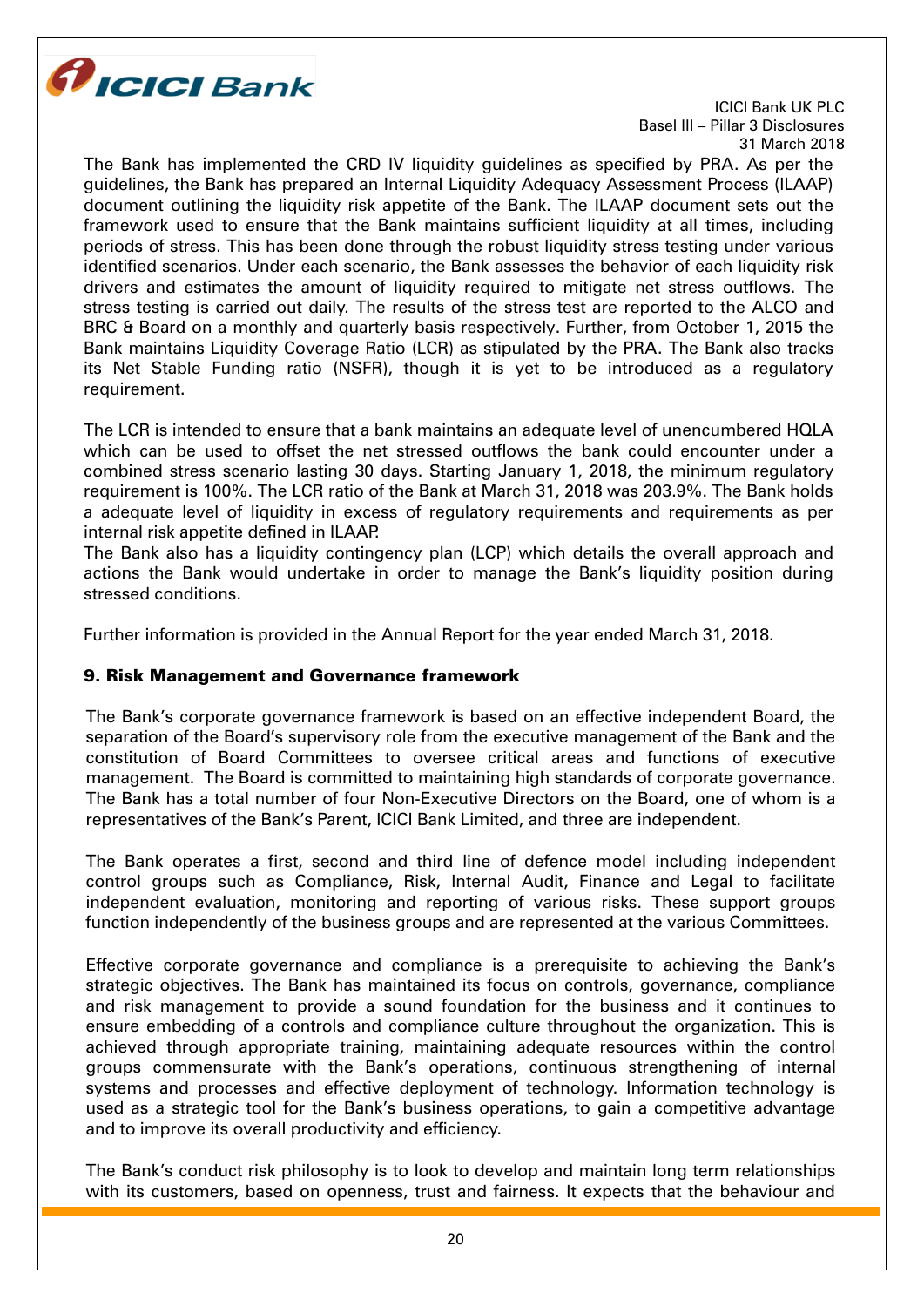

motivation of every employee must be about good conduct and adherence to established controls to deliver fair and appropriate outcomes to our customers. The Bank evaluates the impact of the changing regulatory requirements on an ongoing basis and is fully committed to establishing controls to deliver fair and appropriate outcomes for its customers.

The Bank continues to focus on the conduct risk matters as defined in its conduct risk appetite. Performance against the appetite and other conduct risk related matters are reviewed and monitored by the Bank's Board Conduct Risk Committee ("BCRC") and at the executive level by the Compliance, Conduct and Operational Risk Management Committee ("CORMAC"). Both Committees meet on a periodic basis and receive regular updates from both business and Compliance.

The Bank has adopted a governance framework in line with the corporate governance practices adopted by other UK financial institutions. The Board is assisted by its sub-committees, the Audit Committee, the Board Governance Committee (BGC), the Board Risk Committee (BRC), Board Credit Committee (BCC) and the Board Conduct Risk Committee (BCRC), and follows ICICI Group's overall risk management framework. The Board has delegated responsibility for the day-to-day management of the Bank to the Managing Director and Chief Executive Officer. In this role, the Managing Director and Chief Executive Officer is supported by the Management Committee, which he chairs. The Management Committee is supported by various other committees, which include the Executive Credit and Risk Committee (ECRC), the Asset Liability Management Committee (ALCO), the Compliance Conduct and Operational Risk Management Committee (CORMAC), Product and Process Approval Committee (PAC) and the Information Security Committee.

The Bank has a centralised Risk Management Group with a mandate to identify, assess and monitor all its principal risks in accordance with defined policies and procedures. The Risk Management Group is independent of the business units and the Head of Risk reports directly to the Managing Director and Chief Executive Officer, and also has reporting lines to the Risk Management Group of the Parent Bank and the Chairman of the Board Risk Committee.

The Bank has developed a risk appetite framework articulated within the broader context of the nature, scope, scale and complexity of the Bank's activities. The anchors on which the framework has been based include quantitative parameters such as capital, liquidity and earnings volatility as well as qualitative parameters such as conduct and reputational risk. The risk appetite statement has been further drilled down into portfolio-level limits, which include limits on country of risk and credit ratings of loans. The risk appetite framework and related limits are approved by the Board of Directors. The Risk Management Group of the Bank monitors adherence to the risk appetite framework and reports on it to the Board Risk Committee on a quarterly basis. The Bank's future business strategy takes cognizance of the risk appetite framework, so that the Bank will continue to operate within its risk appetite limits.

The Bank operates within a comprehensive risk management framework to ensure that the key risks facing the Bank are clearly identified, understood, measured and monitored and that the policies and procedures established to address and control these risks are strictly adhered to. The outcomes of each of these risk management processes have been used to identify the material risks that the Bank is exposed to. The key material risks to which the Bank is exposed include credit risk (including concentration risk and political risk), market risk (including interest rate and credit spread risks), liquidity risk and operational risk (including compliance and legal risk and conduct and reputational risk). The Bank's largest regulatory capital requirements arise from credit risk in its lending operations.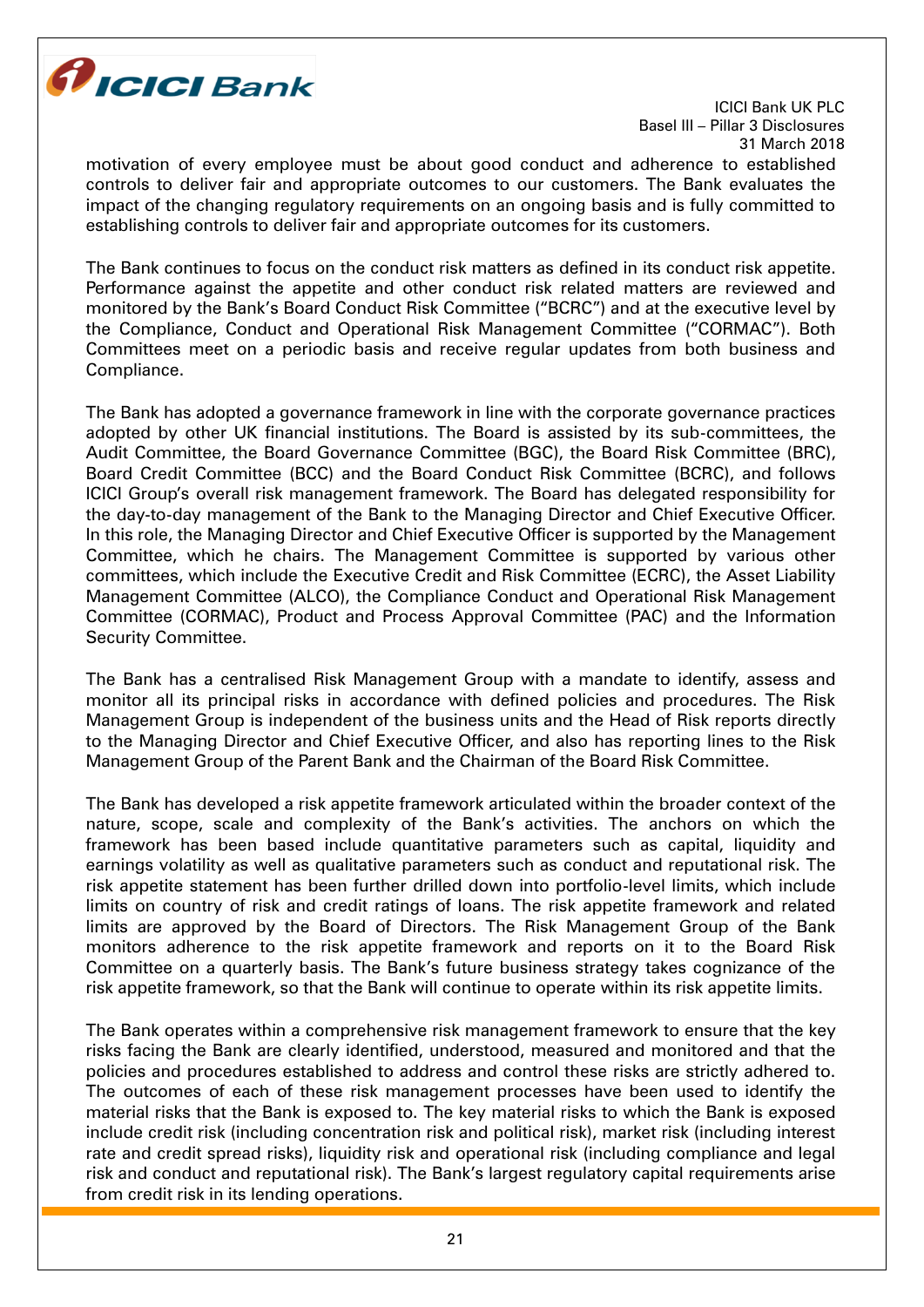

Further information is provided in the Annual Report for the year ended March 31, 2018.

# 10. Leverage ratio

At March 31, 2018, the Bank's leverage ratio was 11.7%, which is well above the requirement of 3.0%.

# CRR Leverage Ratio - Disclosure Template

|                                               | Reference date                                                                                                                                                                                                                                             | March 31, 2018           |  |
|-----------------------------------------------|------------------------------------------------------------------------------------------------------------------------------------------------------------------------------------------------------------------------------------------------------------|--------------------------|--|
|                                               | Entity name                                                                                                                                                                                                                                                | <b>ICICI Bank UK Plc</b> |  |
|                                               | Level of application                                                                                                                                                                                                                                       | Individual               |  |
|                                               |                                                                                                                                                                                                                                                            |                          |  |
| posures                                       | Table LRSum: Summary reconciliation of accounting assets and leverage ratio ex-                                                                                                                                                                            |                          |  |
|                                               |                                                                                                                                                                                                                                                            | <b>USD million</b>       |  |
| 1                                             | Total assets as per published financial statements                                                                                                                                                                                                         | 3,884.3                  |  |
| $\overline{2}$                                | Adjustment for entities which are consolidated for accounting<br>purposes but are outside the scope of regulatory consolidation                                                                                                                            |                          |  |
| 3                                             | (Adjustment for fiduciary assets recognised on the balance<br>sheet pursuant to the applicable accounting framework but ex-<br>cluded from the leverage ratio exposure measure in accordance<br>with Article 429(13) of Regulation (EU) No 575/2013 "CRR") |                          |  |
| 4                                             | Adjustments for derivative financial instruments                                                                                                                                                                                                           | 16.6                     |  |
| 5                                             | Adjustments for securities financing transactions "SFTs"                                                                                                                                                                                                   | 47.7                     |  |
| 6                                             | Adjustment for off-balance sheet items (i.e. conversion to credit<br>equivalent amounts of off-balance sheet exposures)                                                                                                                                    | 221.9                    |  |
| EU-6a                                         | (Adjustment for intragroup exposures excluded from the lever-<br>age ratio exposure measure in accordance with Article 429 (7) of<br>Regulation (EU) No 575/2013)                                                                                          |                          |  |
| EU-6b                                         | (Adjustment for exposures excluded from the leverage ratio ex-<br>posure measure in accordance with Article 429 (14) of Regula-<br>tion (EU) No 575/2013)                                                                                                  |                          |  |
| $\overline{7}$                                | Other adjustments                                                                                                                                                                                                                                          | 9.7                      |  |
| 8                                             | Total leverage ratio exposure                                                                                                                                                                                                                              | 4,180.3                  |  |
|                                               |                                                                                                                                                                                                                                                            |                          |  |
| Table LRCom: Leverage ratio common disclosure |                                                                                                                                                                                                                                                            |                          |  |
|                                               |                                                                                                                                                                                                                                                            | <b>USD million</b>       |  |
|                                               | On-balance sheet exposures (excluding derivatives and SFTs)                                                                                                                                                                                                |                          |  |
| 1                                             | On-balance sheet items (excluding derivatives, SFTs and fiduci-<br>ary assets, but including collateral)                                                                                                                                                   | 3,842.5                  |  |
| $\overline{2}$                                | (Asset amounts deducted in determining Tier 1 capital)                                                                                                                                                                                                     | (7.7)                    |  |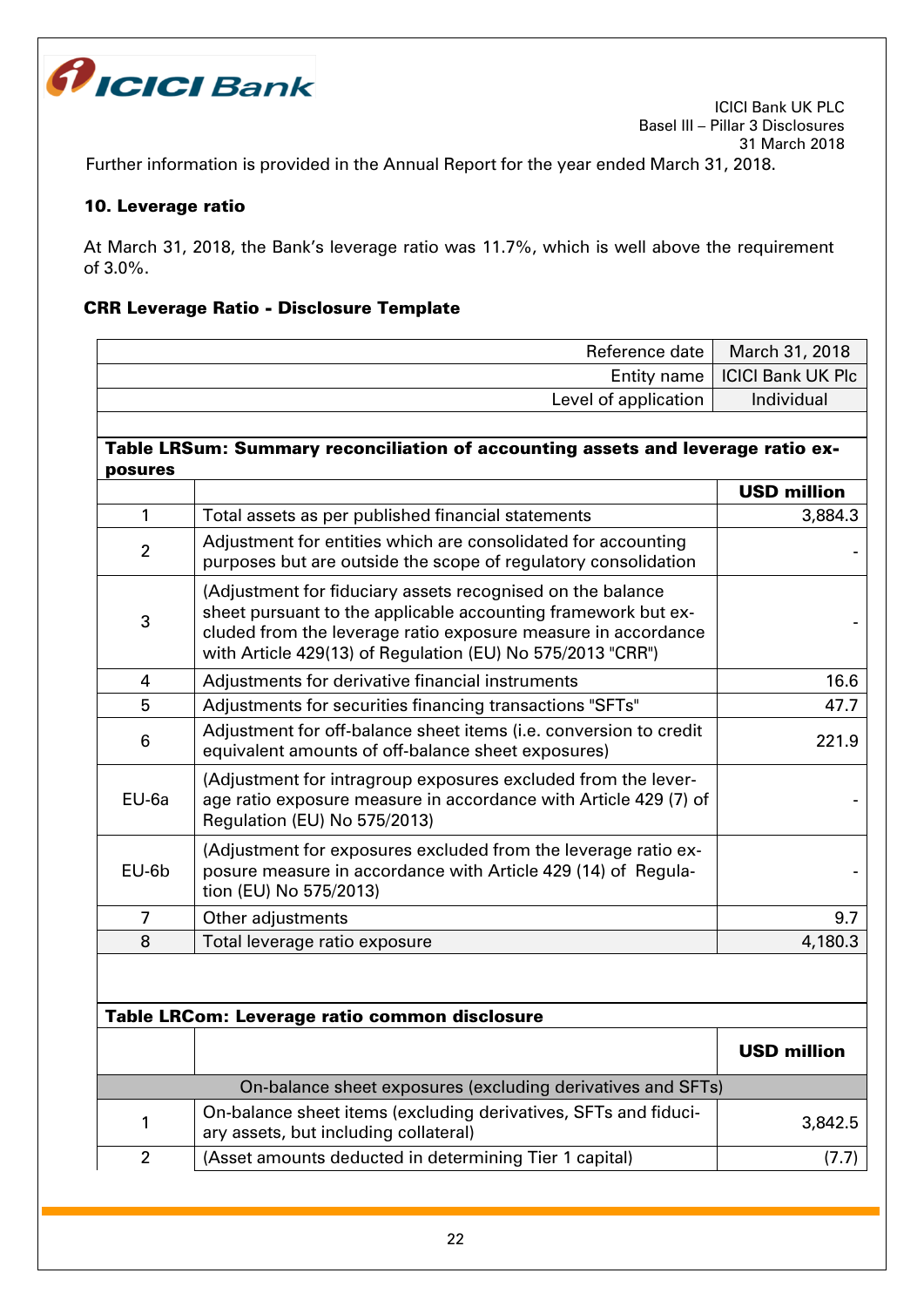

| 3                                                                                             | Total on-balance sheet exposures (excluding derivatives, SFTs<br>and fiduciary assets) (sum of lines 1 and 2)                                      | 3,834.8 |  |
|-----------------------------------------------------------------------------------------------|----------------------------------------------------------------------------------------------------------------------------------------------------|---------|--|
| Derivative exposures                                                                          |                                                                                                                                                    |         |  |
| 4                                                                                             | Replacement cost associated with all derivatives transactions<br>(i.e. net of eligible cash variation margin)                                      | 24.2    |  |
| 5                                                                                             | Add-on amounts for PFE associated with all derivatives transac-<br>tions (mark-to-market method)                                                   | 16.6    |  |
| $EU-5a$                                                                                       | Exposure determined under Original Exposure Method                                                                                                 |         |  |
| 6                                                                                             | Gross-up for derivatives collateral provided where deducted<br>from the balance sheet assets pursuant to the applicable ac-<br>counting framework  |         |  |
| $\overline{7}$                                                                                | (Deductions of receivables assets for cash variation margin pro-<br>vided in derivatives transactions)                                             |         |  |
| 8                                                                                             | (Exempted CCP leg of client-cleared trade exposures)                                                                                               |         |  |
| 9                                                                                             | Adjusted effective notional amount of written credit derivatives                                                                                   |         |  |
| 10                                                                                            | (Adjusted effective notional offsets and add-on deductions for<br>written credit derivatives)                                                      |         |  |
| 11                                                                                            | Total derivative exposures (sum of lines 4 to 10)                                                                                                  | 40.8    |  |
|                                                                                               | Securities financing transaction exposures                                                                                                         |         |  |
| 12                                                                                            | Gross SFT assets (with no recognition of netting), after adjusting<br>for sales accounting transactions                                            | 35.1    |  |
| 13                                                                                            | (Netted amounts of cash payables and cash receivables of gross<br>SFT assets)                                                                      |         |  |
| 14                                                                                            | Counterparty credit risk exposure for SFT assets                                                                                                   | 47.7    |  |
| <b>EU-14a</b>                                                                                 | Derogation for SFTs: Counterparty credit risk exposure in ac-<br>cordance with Article 429b (4) and 222 of Regulation (EU) No<br>575/2013          |         |  |
| 15                                                                                            | <b>Agent transaction exposures</b>                                                                                                                 |         |  |
| <b>EU-15a</b>                                                                                 | (Exempted CCP leg of client-cleared SFT exposure)                                                                                                  |         |  |
| 16                                                                                            | Total securities financing transaction exposures (sum of lines 12<br>to 15a)                                                                       | 82.7    |  |
| Other off-balance sheet exposures                                                             |                                                                                                                                                    |         |  |
| 17                                                                                            | Off-balance sheet exposures at gross notional amount                                                                                               | 1,046.9 |  |
| 18                                                                                            | (Adjustments for conversion to credit equivalent amounts)                                                                                          | (825.0) |  |
| 19                                                                                            | Other off-balance sheet exposures (sum of lines 17 to 18)                                                                                          | 221.9   |  |
| Exempted exposures in accordance with CRR Article 429 (7) and (14) (on and off balance sheet) |                                                                                                                                                    |         |  |
| <b>EU-19a</b>                                                                                 | (Exemption of intragroup exposures (solo basis) in accordance<br>with Article 429(7) of Regulation (EU) No 575/2013 (on and off<br>balance sheet)) |         |  |
| <b>EU-19b</b>                                                                                 | (Exposures exempted in accordance with Article 429 (14) of<br>Regulation (EU) No 575/2013 (on and off balance sheet))                              |         |  |
| Capital and total exposures                                                                   |                                                                                                                                                    |         |  |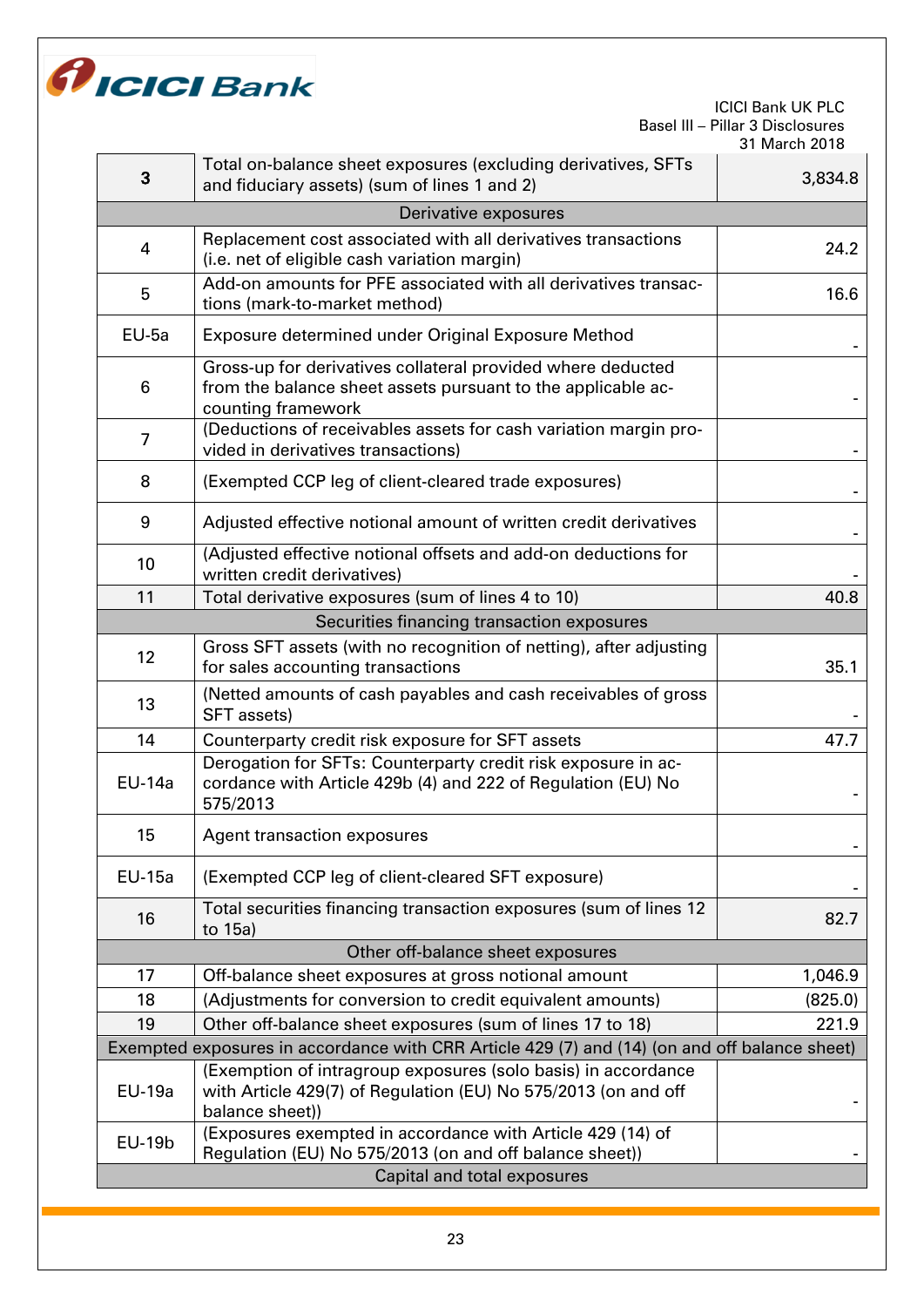

| 20                                                                             | Tier 1 capital                                                                                                | 488.8           |
|--------------------------------------------------------------------------------|---------------------------------------------------------------------------------------------------------------|-----------------|
| 21                                                                             | Total leverage ratio exposures (sum of lines 3, 11, 16, 19, EU-<br>19a and EU-19b)                            | 4,180.3         |
| Leverage ratio                                                                 |                                                                                                               |                 |
| 22                                                                             | Leverage ratio                                                                                                | 11.7%           |
| Choice on transitional arrangements and amount of derecognised fiduciary items |                                                                                                               |                 |
| <b>EU-23</b>                                                                   | Choice on transitional arrangements for the definition of the<br>capital measure                              | Fully phased in |
| <b>EU-24</b>                                                                   | Amount of derecognised fiduciary items in accordance with Ar-<br>ticle 429(11) of Regulation (EU) NO 575/2013 |                 |

# Table LRSpl: Split-up of on balance sheet exposures (excluding derivatives, SFTs and exempted exposures)

|              |                                                                                                            | <b>USD million</b> |
|--------------|------------------------------------------------------------------------------------------------------------|--------------------|
| $EU-1$       | Total on-balance sheet exposures (excluding derivatives, SFTs,<br>and exempted exposures), of which:       | 3,842.5            |
| $EU-2$       | Trading book exposures                                                                                     |                    |
| $EU-3$       | Banking book exposures, of which:                                                                          | 3,842.5            |
| $EU-4$       | Covered bonds                                                                                              | 0.0                |
| $EU-5$       | Exposures treated as sovereigns                                                                            | 646.3              |
| $EU-6$       | Exposures to regional governments, MDB, international organi-<br>sations and PSE NOT treated as sovereigns |                    |
| $EU-7$       | Institutions                                                                                               | 294.2              |
| $EU-8$       | Secured by mortgages of immovable properties                                                               | 360.8              |
| $EU-9$       | Retail exposures                                                                                           | 0.0                |
| <b>EU-10</b> | Corporate                                                                                                  | 2,058.3            |
| <b>EU-11</b> | Exposures in default                                                                                       | 195.5              |
| <b>EU-12</b> | Other exposures (e.g. equity, securitisations, and other non-<br>credit obligation assets)                 | 287.4              |

| Table LRQua: Disclosure on qualitative items |                                                                                       |                                                                                                                                                                                                                                                                                                                                                                                                                                                                                                                                                                                                                                                                                                                                            |  |
|----------------------------------------------|---------------------------------------------------------------------------------------|--------------------------------------------------------------------------------------------------------------------------------------------------------------------------------------------------------------------------------------------------------------------------------------------------------------------------------------------------------------------------------------------------------------------------------------------------------------------------------------------------------------------------------------------------------------------------------------------------------------------------------------------------------------------------------------------------------------------------------------------|--|
| Row                                          | <b>Factors</b>                                                                        | Description                                                                                                                                                                                                                                                                                                                                                                                                                                                                                                                                                                                                                                                                                                                                |  |
|                                              | Description of the proc-<br>esses used to manage<br>the risk of excessive<br>leverage | Leverage risk captures the build-up of excessive lever-<br>age on the Bank's balance sheet thus weakening its loss<br>absorbing capacity in times of a stress. Leverage risk is<br>managed through the 'Leverage Ratio' measure intro-<br>duced as part of the CRD IV regulations. The leverage<br>ratio is being implemented in the UK through the FPC,<br>and has been set at a minimum of 3% for UK banks. As<br>shown in table LRCom above, the Bank had a leverage<br>ratio of 11.7% at March 31, 2018 which is above the<br>minimum requirement. Therefore, leverage risk for the<br>Bank is relatively low.<br>Bank also monitors its leverage ratio as part of its Re-<br>covery and Resolution Plan by setting recovery indicator |  |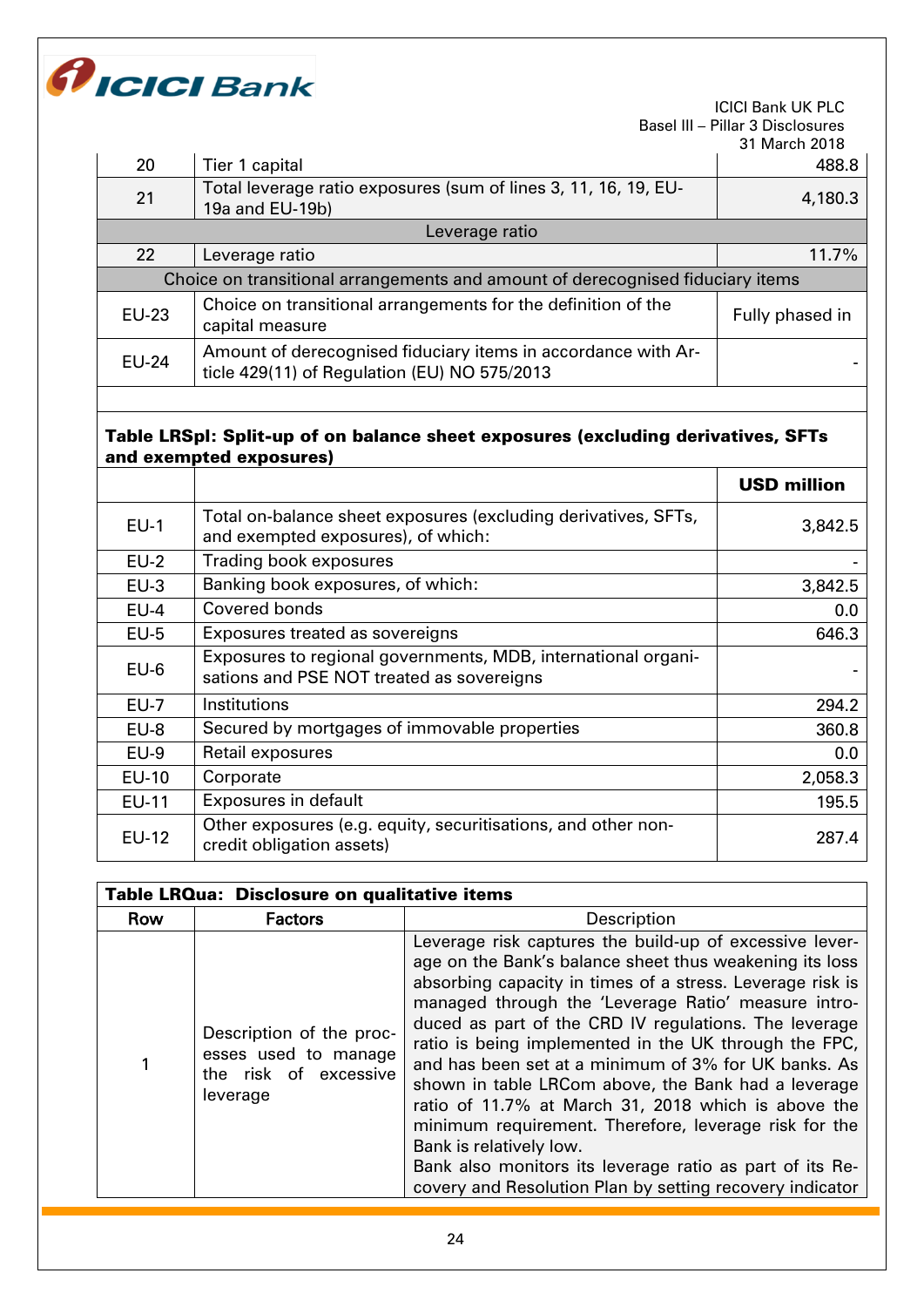

|             |                                                                                                                                                       | thresholds on Leverage ratio.                                                                                                                                                                                                                       |
|-------------|-------------------------------------------------------------------------------------------------------------------------------------------------------|-----------------------------------------------------------------------------------------------------------------------------------------------------------------------------------------------------------------------------------------------------|
| $2^{\circ}$ | Description of the fac-<br>tors that had an impact<br>on the leverage Ratio<br>during the period to<br>which the disclosed lev-<br>erage Ratio refers | Over the financial year the Leverage ratio has decreased<br>from 14.0% at March 31, 2017 to 11.7% at March 31,<br>2018. The decrease in ratio is mainly on account of in-<br>crease in leverage ratio exposures and reduction in Tier<br>1 Capital. |

# 11. Asset encumbrance

Asset encumbrance arises from collateral pledged against secured funding and other collateralised obligations. The tables in Annexure IV contain components of Banks encumbered and unencumbered assets for the year ended March 31, 2018.

# 12. Exposures in equities not included in the trading book

The bank has an equity exposure of USD 7.1 million held at fair value. Of the total equity exposure, USD 1.5 million represents common equity instruments which are exchange traded. During the year, the Bank has not sold or liquidated any of its equity exposures. As at March 31, 2018, the total unrealised gain/(loss) on account of equity exposures, included in the Common Equity Tier 1 capital was USD 0.4 million.

# 13. Remuneration disclosure

The Bank follows a conservative and comprehensive approach towards Rewards Management. The remuneration policy is approved by the Board Governance Committee (BGC).

# Governance & Board involvement

The BGC is responsible for the overview of the Remuneration Policy, governance of the remuneration of the Management Committee members, including the Managing Director & CEO of ICICI Bank UK Plc. The composition of the Committee is in line with the current regulatory recommendations such that the BGC is chaired by a Non Executive Director and none of its members hold an executive position with the Bank.

The BGC reviews the Bank's remuneration policy from time to time, ensuring that the same is in line with the Bank's strategy and the changing market dynamics. The BGC further ensures that the remuneration policy of the Bank conforms to the regulatory requirements.

# Performance and Pay

The Bank follows the balanced scorecard principle in designing its performance management system. Every employee of the Bank adopts a goal sheet, outlining his / her responsibilities and deliverables for the year. Adequate attention is paid to the goal sheets to ensure a balance of financial goals with non-financial goals. The non financial goals cover relevant areas of customer service, process improvement, adherence to risk and compliance norms and employee capability building.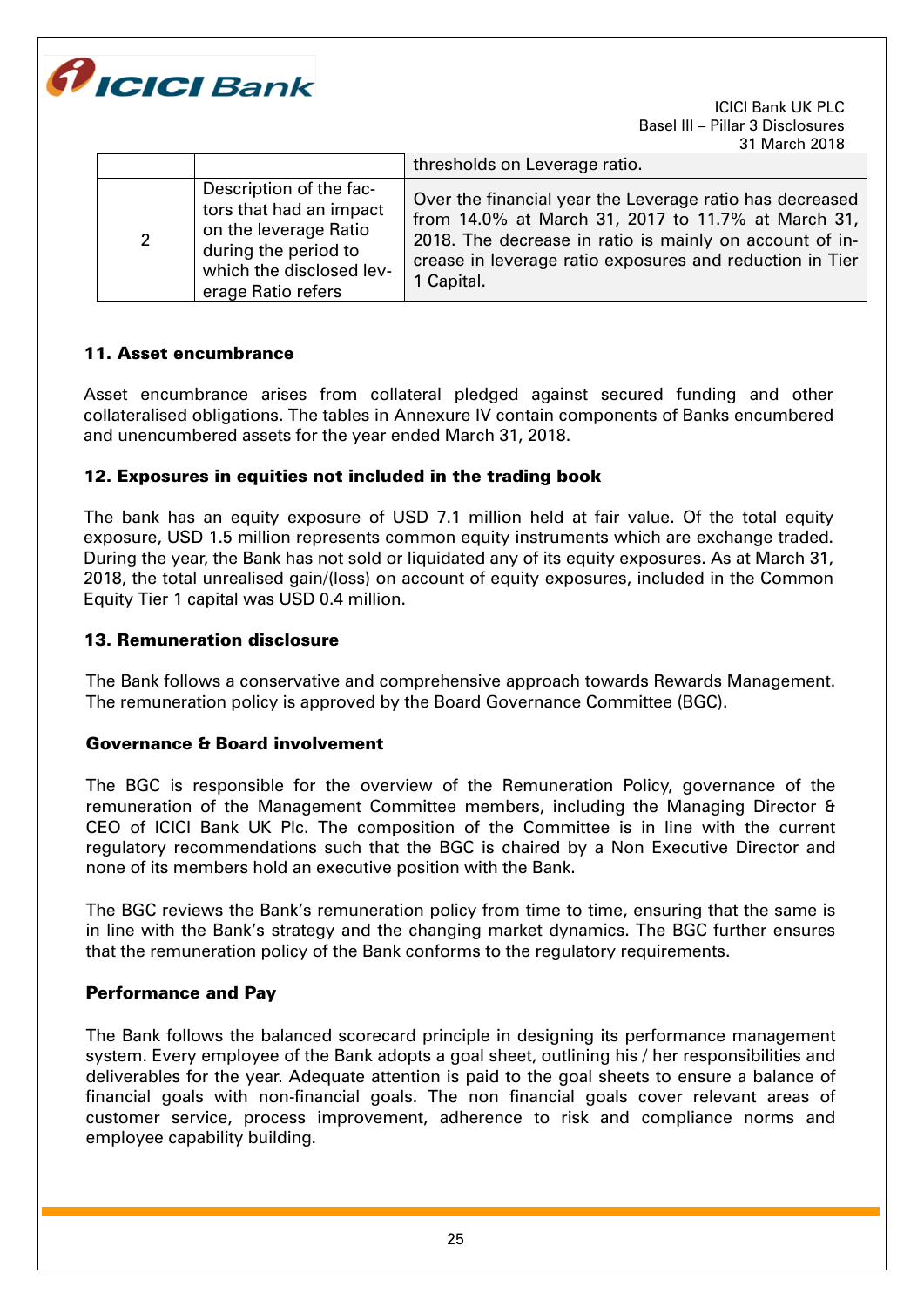

Staff engaged in all control functions, including Compliance, Risk, Finance, Audit and others do not carry business profit targets in their goal sheets and hence are compensated independent of the business profit achievements. Their remuneration is dependent on achievement of key results in their respective domains. The performance bonus of all employees is strongly linked to the overall performance of the Bank and individual performance.

The Bank's revenue target is approved by the BGC, which periodically reviews the performance against the target and the means adopted to achieve said revenue target.

# Design and Structure of Remuneration

Employee remuneration takes into account a balanced mix of external market pay levels and internal equity. The remuneration of all employees is aligned to both financial and non-financial indicators of performance. Adequate attention is given to performance on parameters like customer service, process improvement, adherence to risk and compliance norms and employee capability building.

The Bank has a judicious and prudent approach to remuneration and does not use remuneration as the only lever to attract and retain employees. No single business or functional leader determines the remuneration structure. Good governance dictates a BGC approved and supervised remuneration approach. To ensure a comprehensive outlook in determining remuneration levels, the BGC comprises members who chair the various control committees of the Bank including Risk, Credit and Audit.

The performance bonus of all employees of the Bank is dependent on the performance of the Bank and individual performance ratings. The Bank does not encourage any kind of guaranteed bonus. The performance ratings based bonus distribution matrix is approved by the BGC and the Bank does not follow a business-wise bonus pool concept. No single individual determines the quantity of bonus available to a person. The performance rating of an individual is decided by skip level managers, in association with their HR managers. This ensures that an individual's payout as a percentage of one's base salary cannot be determined by any single person or factor.

While the BGC reviews and approves the remuneration and performance bonus approach followed for all employees, the Committee reviews the individual performance of the Managing Director & CEO and every member of the Management Committee. Based on each member's performance, the Committee approves the rate of bonus to be paid, the increments to be given, also factoring in the overall performance of the Bank.

Should the performance of the Bank be far below the expected levels, the Committee may also fix the annual bonus as 'nil' during the year-end review of performance.

# Deferral of variable component including risk adjustments

The total remuneration is a prudent mix of fixed pay and variable pay. The variable pay is higher at senior levels and lower at junior levels. The variable pay will consist of performance bonus and Employee Stock Options (ESOS).

At senior levels, the Bank pays up to 100% of the deferred variable pay in shares for a vesting period spanning three years or more. The quantum of variable pay is also dependent on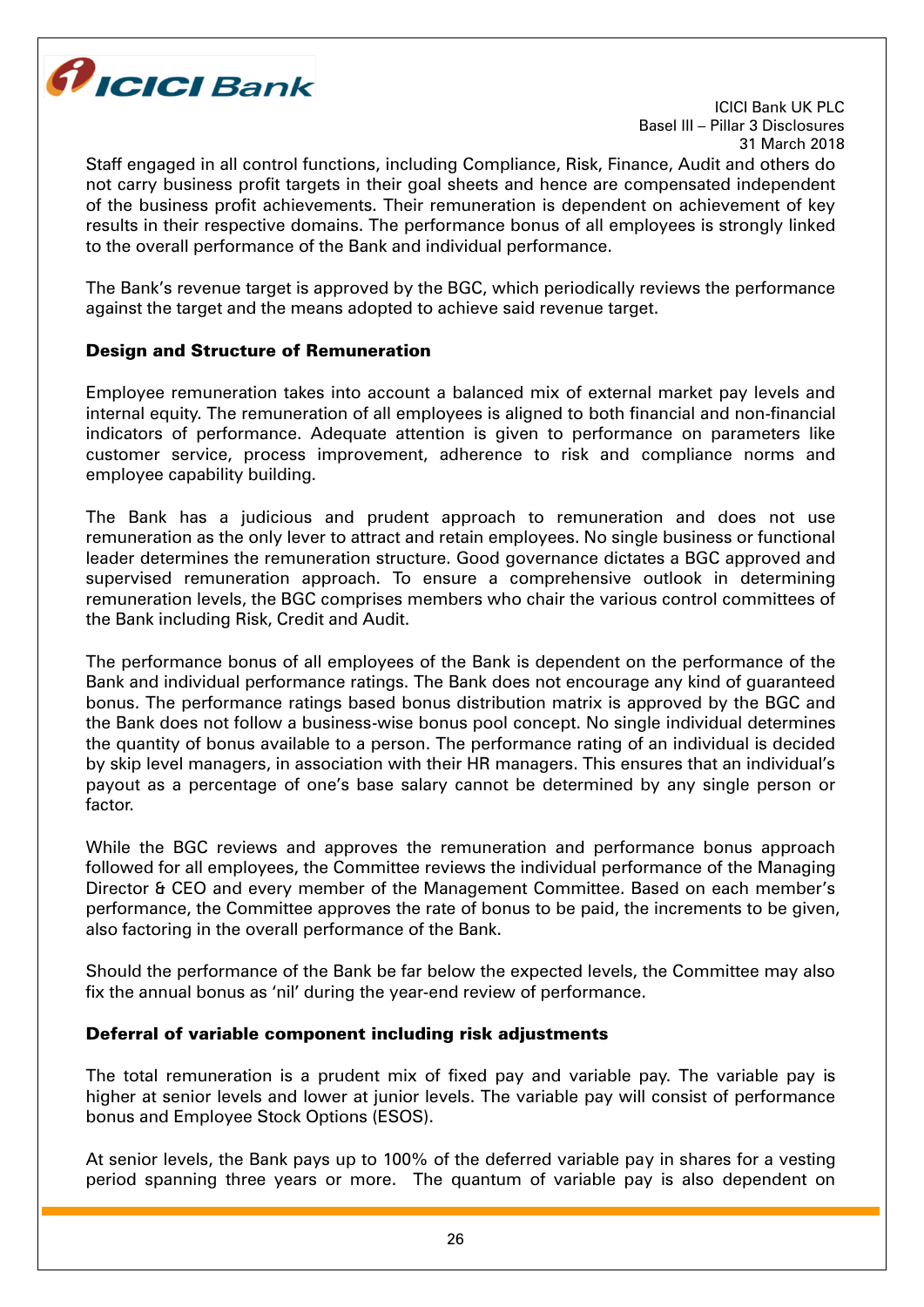

compliance with performance norms, both financial and non-financial. This does not favour inappropriate risk-taking, thus aligning senior management interests with those of the shareholders. All unvested options are lapsed in the event of termination of a code staff member's employment for cause.

ESOS aims at achieving twin objectives of aligning senior and middle management remuneration to long term shareholder interests. This serves as a retention tool for employees identified as Talent (High Potential). ESOS also aims at aligning senior management behaviour to the long-term view of the Bank's performance and to create individual stake in the Bank's success.

The vesting schedule of the ESOS is spread over a period of three years or more to fully realise the impact of the decisions taken at senior management levels and the real value created for the shareholders.

The Bank is not a listed company and the employees are granted options under the ESOS scheme of the parent company, ICICI Bank India Ltd. This scheme is approved by the shareholders of ICICI Bank India Ltd. The BGC evaluates the ESOS grant levels and the number of options granted to the MD & CEO and every member of the Management Committee.

The Bank follows a conservative approach to cash payouts of variable pay. The quantum of bonus for an employee does not exceed 70% of base salary and is paid on an annual basis. In the event of exceptional performance, if the quantum of bonus for an employee exceeds 50% of the base salary, then 60% will be paid upfront and 40% of bonus will be deferred over a period of three years.

# Code Staff

The following employees of the Bank have been identified as Remuneration Code Staff:

- 1. Executive Senior Managers (Member of Management Committee).
- 2. Independent Non-Executive Directors of the Bank.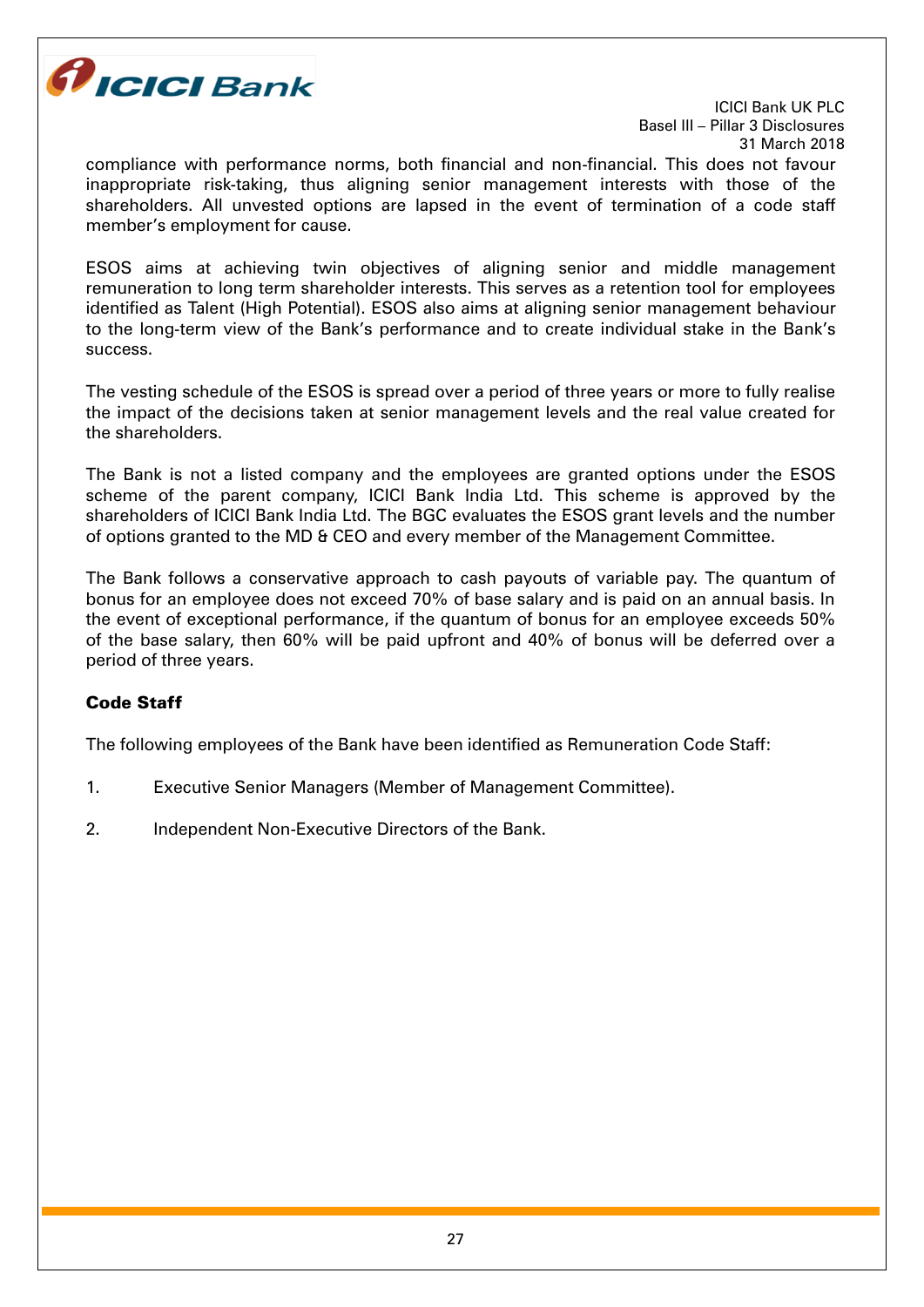

# Total Remuneration for Code Staff including Variable Pay for FY 2017-18

The below mentioned details pertain to Code Staff whose professional activities have a material impact on the risk profile of the Bank.

| Aggregate Total Remuneration for Executive Senior Managers <sup>1</sup> | £2,438,372 |
|-------------------------------------------------------------------------|------------|
| Breakdown of Remuneration between Fixed and Variable amounts            |            |
| Fixed - Including salaries, pension, private medical and other benefits | £1,752,966 |
| Variable – Including Cash Bonus and $ESOS2$                             | £685,407   |
| Number of Code Staff as Executive Senior Managers on 31 March 2018      |            |

<sup>1</sup>The aggregate total includes salary for 2 part year Executive Senior Managers

<sup>2</sup>Variable pay includes ESOS valuation of Executive Seniors Managers employed by the Bank on 31 March 2018

| Aggregate Total Remuneration for Independent Non-Executive<br>Directors (all fixed remuneration) $3$ | £257,083 |
|------------------------------------------------------------------------------------------------------|----------|
| Number of Code staff as Independent Non-Executive Directors on 31                                    |          |
| March 2018                                                                                           |          |

 ${\rm ^3}$ The aggregate total includes remuneration paid to 1 part-year Non-Executive Director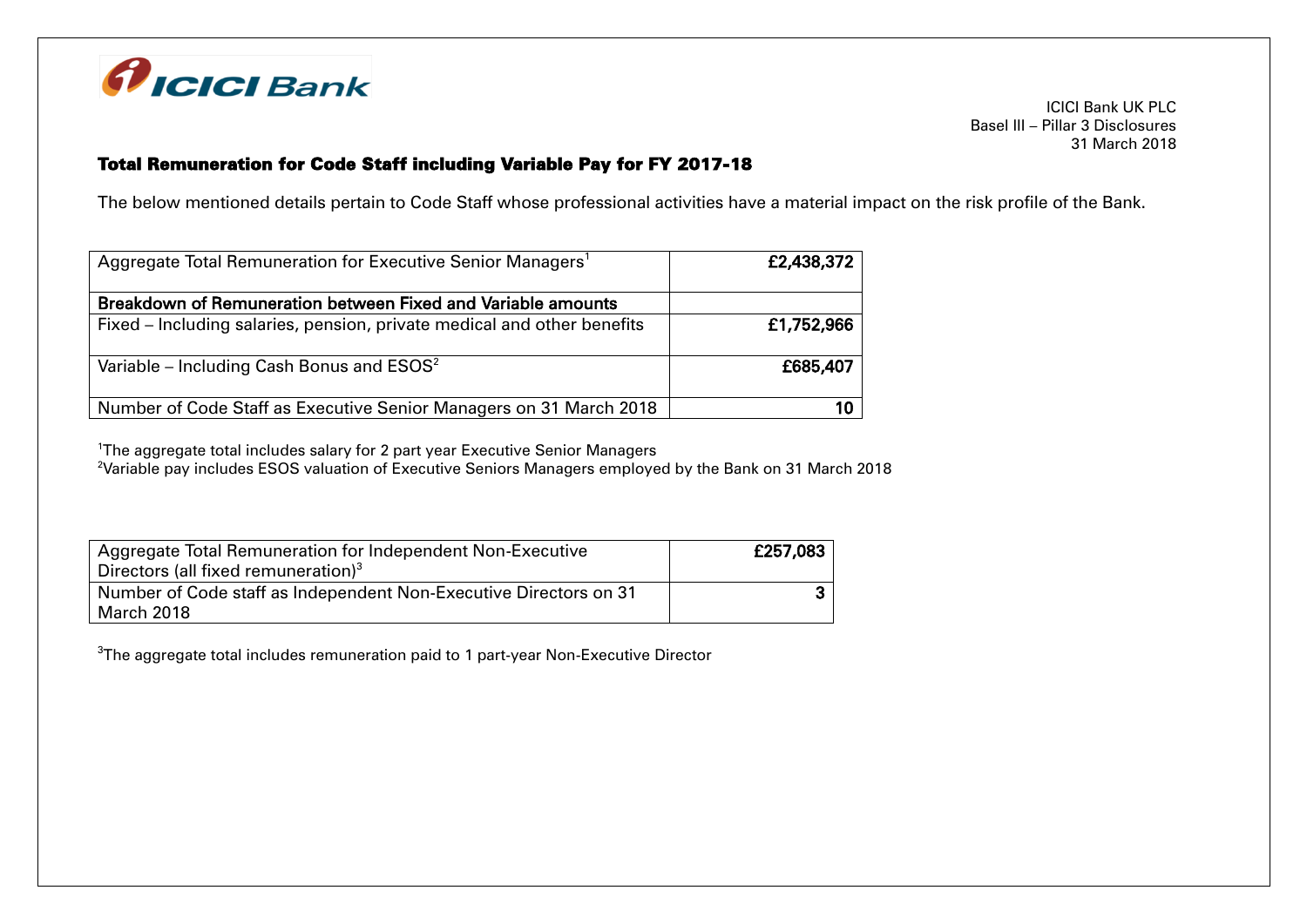

## Transitional own funds disclosure template

#### Annexure I USD million

|                | <b>Common Equity Tier 1 capital: instruments and reserves</b>                                                                        | (A)<br>31 Mar 2018 | (B)<br><b>REGULATION (EU) No</b><br>575/2013 ARTICLE<br><b>REFERENCE</b> |
|----------------|--------------------------------------------------------------------------------------------------------------------------------------|--------------------|--------------------------------------------------------------------------|
|                | Capital instruments and the related share premium accounts                                                                           | 420.1              | 26 (1), 27, 28, 29, EBA<br>list 26 (3)                                   |
|                | of which: ordinary shares                                                                                                            | 420.1              | EBA list 26 (3)                                                          |
| $\overline{2}$ | Retained earnings                                                                                                                    | 112.5              | 26(1)(c)                                                                 |
| 3              | Accumulated other comprehensive income (and any other reserves)                                                                      | (10.5)             | 26(1)                                                                    |
| 3a             | Funds for general banking risk                                                                                                       |                    | 26(1)(f)                                                                 |
| $\overline{4}$ | Amount of qualifying items referred to in Article 484 (3) and the related share premium ac-<br>counts subject to phase out from CET1 |                    | 486 (2)                                                                  |
|                | Public sector capital injections grandfathered until 1 January 2018                                                                  |                    | 483(2)                                                                   |
| 5              | Minority interests (amount allowed in consolidated CET1)                                                                             |                    | 84, 479, 480                                                             |
| 5a             | Independently reviewed interim profits net of any foreseeable charge or dividend                                                     | (25.5)             | 26(2)                                                                    |
| 6              | Common Equity Tier 1 (CET1) capital before regulatory adjustments                                                                    | 496.6              |                                                                          |
|                | Common Equity Tier 1 (CET1) capital: regulatory adjustments                                                                          |                    |                                                                          |
|                | Additional value adjustments (negative amount)                                                                                       | (0.6)              | 34, 105                                                                  |
| 8              | Intangible assets (net of related tax liability) (negative amount)                                                                   | (0.2)              | 36 (1) (b), 37, 472 (4)                                                  |
| 9              | Empty set in the EU                                                                                                                  |                    |                                                                          |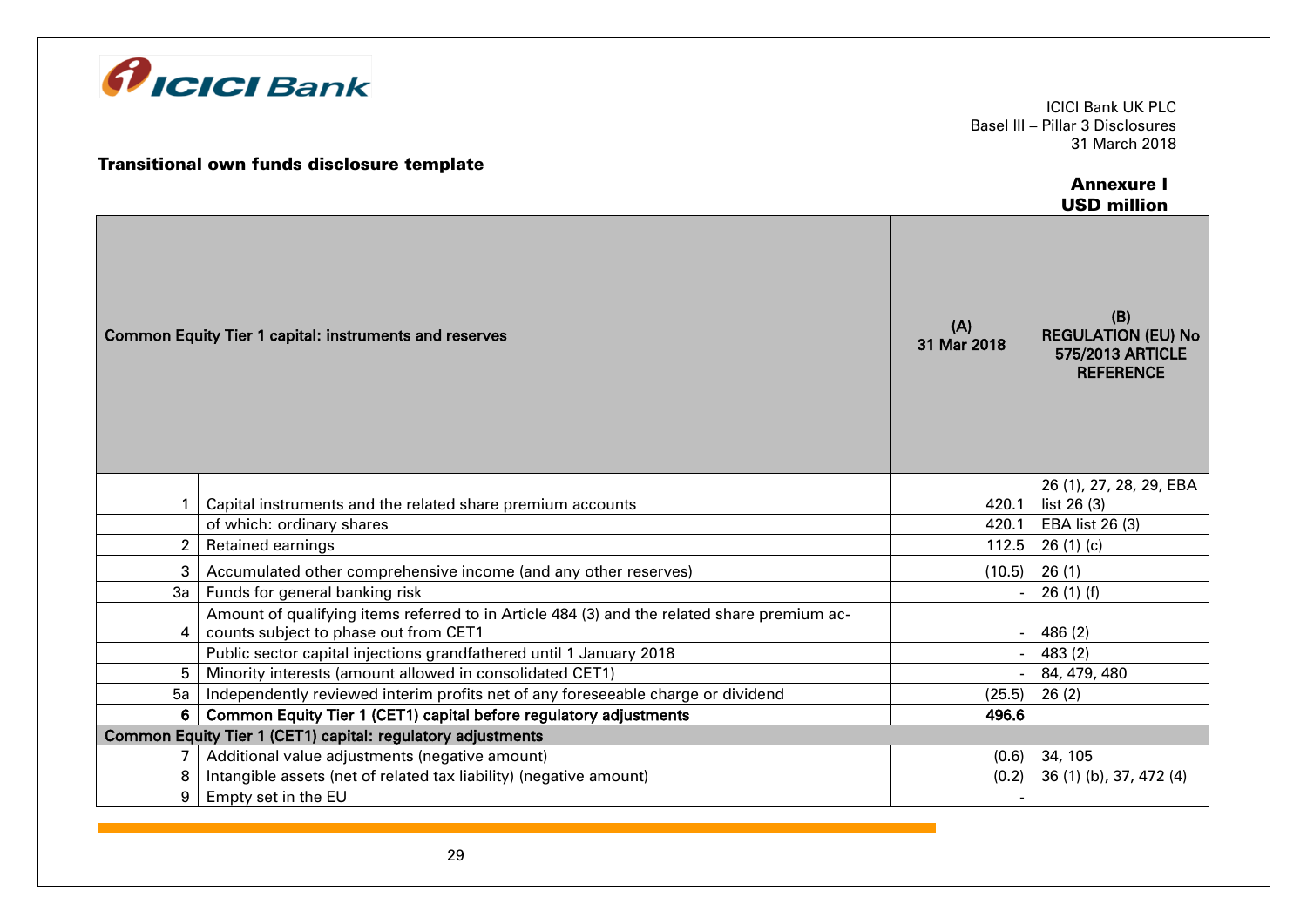

|                 |                                                                                                    |                          | <b>ICICI Bank UK PLC</b>         |
|-----------------|----------------------------------------------------------------------------------------------------|--------------------------|----------------------------------|
|                 |                                                                                                    |                          | Basel III - Pillar 3 Disclosures |
|                 |                                                                                                    |                          | 31 March 2018                    |
|                 | Deferred tax assets that rely on future profitability excluding those arising from temporary dif-  |                          |                                  |
|                 | ference (net of related tax liability where the conditions in Article 38 (3) are met) (negative    |                          |                                  |
| 10 <sup>°</sup> | amount)                                                                                            | (6.9)                    | 36 (1) (c), 38, 472 (5)          |
| 11              | Fair value reserves related to gains or losses on cash flow hedges                                 |                          | 33(a)                            |
|                 |                                                                                                    |                          | 36 (1) (d), 40, 159, 472         |
| 12              | Negative amounts resulting from the calculation of expected loss amounts                           |                          | (6)                              |
| 13              | Any increase in equity that results from securitised assets (negative amount)                      |                          | 32(1)                            |
|                 |                                                                                                    |                          |                                  |
| 14              | Gains or losses on liabilities valued at fair value resulting from changes in own credit standing  | (0.0)                    | 33 $(1)$ (b) (c)                 |
| 15              | Defined-benefit pension fund assets (negative amount)                                              |                          | 36 (1) (e), 41, 472 (7)          |
| 16              | Direct and indirect holdings by an institution of own CET1 instruments (negative amount)           |                          | 36 (1) (f), 42, 472 (8)          |
|                 | Direct, indirect and synthetic holdings of the CET1 instruments of financial sector entities       |                          |                                  |
|                 | where those entities have reciprocal cross holdings with the institution designed to inflate arti- |                          |                                  |
| 17              | ficially the own funds of the institution (negative amount)                                        | $\overline{\phantom{a}}$ | 36 (1) (g), 44, 472 (9)          |
|                 | Direct, indirect and synthetic holdings of the CET1 instruments of financial sector entities       |                          |                                  |
|                 | where the institution does not have a significant investment in those entities (amount above       |                          | 36 (1) (h), 43, 45, 46,          |
| 18              | 10% threshold and net of eligible short positions) (negative amount)                               |                          | 49 (2) (3), 79, 472 (10)         |
|                 | Direct, indirect and synthetic holdings of the CET1 instruments of financial sector entities       |                          | 36 (1) (i), 43, 45, 47,          |
|                 | where the institution has a significant investment in those entities (amount above 10% thresh-     |                          | 48 (1) (b), 49 (1) to (3),       |
| 19              | old and net of eligible short positions) (negative amount)                                         |                          | 79, 470, 472 (11)                |
| 20              | Empty set in the EU                                                                                |                          |                                  |
|                 | Exposure amount of the following items which qualify for a RW of 1250%, where the institu-         |                          |                                  |
| 20a             | tion opts for the deduction alternative                                                            |                          | 36(1)(k)                         |
| 20 <sub>b</sub> | of which: qualifying holdings outside the financial sector (negative amount)                       |                          | 36 (1) (k) (i), 89 to 91         |
|                 |                                                                                                    |                          | 36 (1) (k) (ii)                  |
|                 |                                                                                                    |                          | 243(1)(b)                        |
|                 |                                                                                                    |                          | $244(1)$ (b)                     |
| 20c             | of which: securitisation positions (negative amount)                                               | $\overline{\phantom{a}}$ | 258                              |
| 20d             | of which: free deliveries (negative amount)                                                        | $\sim$                   | 36 (1) (k) (iii), 379 (3)        |
|                 |                                                                                                    |                          |                                  |
|                 | Deferred tax assets arising from temporary difference (amount above 10 % threshold, net of         |                          | 36 (1) (c), 38, 48 (1)           |
| 21              | related tax liability where the conditions in Article 38 (3) are met) (negative amount)            |                          | $(a)$ , 470, 472 $(5)$           |
| 22              | Amount exceeding the 15% threshold (negative amount)                                               |                          | 48 (1)                           |
|                 |                                                                                                    |                          |                                  |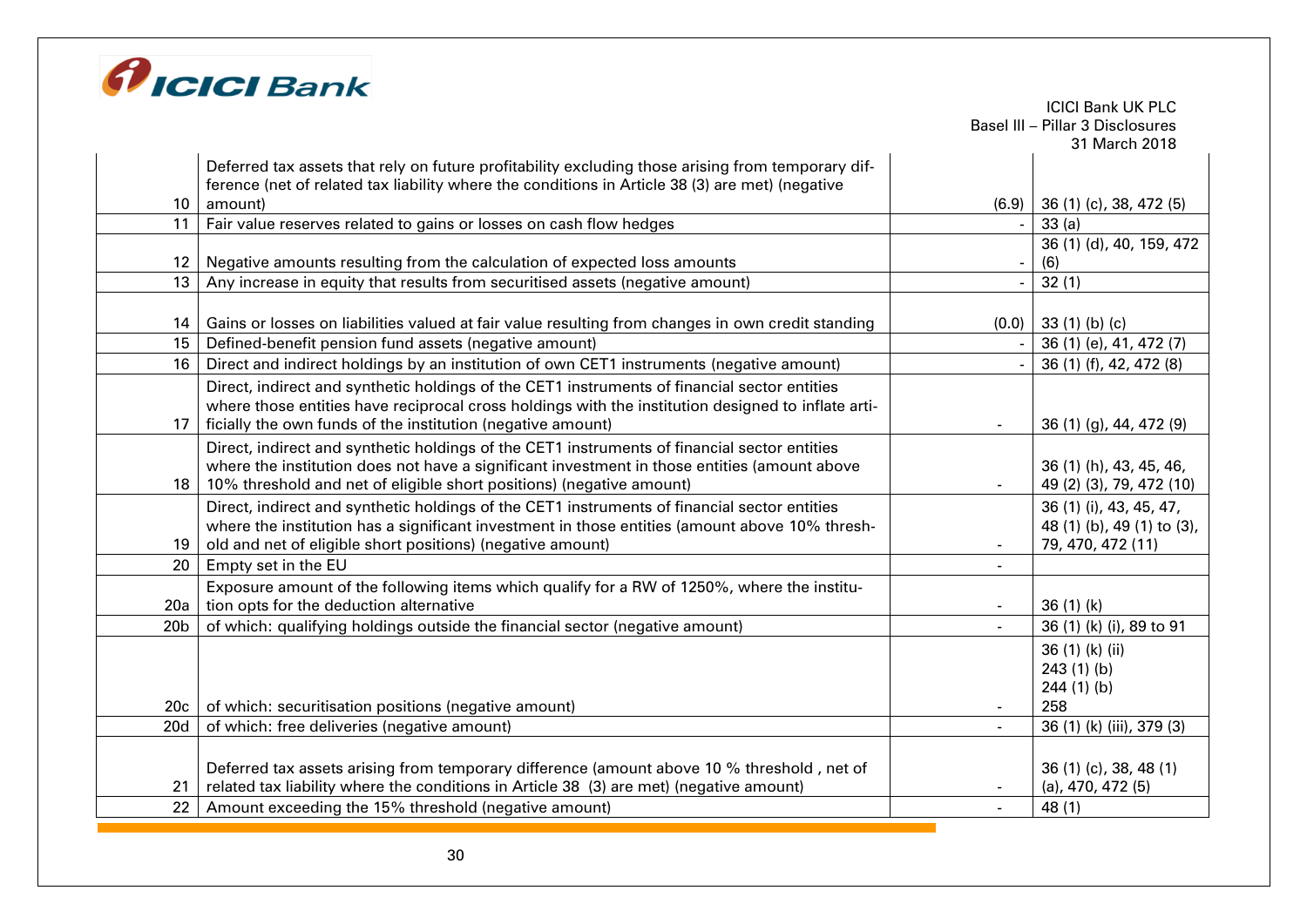

|                 |                                                                                                 |                          | <b>ICICI Bank UK PLC</b>         |
|-----------------|-------------------------------------------------------------------------------------------------|--------------------------|----------------------------------|
|                 |                                                                                                 |                          | Basel III - Pillar 3 Disclosures |
|                 |                                                                                                 |                          | 31 March 2018                    |
|                 | of which: direct and indirect holdings by the institution of the CET1 instruments of financial  |                          | 36 (1) (i), 48 (1) (b),          |
| 23              | sector entities where the institution has a significant investment in those entities            |                          | 470, 472 (11)                    |
| 24              | Empty set in the EU                                                                             |                          |                                  |
|                 |                                                                                                 |                          | 36 (1) (c), 38, 48 (1)           |
| 25              | of which: deferred tax assets arising from temporary difference                                 |                          | $(a)$ , 470, 472 $(5)$           |
| 25a             | Losses for the current financial year (negative amount)                                         | $\overline{\phantom{a}}$ | 36 (1) (a), 472 (3)              |
| 25 <sub>b</sub> | Foreseeable tax charges relating to CET1 items (negative amount)                                | $\overline{\phantom{0}}$ | 36(1)(1)                         |
|                 | Regulatory adjustments applied to Common Equity Tier 1 in respect of amounts subject to         |                          |                                  |
| 26              | pre-CRR treatment                                                                               |                          |                                  |
|                 | Regulatory adjustments relating to unrealised gains and losses pursuant to Articles 467 and     |                          |                                  |
| 26a             | 468                                                                                             |                          |                                  |
|                 | Amount to be deducted from or added to Common Equity Tier 1 capital with regard to addi-        |                          |                                  |
| 26b             | tional filters and deductions required pre CRR                                                  |                          | 481                              |
|                 |                                                                                                 |                          |                                  |
| 27              | Qualifying AT1 deductions that exceeds the AT1 capital of the institution (negative amount)     |                          | 36(1)(i)                         |
| 28              | Total regulatory adjustments to Common Equity Tier 1 (CET1)                                     | (7.7)                    |                                  |
| 29              | <b>Common Equity Tier 1 (CET1) capital</b>                                                      | 488.8                    |                                  |
|                 | Additional Tier 1 (AT1) capital: instruments                                                    |                          |                                  |
| 30 <sub>1</sub> | Capital instruments and the related share premium accounts                                      | $\blacksquare$           | 51,52                            |
| 31              | of which: classified as equity under applicable accounting standards                            | $\blacksquare$           |                                  |
| 32 <sup>2</sup> | of which: classified as liabilities under applicable accounting standards                       | $\blacksquare$           |                                  |
|                 | Amount of qualifying items referred to in Article 484 (4) and the related share premium ac-     |                          |                                  |
| 33              | counts subject to phase out from AT1                                                            |                          | 486 (3)                          |
|                 | Public sector capital injections grandfathered until 1 January 2018                             |                          | 483 (3)                          |
|                 | Qualifying Tier 1 capital included in consolidated AT1 capital (including minority interest not |                          |                                  |
| 34              | included in row 5) issued by subsidiaries and held by third parties                             | $\overline{\phantom{a}}$ | 85, 86, 480                      |
| 35 <sup>1</sup> | of which: instruments issued by subsidiaries subject to phase-out                               | $\overline{\phantom{0}}$ | 486 (3)                          |
|                 | 36 Additional Tier 1 (AT1) capital before regulatory adjustments                                |                          |                                  |
|                 | Additional Tier 1 (AT1) capital: regulatory adjustments                                         |                          |                                  |
|                 |                                                                                                 |                          | 52 (1) (b), 56 (a), 57,          |
| 37              | Direct and indirect holdings by an institution of own AT1 instruments (negative amount)         |                          | 475 (2)                          |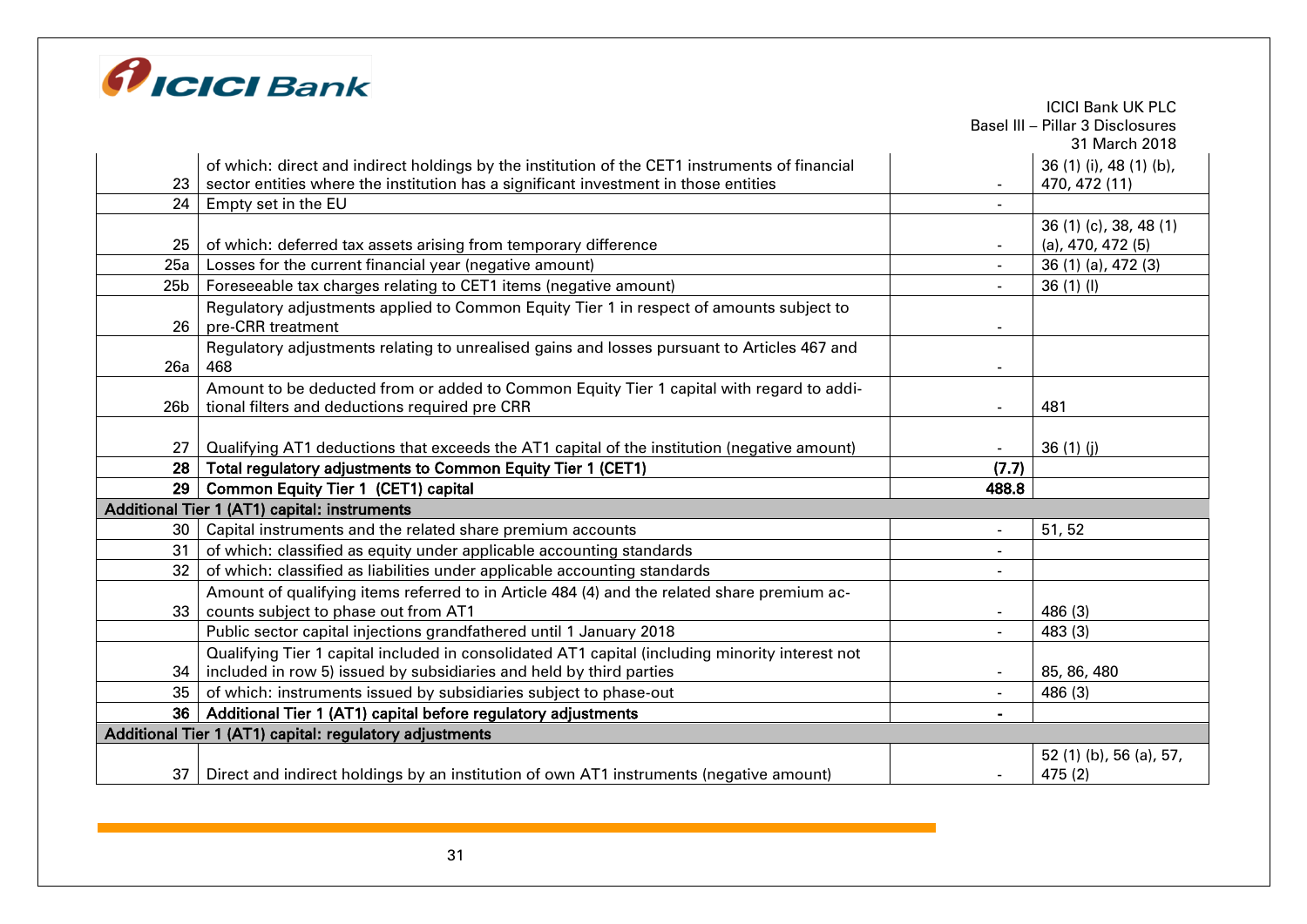

|                 |                                                                                                                                                                                                                                                                     |                          | <b>ICICI Bank UK PLC</b><br>Basel III - Pillar 3 Disclosures                                |
|-----------------|---------------------------------------------------------------------------------------------------------------------------------------------------------------------------------------------------------------------------------------------------------------------|--------------------------|---------------------------------------------------------------------------------------------|
|                 |                                                                                                                                                                                                                                                                     |                          | 31 March 2018                                                                               |
|                 | Holdings of the AT1 instruments of financial sector entities where those entities have recipro-<br>cal cross holdings with the institution designed to inflate artificially the own funds of the insti-                                                             |                          |                                                                                             |
| 38              | tution (negative amount)                                                                                                                                                                                                                                            |                          | 56 (b), 58, 475 (3)                                                                         |
| 39              | Direct, indirect and synthetic holdings of the AT1 instruments of financial sector entities where<br>the institution does not have a significant investment in those entities (amount above 10%<br>threshold and net of eligible short positions) (negative amount) |                          | 56 (c), 59, 60, 79, 475<br>(4)                                                              |
| 40              | Direct, indirect and synthetic holdings of the AT1 instruments of financial sector entities where<br>the institution has a significant investment in those entities (amount above 10% threshold and<br>net of eligible short positions) (negative amount)           |                          | 56 (d), 59, 79, 475 (4)                                                                     |
| 41              | Regulatory adjustments applied to Additional Tier 1 capital in respect of amounts subject to<br>pre-CRR treatment and transitional treatments subject to phase-out as prescribed in Regula-<br>tion (EU) No 585/2013 (i.e. CRR residual amounts)                    |                          |                                                                                             |
| 41a             | Residual amounts deducted from Additional Tier 1 capital with regard to deduction from<br>Common Equity Tier 1 capital during the transitional period pursuant to article 472 of Regula-<br>tion (EU) No 575/2013                                                   | $\overline{\phantom{a}}$ | 472, 473(3)(a), 472 (4),<br>472 (6), 472 (8) (a),<br>472 (9), 472 (10) (a),<br>472 (11) (a) |
| 41 <sub>b</sub> | Residual amounts deducted from Additional Tier 1 capital with regard to deduction from Tier 2<br>capital during the transitional period pursuant to article 475 of Regulation (EU) No 575/2013                                                                      |                          | 477, 477 (3), 477 (4)<br>(a)                                                                |
| 41c             | Amounts to be deducted from added to Additional Tier 1 capital with regard to additional fil-<br>ters and deductions required pre- CRR                                                                                                                              |                          | 467, 468, 481                                                                               |
| 42              | Qualifying T2 deductions that exceed the T2 capital of the institution (negative amount)                                                                                                                                                                            |                          | 56 (e)                                                                                      |
| 43              | Total regulatory adjustments to Additional Tier 1 (AT1) capital                                                                                                                                                                                                     | $\blacksquare$           |                                                                                             |
| 44              | <b>Additional Tier 1 (AT1) capital</b>                                                                                                                                                                                                                              |                          |                                                                                             |
| 45              | Tier 1 capital (T1 = CET1 + AT1)                                                                                                                                                                                                                                    | 488.8                    |                                                                                             |
|                 | Tier 2 (T2) capital: instruments and provisions                                                                                                                                                                                                                     |                          |                                                                                             |
| 46              | Capital instruments and the related share premium accounts                                                                                                                                                                                                          |                          | 62,63                                                                                       |
| 47              | Amount of qualifying items referred to in Article 484 (5) and the related share premium ac-<br>counts subject to phase out from T2                                                                                                                                  | 77.5                     | 486 (4)                                                                                     |
|                 | Public sector capital injections grandfathered until 1 January 2018                                                                                                                                                                                                 |                          | 483 (4)                                                                                     |
|                 | Qualifying own funds instruments included in consolidated T2 capital (including minority in-                                                                                                                                                                        |                          |                                                                                             |
|                 | terest and AT1 instruments not included in rows 5 or 34) issued by subsidiaries and held by                                                                                                                                                                         |                          |                                                                                             |
| 48.             | third party                                                                                                                                                                                                                                                         |                          | 87, 88, 480                                                                                 |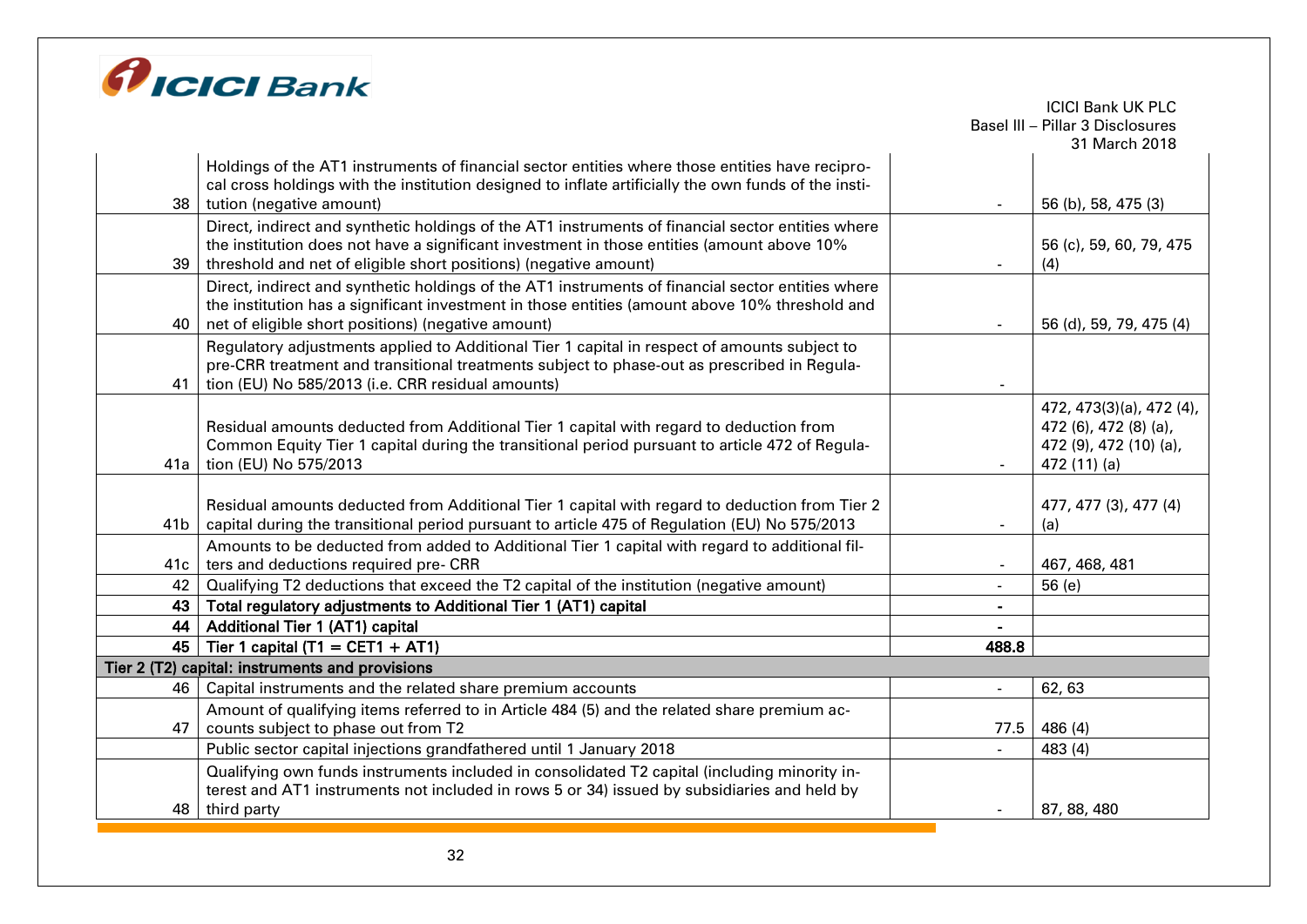

|                 |                                                                                                                                                                                            |       | <b>ICICI Bank UK PLC</b><br>Basel III - Pillar 3 Disclosures |
|-----------------|--------------------------------------------------------------------------------------------------------------------------------------------------------------------------------------------|-------|--------------------------------------------------------------|
|                 |                                                                                                                                                                                            |       | 31 March 2018                                                |
| 49              | of which: instruments issued by subsidiaries subject to phase-out                                                                                                                          |       | 486 (4)                                                      |
| 50              | Credit risk adjustments                                                                                                                                                                    | 12.3  | $62$ (c) $6$ (d)                                             |
| 51              | Tier 2 (T2) capital before regulatory adjustment                                                                                                                                           | 89.8  |                                                              |
|                 | Tier 2 (T2) capital: regulatory adjustments                                                                                                                                                |       |                                                              |
|                 | Direct and indirect holdings by an institution of own T2 instruments and subordinated loans                                                                                                |       | 63 (b) (i), 66 (a), 67,                                      |
| 52              | (negative amount)                                                                                                                                                                          |       | 477(2)                                                       |
|                 | Holdings of the T2 instruments and subordinated loans of financial sector entities where those                                                                                             |       |                                                              |
|                 | entities have reciprocal cross holdings with the institutions designed to inflate artificially the                                                                                         |       |                                                              |
| 53              | own funds of the institution (negative amount)                                                                                                                                             |       | 66 (b), 68, 477 (3)                                          |
|                 |                                                                                                                                                                                            |       |                                                              |
|                 | Direct, indirect and synthetic holdings of the T2 instruments and subordinated loans of finan-                                                                                             |       |                                                              |
| 54              | cial sector entities where the institution does not have a significant investment in those entities<br>(amount above 10 % threshold and net of eligible short positions) (negative amount) |       | 66 (c), 69, 70, 79, 477<br>(4)                               |
| 54a             | Of which new holdings not subject to transitional arrangements                                                                                                                             |       |                                                              |
| 54b             | Of which holdings existing before 1 January 2013 and subject to transitional arrangements                                                                                                  |       |                                                              |
|                 | Direct, indirect and synthetic holdings of the T2 instruments and subordinated loans of finan-                                                                                             |       |                                                              |
|                 | cial sector entities where the institution has a significant investment in those entities (net of                                                                                          |       |                                                              |
| 55              | eligible short positions) (negative amounts)                                                                                                                                               |       | 66 (d), 69, 79, 477 (4)                                      |
|                 | Regulatory adjustments applied to tier 2 in respect of amounts subject to pre-CRR treatment                                                                                                |       |                                                              |
|                 | and transitional treatments subject to phase out as prescribed in Regulation (EU) No 575/2013                                                                                              |       |                                                              |
| 56              | (i.e. CRR residual amounts)                                                                                                                                                                |       |                                                              |
|                 |                                                                                                                                                                                            |       | 472, 472(3)(a), 472(4),                                      |
|                 | Residual amounts deducted from Tier 2 capital with regard to deduction from Common Equity                                                                                                  |       | 472 (6), 472 (8), 472                                        |
| 56a             | Tier 1 capital during the transitional period pursuant to article 472 of Regulation (EU) No<br>575/2013                                                                                    |       | $(9)$ , 472 $(10)$ $(a)$ , 472<br>$(11)$ (a)                 |
|                 |                                                                                                                                                                                            |       |                                                              |
|                 | Residual amounts deducted from Tier 2 capital with regard to deduction from Additional Tier 1                                                                                              |       | 475, 475 (2) (a), 475                                        |
| 56 <sub>b</sub> | capital during the transitional period pursuant to article 475 of Regulation (EU) No 575/2013                                                                                              |       | (3), 475 (4) (a)                                             |
|                 | Amounts to be deducted from or added to Tier 2 capital with regard to additional filters and                                                                                               |       |                                                              |
| 56 <sub>c</sub> | deductions required pre- CRR                                                                                                                                                               |       | 467, 468, 481                                                |
| 57              | Total regulatory adjustments to Tier 2 (T2) capital                                                                                                                                        |       |                                                              |
| 58              | Tier 2 (T2) capital                                                                                                                                                                        | 89.8  |                                                              |
| 59              | Total capital (TC = $T1 + T2$ )                                                                                                                                                            | 578.6 |                                                              |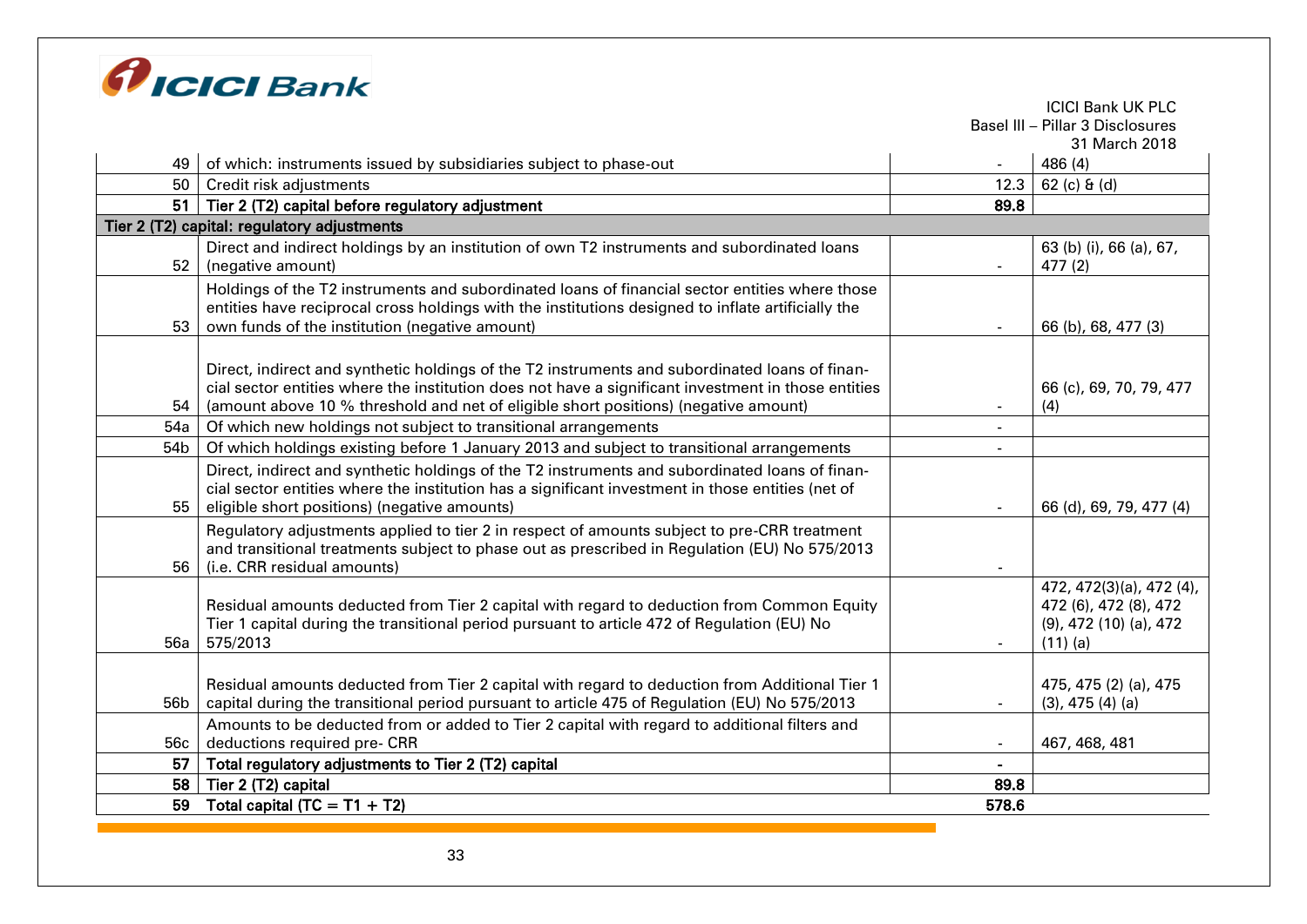

|                                   |                                                                                                                                                                                           |                                     | <b>ICICI Bank UK PLC</b><br>Basel III - Pillar 3 Disclosures |
|-----------------------------------|-------------------------------------------------------------------------------------------------------------------------------------------------------------------------------------------|-------------------------------------|--------------------------------------------------------------|
|                                   |                                                                                                                                                                                           |                                     | 31 March 2018                                                |
|                                   | Risk weighted assets in respect of amounts subject to pre-CRR treatment and transitional<br>treatments subject to phase out as prescribed in Regulation (EU) No 575/2013 (i.e. CRR resid- |                                     |                                                              |
| 59a                               | ual amount)                                                                                                                                                                               |                                     |                                                              |
|                                   | Of which: items not deducted from CET1 (Regulation (EU) No 575/2013 residual amounts)                                                                                                     |                                     | 472, 472 (5), 472 (8)                                        |
|                                   | (items to be detailed line by line, e.g. Deferred tax assets that rely on future profitability net of<br>related tax liability, indirect holdings of own CET1, etc)                       |                                     | (b), 472 (10) (b), 472<br>$(11)$ (b)                         |
|                                   | Of which:items not deducted from AT1 items (Regulation (EU) No 575/2013 residual                                                                                                          |                                     |                                                              |
|                                   | amounts) (items to be detailed line by line, e.g. Reciprocal cross holdings in T2 instruments,                                                                                            |                                     |                                                              |
|                                   | direct holdings of non-significant investments in the capital of other financial sector entities,<br>etc.)                                                                                |                                     | 475, 475 (2) (b), 475<br>$(2)$ ©, 475 (4) (b)                |
|                                   | Items not deducted from T2 items (Regulation (EU) No 575/2013 residual amounts) (items to                                                                                                 |                                     |                                                              |
|                                   | be detailed line by line, e.g. Indirect holdings of own T2 instruments, indirect holdings of non-                                                                                         |                                     |                                                              |
|                                   | significant investments in the capital of other financial sector entities, indirect holdings of sig-                                                                                      |                                     | 477, 477 (2) (b), 477                                        |
| 60                                | nificant investments in the capital of other financial sector entities etc)<br>Total risk-weighted assets                                                                                 | $\overline{\phantom{a}}$<br>3,498.9 | $(2)$ (c), 477 (4) (b)                                       |
| <b>Capital ratios and buffers</b> |                                                                                                                                                                                           |                                     |                                                              |
| 61                                | Common Equity Tier 1 (as a percentage of total risk exposure amount                                                                                                                       | 13.97%                              | 92 (2) (a), 465                                              |
| 62                                | Tier 1 (as a percentage of total risk exposure amount                                                                                                                                     | 13.97%                              | 92 (2) (b), 465                                              |
| 63                                | Total capital (as a percentage of total risk exposure amount                                                                                                                              | 16.54%                              | 92(2)(c)                                                     |
|                                   | Institution specific buffer requirement (CET1 requirement in accordance with article 92 (1) (a)                                                                                           |                                     |                                                              |
|                                   | plus capital conservation and countercyclical buffer requirements plus a systemic risk buffer,                                                                                            |                                     |                                                              |
|                                   | plus systemically important institution buffer expressed as a percentage of total risk exposure                                                                                           |                                     |                                                              |
| 64                                | amount)                                                                                                                                                                                   | 1.89%                               | CRD 128, 129, 140                                            |
| 65                                | of which: capital conservation buffer requirement                                                                                                                                         | 1.88%                               |                                                              |
| 66                                | of which: countercyclical buffer requirement                                                                                                                                              | 0.01%                               |                                                              |
| 67                                | of which: systemic risk buffer requirement                                                                                                                                                | $0.00\%$                            |                                                              |
|                                   | of which: Global Systemically Important Institution (G-SII) or Other Systemically Important                                                                                               |                                     |                                                              |
| 67a                               | Institution (O-SII) buffer                                                                                                                                                                | $\blacksquare$                      | <b>CRD 131</b>                                               |
| 68                                | Common Equity Tier 1 available to meet buffers (as a percentage of risk exposure amount)                                                                                                  | 7.72%                               | <b>CRD 128</b>                                               |
| 69                                | [non-relevant in EU regulation]                                                                                                                                                           | N/A                                 |                                                              |
| 70                                | [non-relevant in EU regulation]                                                                                                                                                           | N/A                                 |                                                              |
| 71                                | [non-relevant in EU regulation]                                                                                                                                                           | N/A                                 |                                                              |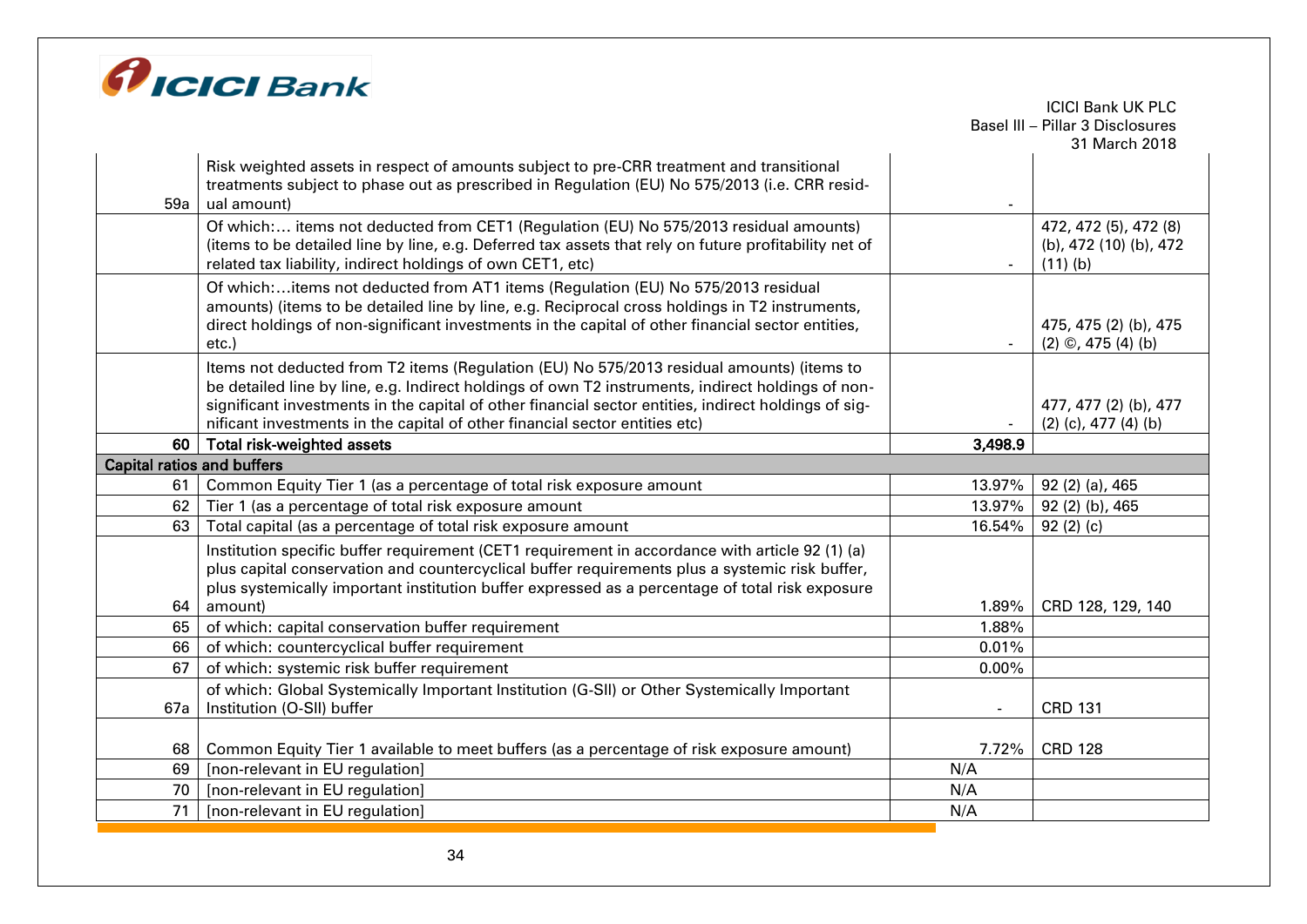

| Amounts below the thresholds for deduction (before risk-weighting) |                                                                                                                                                                                                                                |      |                                                                                        |  |  |  |  |  |  |
|--------------------------------------------------------------------|--------------------------------------------------------------------------------------------------------------------------------------------------------------------------------------------------------------------------------|------|----------------------------------------------------------------------------------------|--|--|--|--|--|--|
| 72                                                                 | Direct and indirect holdings of the capital of financial sector entities where the institution does<br>not have a significant investment in those entities (amount below 10% threshold and net of<br>eligible short positions  |      | 36 (1) (h), 45, 46, 472<br>(10)<br>56 (c), 59, 60, 475 (4),<br>66 (c), 69, 70, 477 (4) |  |  |  |  |  |  |
| 73                                                                 | Direct and indirect holdings of the CET1 instruments of financial sector entities where the insti-<br>tution has a significant investment in those entities (amount below 10% threshold and net of<br>eligible short positions |      | 36 (1) (i), 45, 48, 470,<br>472 (11)                                                   |  |  |  |  |  |  |
| 74                                                                 | Empty set in the EU                                                                                                                                                                                                            |      |                                                                                        |  |  |  |  |  |  |
| 75                                                                 | Deferred tax assets arising from temporary difference (amount below 10 % threshold, net of<br>related tax liability where the conditions in Article 38 (3) are met)                                                            |      | 36 (1) (c), 38, 48, 470,<br>472 (5)                                                    |  |  |  |  |  |  |
|                                                                    | Applicable caps on the inclusion of provisions in Tier 2                                                                                                                                                                       |      |                                                                                        |  |  |  |  |  |  |
| 76                                                                 | Credit risk adjustments included in T2 in respect of exposures subject to standardised ap-<br>proach (prior to the application of the cap)                                                                                     | 12.3 | 62                                                                                     |  |  |  |  |  |  |
| 77                                                                 | Cap on inclusion of credit risk adjustments in T2 under standardised approach                                                                                                                                                  | 41.3 | 62                                                                                     |  |  |  |  |  |  |
| 78                                                                 | Credit risk adjustments included in T2 in respect of exposures subject to internal rating-based<br>approach (prior to the application of the cap)                                                                              |      | 62                                                                                     |  |  |  |  |  |  |
| 79                                                                 | Cap for inclusion of credit risk adjustments in T2 under internal ratings-based approach                                                                                                                                       |      | 62                                                                                     |  |  |  |  |  |  |
|                                                                    | Capital instruments subject to phase-out arrangements (only applicable between 1 Jan 2014 and 1 Jan 2022)                                                                                                                      |      |                                                                                        |  |  |  |  |  |  |
| 80                                                                 | - Current cap on CET1 instruments subject to phase-out arrangements                                                                                                                                                            | N/A  | 484 (3), 486 (2) & (5)                                                                 |  |  |  |  |  |  |
| 81                                                                 | - Amount excluded from CET1 due to cap (excess over cap after redemptions and maturities)                                                                                                                                      | N/A  | 484 (3), 486 (2) & (5)                                                                 |  |  |  |  |  |  |
| 82                                                                 | - Current cap on AT1 instruments subject to phase-out arrangements                                                                                                                                                             | N/A  | 484 (4), 486 (3) & (5)                                                                 |  |  |  |  |  |  |
| 83                                                                 | - Amount excluded from AT1 due to cap (excess over cap after redemptions and maturities)                                                                                                                                       | N/A  | 484 (4), 486 (3) & (5)                                                                 |  |  |  |  |  |  |
| 84                                                                 | - Current cap on T2 instruments subject to phase-out arrangements                                                                                                                                                              | N/A  | 484 (5), 486 (4) & (5)                                                                 |  |  |  |  |  |  |
| 85                                                                 | - Amount excluded from T2 due to cap (excess over cap after redemptions and maturities)                                                                                                                                        | N/A  | 484 (5), 486 (4) & (5)                                                                 |  |  |  |  |  |  |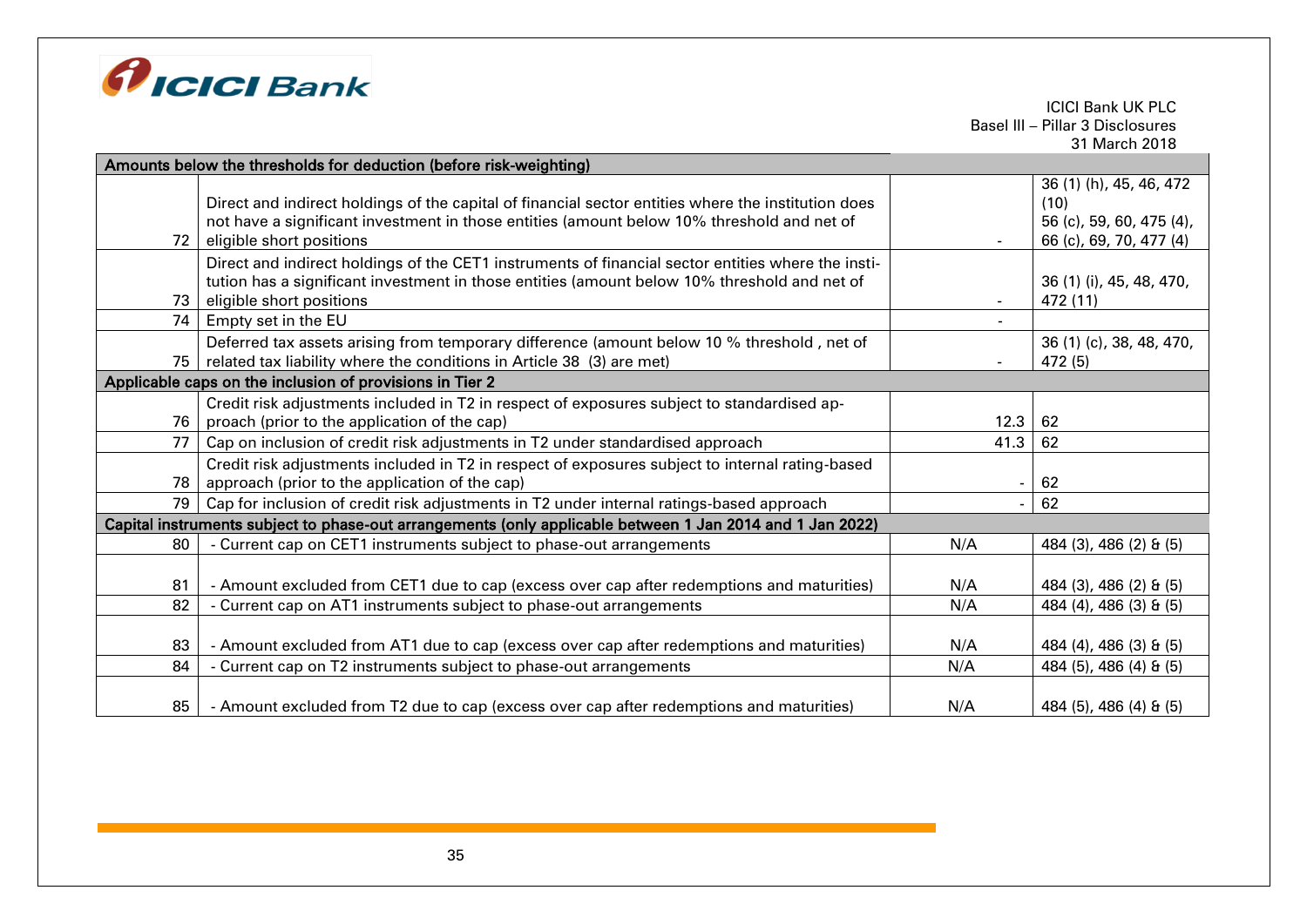

ICICI Bank UK PLC Basel III – Pillar 3 Disclosures 31 March 2018<br>**Annexure II** 

#### Main features of the capital instruments

|                 | <b>Issuer</b>                                                                         | <b>ICICI Bank UK Plc</b>    | <b>ICICI Bank UK Plc</b>    | <b>ICICI Bank UK Plc</b>   |
|-----------------|---------------------------------------------------------------------------------------|-----------------------------|-----------------------------|----------------------------|
| $\overline{2}$  | Unique identifier (e.g. CUSIP, ISIN or Bloomberg identifier<br>for private placement) | <b>Ordinary Shares USD</b>  | <b>Ordinary Shares GBP</b>  | XS0561859926               |
| 3               | Governing law(s) of the instrument                                                    | English                     | English                     | English                    |
|                 | Regulatory treatment                                                                  |                             |                             |                            |
| 4               | <b>Transitional CRR rules</b>                                                         | <b>Common Equity Tier 1</b> | <b>Common Equity Tier 1</b> | Tier 2                     |
| 5               | <b>Post-transitional CRR rules</b>                                                    | <b>Common Equity Tier 1</b> | <b>Common Equity Tier 1</b> | Tier <sub>2</sub>          |
| 6               | Eligible at solo/(sub-)consolidated/ solo&(sub-)consolidated                          | Solo                        | Solo                        | Solo                       |
| 7               | Instrument type                                                                       | <b>Common Equity Tier 1</b> | <b>Common Equity Tier 1</b> | Tier 2                     |
| 8               | Amount recognised in regulatory capital                                               | USD 420.00 million          | USD 0.10 million            | USD 77.5 million           |
| 9               | Nominal amount of instrument                                                          | USD 420.00 million          | GBP 0.05 million            | USD 150.0 million          |
| 9a              | Issue price                                                                           | USD 1.00 per share          | GBP 1.00 per share          | 100.0000%                  |
| 9 <sub>b</sub>  | Redemption price                                                                      | N/A                         | N/A                         | 100.0000%                  |
| 10              | Accounting classification                                                             | Shareholder's equity        | Shareholder's equity        | Liability - amortised cost |
| 11              | Original date of issuance                                                             | 01-Aug-03                   | 28-Apr-03                   | 23-Nov-10                  |
| 12              | Perpetual or dated                                                                    | Perpetual                   | Perpetual                   | Dated                      |
| 13 <sup>°</sup> | Original maturity date                                                                | no maturity                 | no maturity                 | 23-Nov-20                  |
| 14              | Issuer call subject to prior supervisory approval                                     | No                          | No                          | No                         |
| 15              | Optional call date, contingent call dates and redemption<br>amount                    | N/A                         | N/A                         | N/A                        |
| 16              | Subsequent call dates, if applicable                                                  | N/A                         | N/A                         | N/A                        |
|                 | Coupons / dividends                                                                   |                             |                             |                            |
| 17              | Fixed or floating dividend/coupon                                                     | Floating                    | Floating                    | Fixed                      |
| 18              | Coupon rate and any related index                                                     | N/A                         | N/A                         | 7.0000%                    |
| 19              | Existence of a dividend stopper                                                       | N/A                         | N/A                         | N/A                        |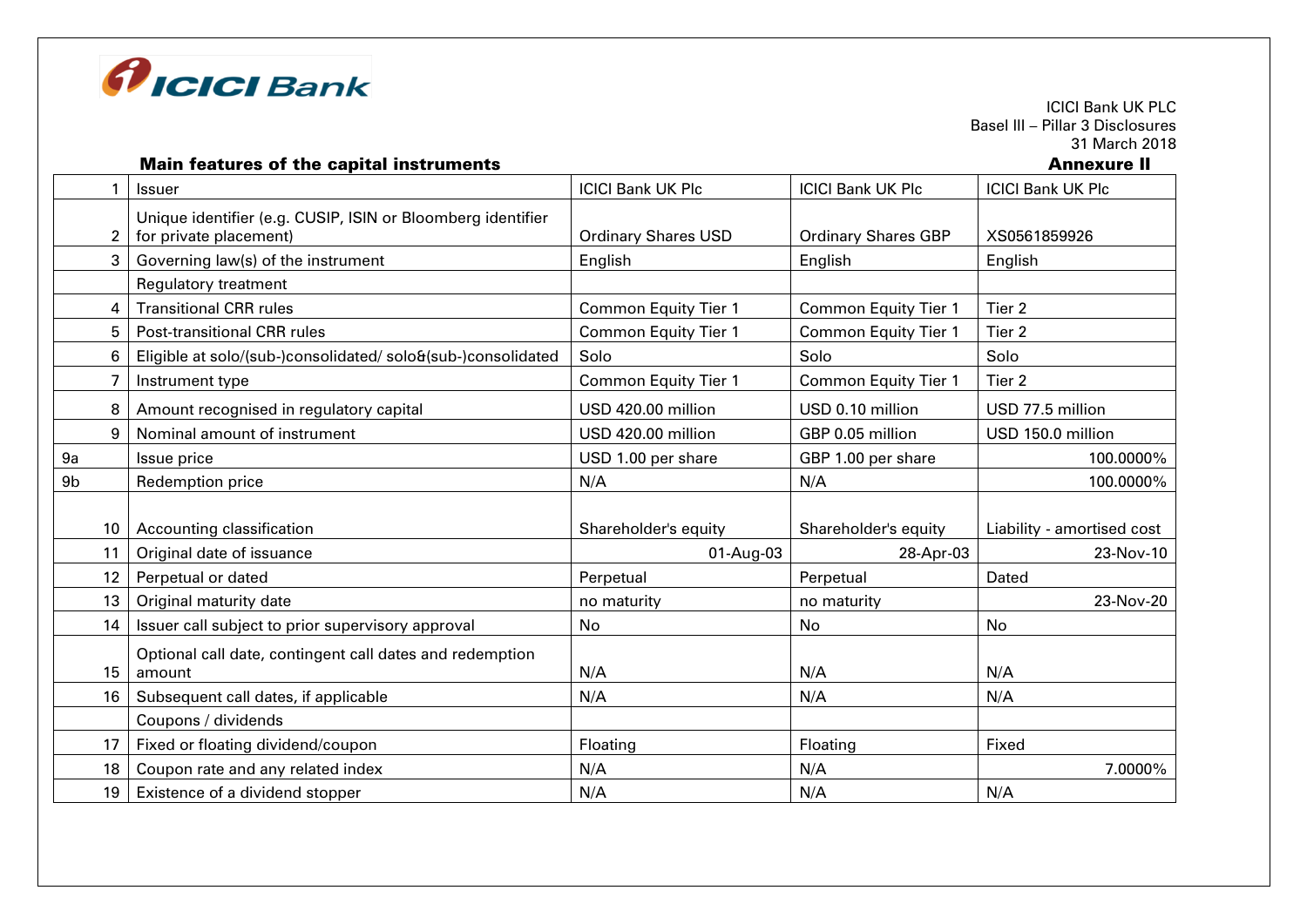

| 20                | a Fully discretionary, partially discretionary or mandatory<br>(in terms of timing)                              | Fully discretionary                     | Fully discretionary                     | Mandatory                              |
|-------------------|------------------------------------------------------------------------------------------------------------------|-----------------------------------------|-----------------------------------------|----------------------------------------|
| 20                | b Fully discretionary, partially discretionary or mandatory<br>(in terms of amount)                              | Fully discretionary                     | Fully discretionary                     | Mandatory                              |
| 21                | Existence of step up or other incentive to redeem                                                                | No                                      | No                                      | No                                     |
| $22 \overline{ }$ | Noncumulative or cumulative                                                                                      | Noncumulative                           | Noncumulative                           | Noncumulative                          |
| 23                | Convertible or non-convertible                                                                                   | Non-convertible                         | Non-convertible                         | Non-convertible                        |
| 24                | If convertible, conversion trigger(s)                                                                            | N/A                                     | N/A                                     | N/A                                    |
| 25                | If convertible, fully or partially                                                                               | N/A                                     | N/A                                     | N/A                                    |
| 26                | If convertible, conversion rate                                                                                  | N/A                                     | N/A                                     | N/A                                    |
| 27                | If convertible, mandatory or optional conversion                                                                 | N/A                                     | N/A                                     | N/A                                    |
| 28                | If convertible, specify instrument type convertible into                                                         | N/A                                     | N/A                                     | N/A                                    |
| 29                | If convertible, specify issuer of instrument it converts into                                                    | N/A                                     | N/A                                     | N/A                                    |
| 30                | Write-down features                                                                                              | No                                      | No.                                     | No                                     |
| 31                | If write-down, write-down trigger(s)                                                                             | N/A                                     | N/A                                     | N/A                                    |
| 32                | If write-down, full or partial                                                                                   | N/A                                     | N/A                                     | N/A                                    |
| 33                | If write-down, permanent or temporary                                                                            | N/A                                     | N/A                                     | N/A                                    |
| 34                | If temporary write-down, description of write-up mecha-<br>nism                                                  | N/A                                     | N/A                                     | N/A                                    |
| 35                | Position in subordination hierarchy in liquidation (specify<br>instrument type immediately Senior to instrument) | Perpetual Deeply Subordi-<br>nated Debt | Perpetual Deeply Sub-<br>ordinated Debt | Unsecured and Unsub-<br>ordinated Debt |
| 36                | Non-compliant transitioned features                                                                              | No                                      | No                                      | No                                     |
| 37                | If yes, specify non-compliant features                                                                           | N/A                                     | N/A                                     | N/A                                    |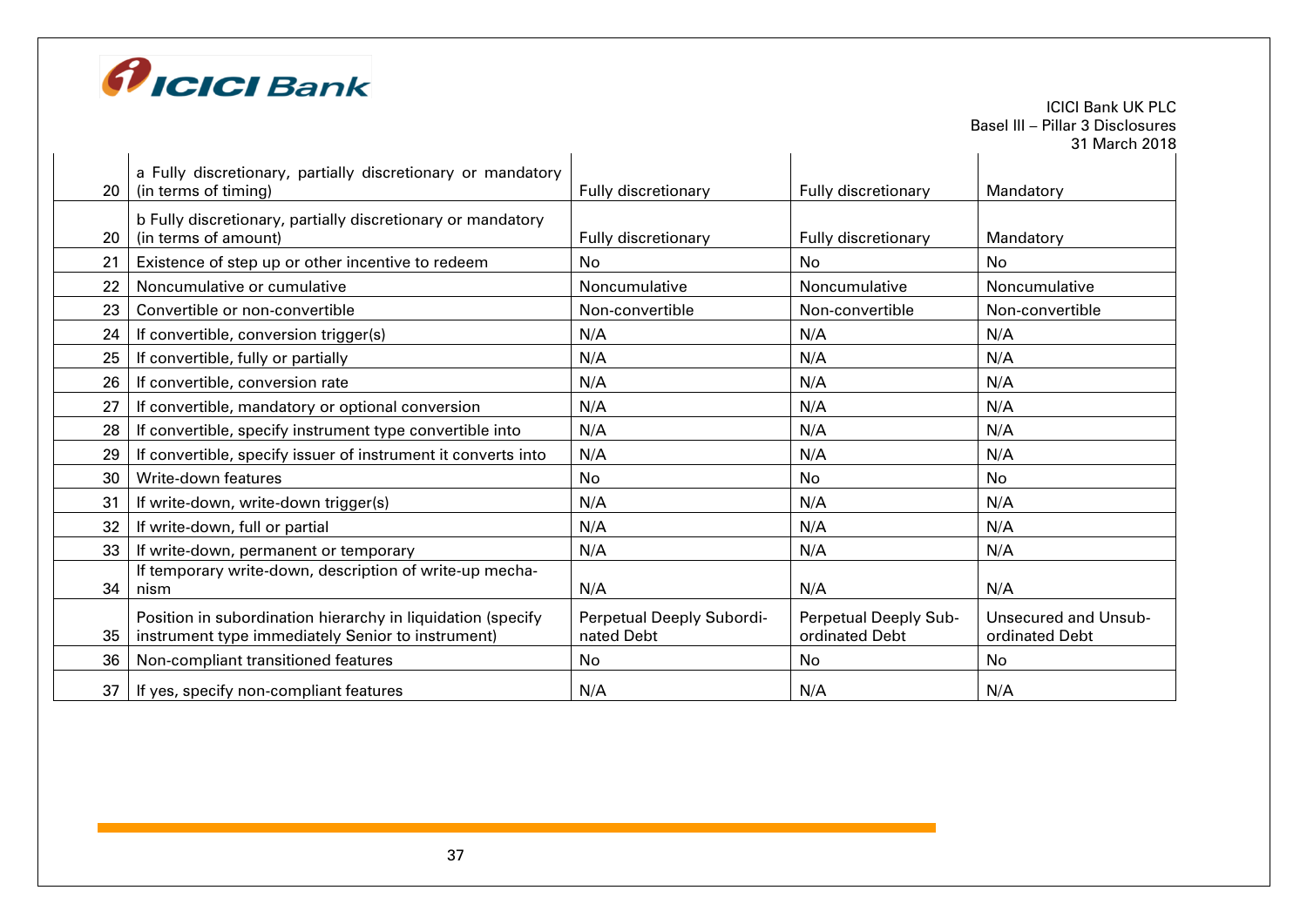

## Annexure III

# Geographical distribution of credit exposures relevant for the calculation of the countercyclical capital buffer

USD million

|    |                    | General credit ex- |                          | Trading book ex-         |                    | Securitisation           |                          | Own funds require-    |                          |           |       |           |                        |
|----|--------------------|--------------------|--------------------------|--------------------------|--------------------|--------------------------|--------------------------|-----------------------|--------------------------|-----------|-------|-----------|------------------------|
|    |                    | posures            |                          | posures                  |                    | exposures                |                          | ment                  |                          |           |       |           |                        |
|    |                    |                    |                          | Sum of                   |                    |                          |                          |                       |                          |           |       |           |                        |
|    |                    |                    |                          | long                     |                    |                          |                          |                       |                          |           |       |           |                        |
|    |                    |                    |                          | and                      |                    |                          |                          |                       |                          |           |       |           |                        |
|    | Breakdown by       |                    |                          | short                    |                    |                          |                          |                       |                          |           |       |           |                        |
|    | country:           |                    |                          | posi-                    | Value of           |                          |                          |                       |                          |           |       |           |                        |
|    |                    |                    |                          | tions of                 | trading            |                          |                          |                       | of                       |           |       |           |                        |
|    |                    |                    |                          | trading                  | book               |                          |                          |                       | which:                   | of which: |       |           |                        |
|    |                    | Expo-              | Expo-                    | book                     | expo-              | Expo-                    | Expo-                    | of which:             | Trading                  | Securiti- |       | Own funds | Counter-               |
|    |                    | sure<br>value      | sure<br>value            | expo-                    | sures for          | sure<br>value            | sure                     | General<br>credit ex- | book                     | sation    |       | require-  | cyclical               |
|    |                    | for SA             | for IRB                  | sures<br>for SA          | internal<br>models | for SA                   | value<br>for IRB         |                       | expo-                    | expo-     | Total | ments     | capital<br>buffer rate |
|    |                    |                    |                          |                          |                    |                          |                          | posures               | sures                    | sures     |       | weights   |                        |
| 10 | Country            | 010                | 020                      | 030                      | 040                | 050                      | 060                      | 070                   | 080                      | 090       | 100   | 110       | 120                    |
|    | <b>United Arab</b> | 28.2               | $\blacksquare$           | $\overline{\phantom{0}}$ |                    | $\blacksquare$           |                          | 1.7                   | $\sim$                   |           | 1.7   | 0.698%    | $0.000\%$              |
|    | Emirates           |                    |                          |                          |                    |                          |                          |                       |                          |           |       |           |                        |
|    | Austria            | 18.5               | $\blacksquare$           | $\overline{\phantom{a}}$ |                    | $\sim$                   | $\blacksquare$           | 1.5                   | $\overline{\phantom{a}}$ |           | 1.5   | 0.594%    | $0.000\%$              |
|    | Australia          | 0.1                | $\blacksquare$           | $\overline{\phantom{a}}$ |                    | $\blacksquare$           | $\overline{\phantom{a}}$ | 0.0                   | $\sim$                   |           | 0.0   | 0.001%    | $0.000\%$              |
|    | Belgium            | 99.5               | $\overline{\phantom{a}}$ | $\overline{\phantom{a}}$ |                    | $\sim$                   |                          | 7.7                   |                          |           | 7.7   | 3.105%    | $0.000\%$              |
|    | Canada             | 19.6               | $\blacksquare$           | $\blacksquare$           |                    | $\sim$                   | $\blacksquare$           | 0.0                   |                          |           | 0.0   | $0.000\%$ | $0.000\%$              |
|    | Switzerland        | 149.8              | $\blacksquare$           | $\overline{\phantom{a}}$ |                    | $\blacksquare$           |                          | 2.9                   |                          |           | 2.9   | 1.174%    | $0.000\%$              |
|    | China              | 1.8                | $\blacksquare$           | $\overline{a}$           |                    | $\blacksquare$           |                          | 0.0                   |                          |           | 0.0   | 0.005%    | $0.000\%$              |
|    | Cyprus             | 7.0                | $\overline{\phantom{0}}$ | $\overline{a}$           |                    | $\overline{\phantom{a}}$ |                          | 0.6                   | $\overline{\phantom{a}}$ |           | 0.6   | 0.225%    | $0.000\%$              |
|    | Germany            | 300.0              | $\blacksquare$           | $\overline{\phantom{a}}$ | $\blacksquare$     | $\overline{\phantom{a}}$ |                          | 10.3                  |                          |           | 10.3  | 4.133%    | $0.000\%$              |
|    | Denmark            | 14.6               | $\overline{\phantom{a}}$ | $\overline{\phantom{a}}$ |                    | $\blacksquare$           | $\overline{a}$           | 0.3                   | $\sim$                   |           | 0.3   | 0.101%    | $0.000\%$              |
|    | Egypt              | 8.6                | $\blacksquare$           | $\overline{\phantom{a}}$ |                    | $\sim$                   | $\overline{\phantom{a}}$ | 0.7                   | $\overline{\phantom{a}}$ |           | 0.7   | 0.277%    | $0.000\%$              |
|    | Spain              | 17.0               | $\blacksquare$           | $\overline{\phantom{a}}$ | $\blacksquare$     | $\sim$                   | $\overline{a}$           | 1.6                   | $\sim$                   |           | 1.6   | 0.650%    | $0.000\%$              |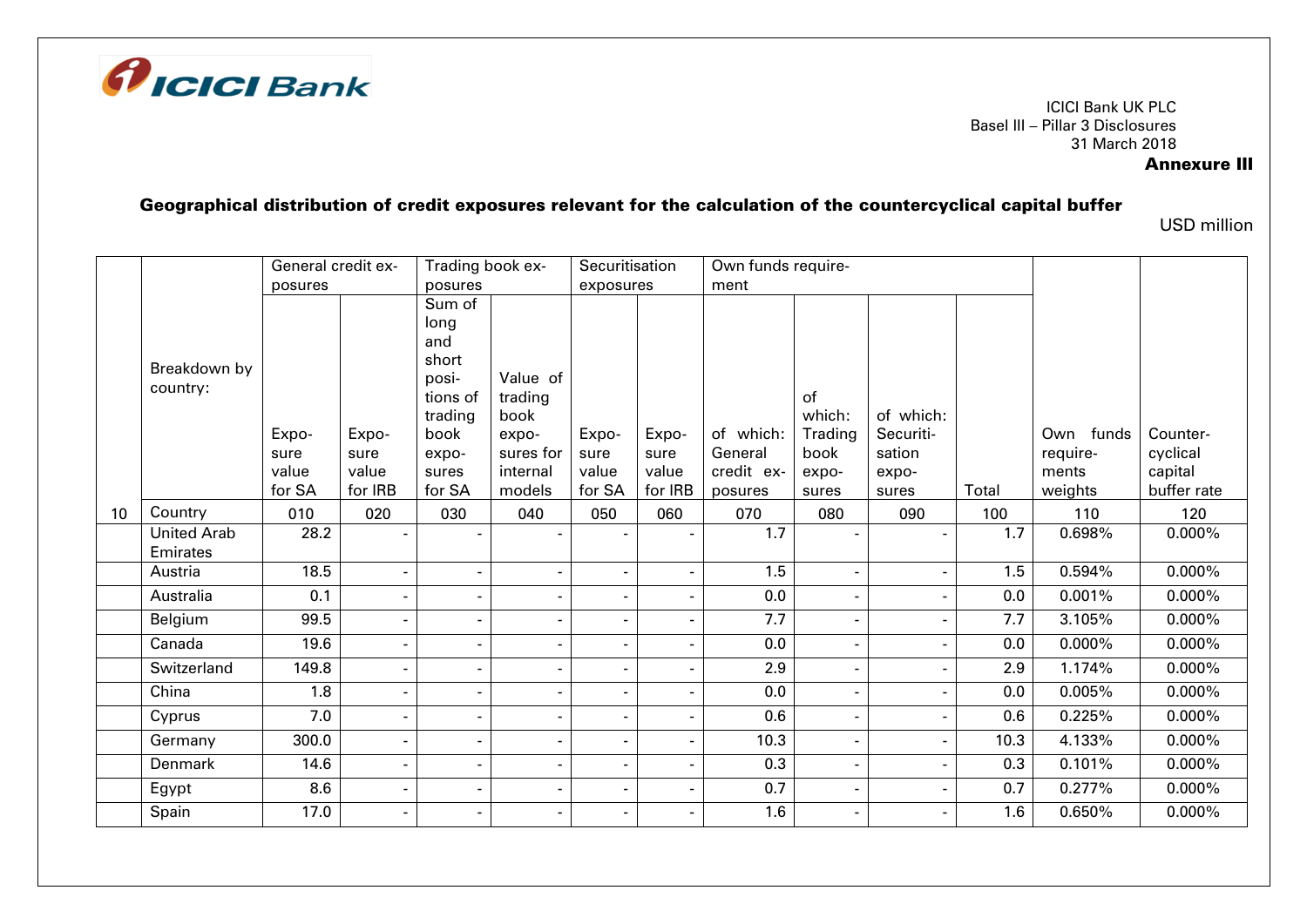

ICICI Bank UK PLC

Basel III – Pillar 3 Disclosures

|    |                                    |         |                          |                          |                          |                          |                          |                   |                          |     |       | 31 March 2018 |           |
|----|------------------------------------|---------|--------------------------|--------------------------|--------------------------|--------------------------|--------------------------|-------------------|--------------------------|-----|-------|---------------|-----------|
|    | France                             | 158.2   |                          | $\overline{\phantom{a}}$ | $\overline{\phantom{a}}$ | $\overline{\phantom{a}}$ | $\overline{\phantom{a}}$ | 3.6               | $\overline{\phantom{a}}$ |     | 3.6   | 1.450%        | $0.000\%$ |
|    | United King-<br>dom                | 923.9   |                          |                          | $\overline{a}$           | 49.0                     |                          | 59.9              | $\blacksquare$           | 2.4 | 62.3  | 25.024%       | $0.000\%$ |
|    | Guernsey                           | 6.9     |                          |                          |                          | $\overline{\phantom{a}}$ |                          | 0.5               | $\sim$                   |     | 0.5   | 0.221%        | 0.000%    |
|    | Hong Kong                          | 17.1    |                          |                          | $\overline{\phantom{a}}$ | $\overline{\phantom{a}}$ |                          | 1.4               | $\overline{\phantom{0}}$ |     | 1.4   | 0.549%        | 1.875%    |
|    | Hungary                            | 4.8     |                          |                          |                          | $\overline{\phantom{a}}$ |                          | 0.3               | $\blacksquare$           |     | 0.3   | 0.110%        | $0.000\%$ |
|    | Ireland                            | 32.7    |                          | $\blacksquare$           | $\overline{\phantom{a}}$ | $\overline{\phantom{a}}$ |                          | 2.5               | $\blacksquare$           |     | 2.5   | 0.998%        | $0.000\%$ |
|    | Isle of Man                        | 11.4    |                          |                          | $\overline{a}$           | $\overline{\phantom{m}}$ |                          | 0.9               | $\sim$                   |     | 0.9   | 0.367%        | $0.000\%$ |
|    | India                              | 253.1   |                          |                          | $\blacksquare$           | $\overline{\phantom{a}}$ |                          | 20.1              | $\blacksquare$           |     | 20.1  | 8.092%        | 0.000%    |
|    | Italy                              | 33.3    |                          |                          | ÷,                       | $\overline{\phantom{a}}$ |                          | 2.7               | $\overline{\phantom{a}}$ |     | 2.7   | 1.070%        | $0.000\%$ |
|    | Jersey                             | 125.5   |                          |                          | $\overline{\phantom{a}}$ | $\blacksquare$           |                          | 11.0              | $\sim$                   |     | 11.0  | 4.412%        | $0.000\%$ |
|    | Japan                              | 0.0     | $\blacksquare$           |                          | $\overline{\phantom{a}}$ | $\overline{\phantom{a}}$ |                          | 0.0               | $\overline{\phantom{a}}$ |     | 0.0   | $0.000\%$     | $0.000\%$ |
|    | Cayman Is-<br>lands                | 9.9     |                          |                          |                          | $\overline{\phantom{a}}$ |                          | 1.2               | ٠                        |     | 1.2   | 0.476%        | $0.000\%$ |
|    | Luxembourg                         | 169.3   |                          | $\blacksquare$           | $\blacksquare$           | $\blacksquare$           | $\overline{a}$           | 11.5              | $\blacksquare$           |     | 11.5  | 4.622%        | 0.000%    |
|    | <b>Mauritius</b>                   | 175.4   | $\blacksquare$           |                          | $\overline{a}$           | $\overline{\phantom{a}}$ |                          | $\overline{18.1}$ | $\overline{\phantom{a}}$ |     | 18.1  | 7.254%        | $0.000\%$ |
|    | Malaysia                           | 23.1    |                          |                          |                          | ٠                        |                          | 2.8               | ۰                        |     | 2.8   | 1.112%        | $0.000\%$ |
|    | Netherlands                        | 351.5   |                          |                          | $\overline{a}$           | $\overline{\phantom{a}}$ |                          | 25.5              | $\overline{\phantom{a}}$ |     | 25.5  | 10.251        | 0.000%    |
|    | Sweden                             | 0.0     |                          |                          | $\overline{a}$           | $\overline{\phantom{m}}$ |                          | 0.0               | $\blacksquare$           |     | 0.0   | $0.000\%$     | 2.000%    |
|    | Singapore                          | 24.1    |                          |                          | $\overline{\phantom{a}}$ | $\overline{\phantom{m}}$ |                          | 1.9               | $\overline{\phantom{a}}$ |     | 1.9   | 0.770%        | $0.000\%$ |
|    | Senegal                            | 35.0    | $\overline{\phantom{a}}$ |                          | $\overline{a}$           | $\overline{\phantom{a}}$ |                          | 2.8               | $\overline{\phantom{a}}$ |     | 2.8   | 1.125%        | $0.000\%$ |
|    | Turkey                             | 21.7    |                          |                          |                          | $\blacksquare$           |                          | 1.7               | ۰                        |     | 1.7   | 0.697%        | $0.000\%$ |
|    | <b>United States</b><br>of America | 863.8   |                          |                          |                          | $\overline{\phantom{a}}$ |                          | 50.1              | $\overline{a}$           |     | 50.1  | 20.138%       | $0.000\%$ |
|    | <b>British Virgin</b><br>Islands   | 8.5     |                          |                          | $\overline{\phantom{a}}$ | $\overline{\phantom{a}}$ |                          | 0.7               | $\overline{\phantom{a}}$ |     | 0.7   | 0.262%        | $0.000\%$ |
|    | South Africa                       | 1.1     |                          |                          | L,                       | $\overline{\phantom{a}}$ |                          | 0.1               | $\blacksquare$           |     | 0.1   | 0.036%        | $0.000\%$ |
| 20 | Total                              | 3,915.0 | $\blacksquare$           |                          | $\overline{\phantom{a}}$ | 49.0                     | $\blacksquare$           | 246.4             | $\sim$                   | 2.4 | 248.8 | 100.000%      |           |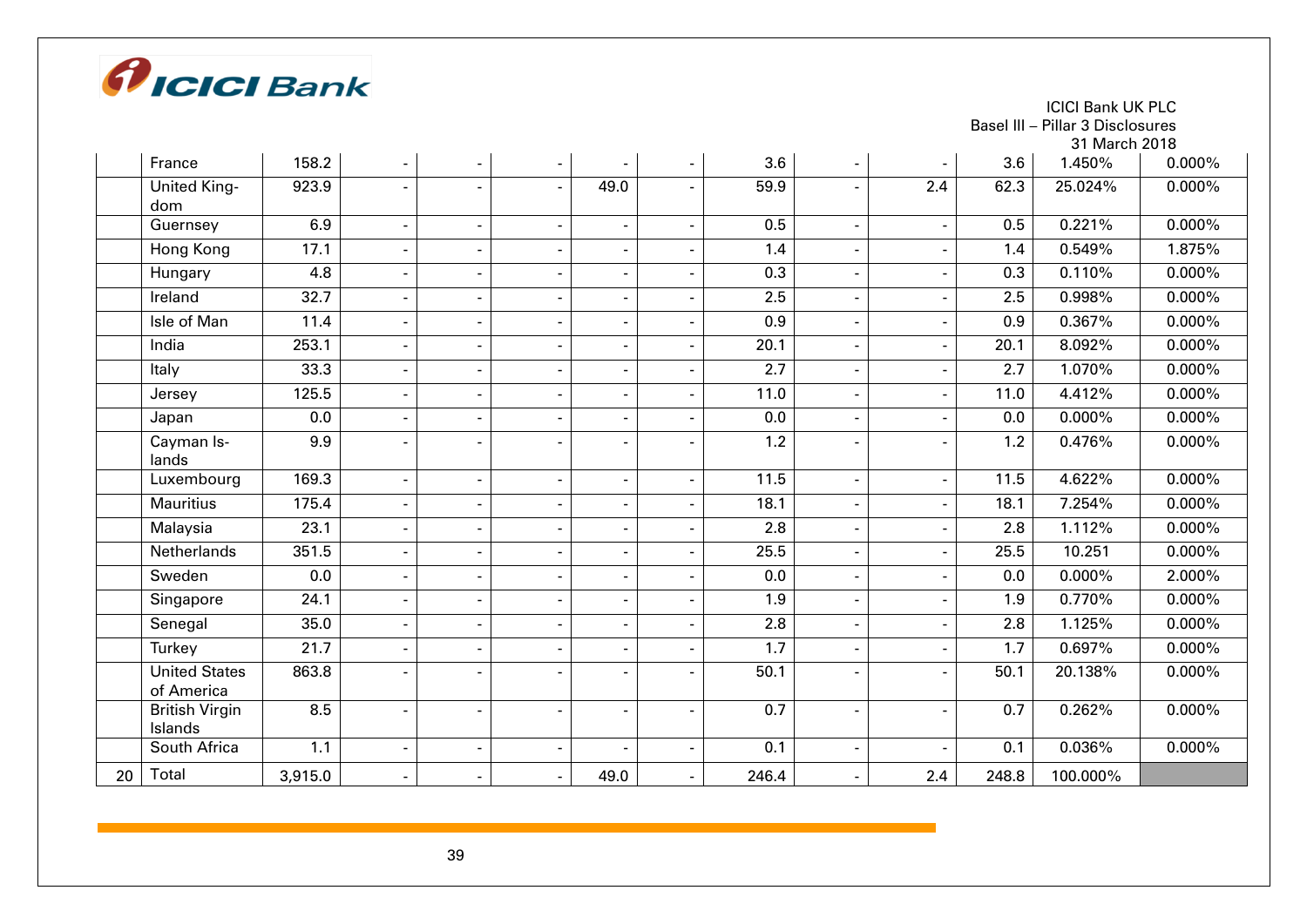

#### Table 2 - Amount of institution-specific countercyclical capital buffer

| Row | Description                | Column  |
|-----|----------------------------|---------|
|     |                            | 10      |
|     | Total risk exposure        |         |
| 10  | amount (RWAs)              | 3,498.9 |
|     | Institution specific coun- |         |
|     | tercyclical capital buffer |         |
| 20  | rate                       | 0.010%  |
|     |                            |         |
|     | Institution specific coun- |         |
|     | tercyclical capital buffer |         |
| 30  | requirement                |         |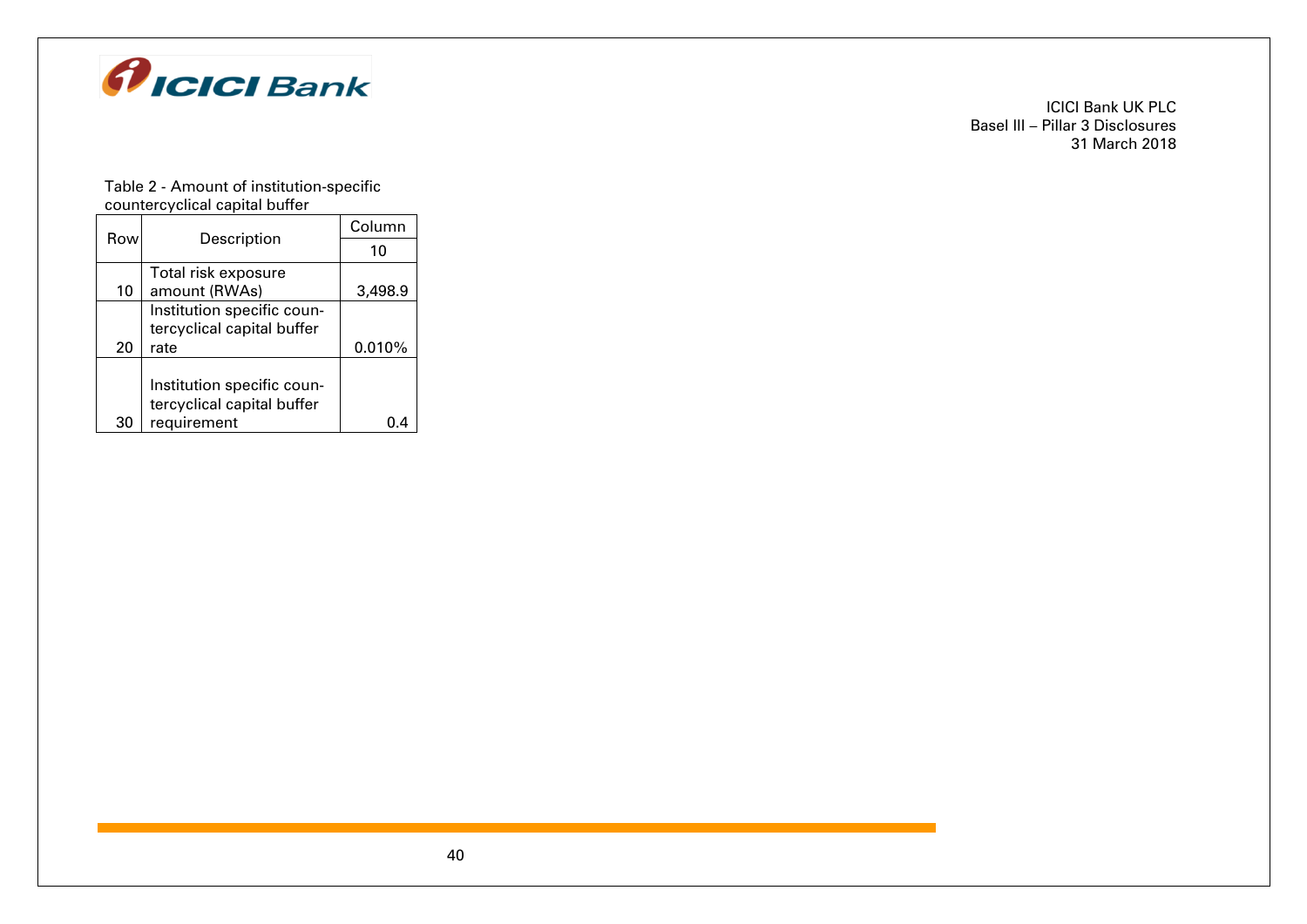

ICICI Bank UK PLC Basel III – Pillar 3 Disclosures 31 March 2018 Annexure IV

#### Disclosure on Asset encumbrance

The tables below show components of Banks encumbered and unencumbered assets for the year ended March 31, 2018. The above tables are based on UK GAAP and median values computed over the preceding four quarters of the last twelve months.

## Table A: Encumbered and Unencumbered Assets

|     |                                                |                                                   |                                       |                                              | <b>USD million</b>                      |
|-----|------------------------------------------------|---------------------------------------------------|---------------------------------------|----------------------------------------------|-----------------------------------------|
|     |                                                | <b>Carrying amount</b><br>of encumbered<br>assets | Fair value of<br>encumbered<br>assets | Carrying amount of<br>unencumbered<br>assets | Fair value of<br>unencumbered<br>assets |
|     |                                                | 010                                               | 040                                   | 060                                          | 090                                     |
| 010 | Assets of the reporting institution            | 381.1                                             |                                       | 3,324.1                                      |                                         |
| 030 | <b>Equity instruments</b>                      | ٠                                                 |                                       | 6.8                                          |                                         |
| 040 | Debt securities                                | 141.0                                             | 143.0                                 | 556.3                                        | 568.4                                   |
| 050 | of which: covered bonds                        |                                                   |                                       | $\overline{\phantom{0}}$                     | $\overline{\phantom{a}}$                |
| 060 | of which: asset-backed securities              | 12.3                                              | 12.3                                  | 33.8                                         | 39.8                                    |
| 070 | of which: issued by general governments        | 0.6                                               | 0.6                                   | 70.5                                         | 71.0                                    |
| 080 | of which: issued by financial corporations     | 100.4                                             | 100.9                                 | 193.5                                        | 193.6                                   |
| 090 | of which: issued by non-financial corporations | 27.2                                              | 27.6                                  | 255.6                                        | 258.2                                   |
| 120 | Other assets                                   | 237.0                                             |                                       | 2,755.8                                      |                                         |
| 121 | of which:                                      |                                                   |                                       |                                              |                                         |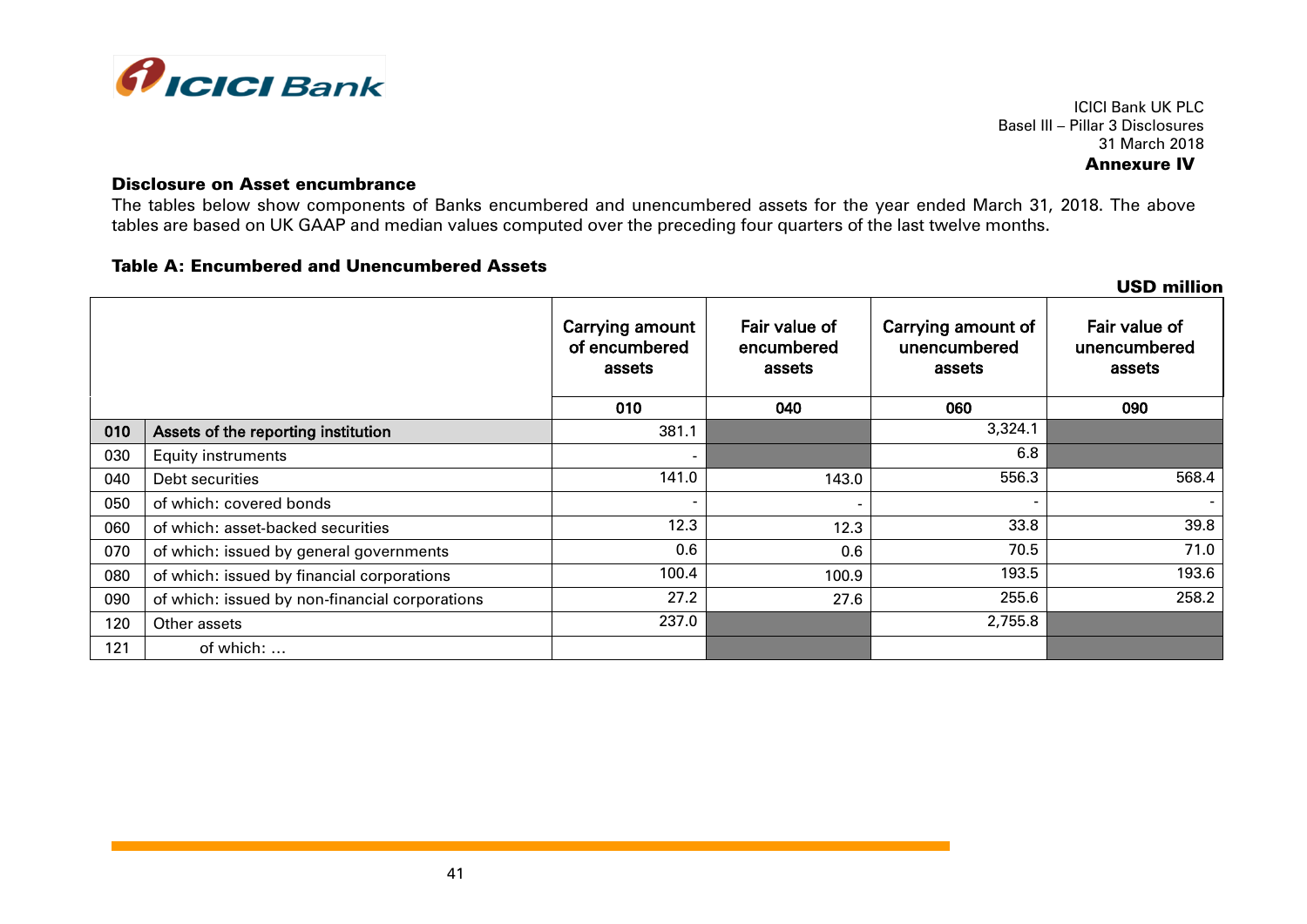

# Table B: Collateral Received

ICICI Bank UK PLC Basel III – Pillar 3 Disclosures 31 March 2018

## USD million

|     |                                                                                       | Fair value of encumbered<br>collateral received or own<br>debt securities issued<br>010 | Fair value of collateral received or<br>own debt securities issued<br>available for encumbrance<br>040 |
|-----|---------------------------------------------------------------------------------------|-----------------------------------------------------------------------------------------|--------------------------------------------------------------------------------------------------------|
| 130 | Collateral received by the reporting institution                                      |                                                                                         |                                                                                                        |
| 140 | Loans on demand                                                                       |                                                                                         |                                                                                                        |
| 150 | <b>Equity instruments</b>                                                             |                                                                                         |                                                                                                        |
| 160 | Debt securities :                                                                     |                                                                                         |                                                                                                        |
| 170 | of which: covered bonds                                                               |                                                                                         |                                                                                                        |
| 180 | of which: asset-backed securities                                                     |                                                                                         |                                                                                                        |
| 190 | of which: issued by general governments                                               |                                                                                         |                                                                                                        |
| 200 | of which: issued by financial corporations                                            |                                                                                         |                                                                                                        |
| 210 | of which: issued by non-financial corporations                                        |                                                                                         |                                                                                                        |
| 220 | Loans and advances other than loans on demand                                         |                                                                                         |                                                                                                        |
| 230 | Other collateral received                                                             |                                                                                         |                                                                                                        |
| 231 | of which:                                                                             |                                                                                         |                                                                                                        |
| 240 | Own debt securities issued other than own covered bonds or asset-backed<br>securities |                                                                                         |                                                                                                        |
| 241 | Own covered bonds and asset-backed securities issued and not yet pledged              |                                                                                         |                                                                                                        |
| 250 | TOTAL ASSETS, COLLATERAL RECEIVED AND OWN DEBT SECURITIES<br><b>ISSUED</b>            | 381.1                                                                                   |                                                                                                        |